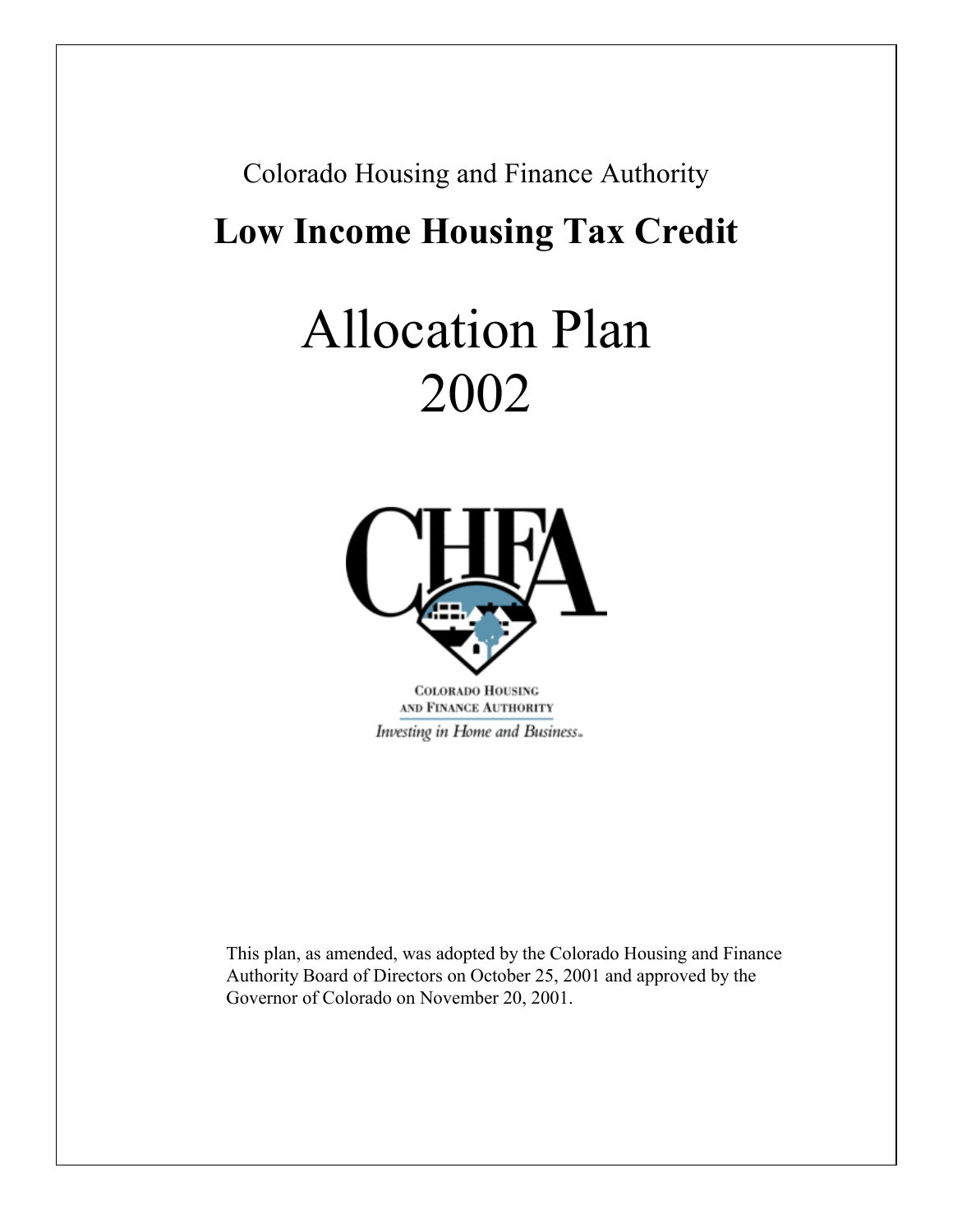### COLORADO HOUSING AND FINANCE AUTHORITY LOW-INCOME HOUSING TAX CREDIT ALLOCATION PLAN TABLE OF CONTENTS

| I.    | <b>Purpose and Goals</b>                                                                                                                                                                                                                                                                                                                                                                                                                                                                                                                                                                             | Page<br>1                                                                                                  |
|-------|------------------------------------------------------------------------------------------------------------------------------------------------------------------------------------------------------------------------------------------------------------------------------------------------------------------------------------------------------------------------------------------------------------------------------------------------------------------------------------------------------------------------------------------------------------------------------------------------------|------------------------------------------------------------------------------------------------------------|
| ΙΙ.   | <b>Tax Credit Allocation Process</b><br>A. Preliminary Reservation and Application Process<br>B. Carryover Allocations of Federal Credit and Allocation Certificate for State Credit<br>C. Final Allocations of Federal and State Credit<br>D. Amount of Credit Available Annually<br>E. Set-Asides<br>F. Maximum Credit Award<br>G. Determination of Tax Credit Amount<br>H. Subsidy Layering<br>I. Additional Federal Credits<br>J. Sponsor Elections<br>K. Land Use Restriction Agreement<br>L. Administration of Plan<br>M. Amendments<br>N. Transfers of Reservations and Carryover Allocations | 1<br>$\overline{c}$<br>5<br>6<br>8<br>8<br>8<br>$\boldsymbol{9}$<br>12<br>12<br>12<br>13<br>13<br>13<br>14 |
| Ш.    | <b>Underwriting Criteria</b><br>A. Market Study Requirements<br>B. Minimum Operating Reserve Requirements<br>C. Minimum Replacement Reserve Requirements<br>D. Minimum Pro Forma Underwriting Assumptions                                                                                                                                                                                                                                                                                                                                                                                            | 14<br>14<br>14<br>15<br>15                                                                                 |
| IV.   | Development Selection Criteria<br>A. Primary Selection Criteria<br><b>B.</b> Secondary Selection Criteria<br>C. Tie Breakers                                                                                                                                                                                                                                                                                                                                                                                                                                                                         | 15<br>16<br>19<br>21                                                                                       |
| V.    | Fees<br>A. Preliminary Reservation<br><b>B.</b> Carryover Allocations<br>C. Final Allocations<br>D. Developments Financed with Tax Exempt Bonds<br>E. Compliance Monitoring Fee                                                                                                                                                                                                                                                                                                                                                                                                                      | 22<br>22<br>22<br>22<br>22<br>22                                                                           |
| VI.   | Developments Financed with Tax-Exempt Bonds                                                                                                                                                                                                                                                                                                                                                                                                                                                                                                                                                          | 23                                                                                                         |
| VII.  | Use of Home or NAHASDA Funds                                                                                                                                                                                                                                                                                                                                                                                                                                                                                                                                                                         | 24                                                                                                         |
| VIII. | <b>Other Conditions</b>                                                                                                                                                                                                                                                                                                                                                                                                                                                                                                                                                                              | 25                                                                                                         |
| IX.   | Section 42 Compliance Monitoring<br>A. Record Keeping, Record Retention and Inspection Provisions<br><b>Certification Provisions</b><br>B.<br>C. Inspection and Review Provisions<br>D. Notification of Noncompliance Provisions<br>E. CHFA Record Retention Provisions<br>F. Monitoring Fee                                                                                                                                                                                                                                                                                                         | 25<br>25<br>26<br>27<br>28<br>28<br>29                                                                     |
|       | Appendix A - Market Study Guide                                                                                                                                                                                                                                                                                                                                                                                                                                                                                                                                                                      | 30                                                                                                         |
|       | Appendix B - Capital Needs Assessment Requirements                                                                                                                                                                                                                                                                                                                                                                                                                                                                                                                                                   | 36                                                                                                         |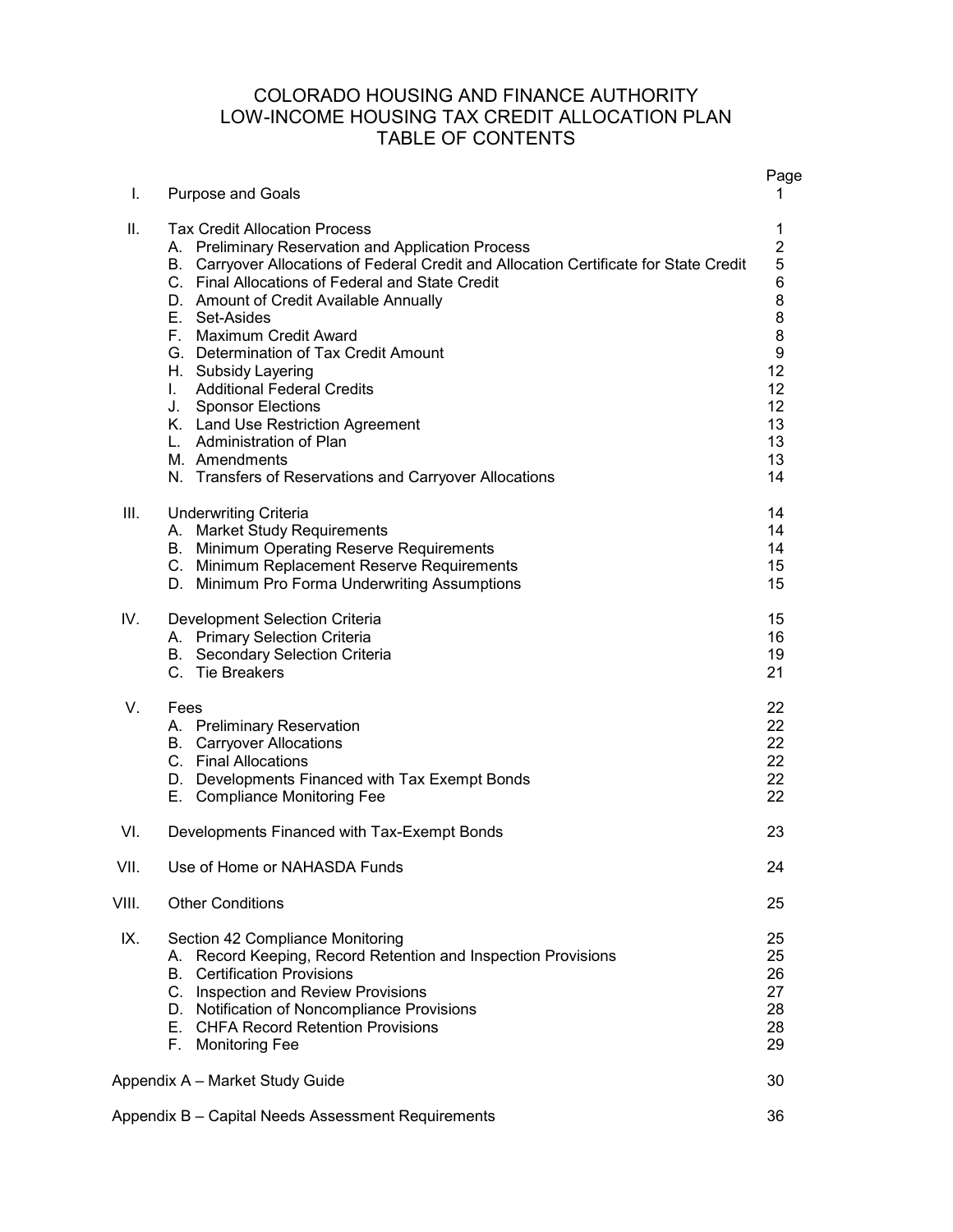#### I. PURPOSE AND GOALS

The purpose of Colorado's Low-Income Housing Tax Credit ("LIHTC") Allocation Plan (the "Plan") is to use federal tax credits available under Section 42 of the Internal Revenue Code of 1986, as amended (the "Code"), and state tax credits under Part 21 of Article 22 of Title 39, Colorado Revised Statutes (the "State Tax Credit Act") to the maximum extent possible each year as a tool for the creation and maintenance of rental housing units for low and very low-income households in the State of Colorado (the "State") in such a way as to further the following goals:

- 1. Make such units affordable to households having the lowest incomes and for the longest time period;
- 2. Assist in the provision of financially viable, market appropriate housing in areas of greatest housing need in the State;
- 3. Assist in the provision of quality housing at a reasonable cost to meet a variety of needs, including family, elderly and special need populations;
- 4. Provide opportunities to a variety of qualified sponsors, both for-profit and non-profit, for a variety of housing development sizes;
- 5. Allocate only the amount of credit that Colorado Housing and Finance Authority determines to be necessary for the financial feasibility of a development and its viability as a qualified lowincome housing development throughout the credit period;
- 6. Allocate tax credits to rental housing developments which provide the greatest overall public benefits; and
- 7. Allocate tax credits to as many rental housing developments as possible, considering cost, size, location, and income mix of proposals.

#### II. TAX CREDIT ALLOCATION PROCESS

Section 42 of the Code generally requires that federal tax credit allocations be made by the State housing credit agency at the time a qualified building is placed in service (available for occupancy). In Colorado, the Colorado Housing and Finance Authority (the "Authority" or "CHFA") is the State housing credit agency. The Code also permits housing credit agencies to award carryover allocations (allows an additional two years to complete development) to developments which are not ready for placement in service by year-end but which have incurred, or will incur within a period of six months, more than ten percent of the total development costs. In addition, CHFA uses a process that permits sponsors to obtain a "preliminary reservation" of tax credits at an earlier stage in the development process than is required for an allocation.

Tax credits against state tax liability are also available for allocation as a result of the State Tax Credit Act. The legislation provides that any development that is eligible for an allocation of the federal tax credit is also eligible for an allocation of the state tax credit. Therefore, the contents of this Plan, except where otherwise noted, also apply to the allocation of state tax credits.

Tax-exempt private activity bond financed developments are eligible for federal tax credits without having to compete for the State's annual housing credit dollar amount ("housing credit ceiling"), but are also subject to review by the Authority and are required by the Code to satisfy the requirements for an allocation of federal credits under the Plan. See Section VI for application instructions. Such developments are also subject to the compliance monitoring requirements as described in Section X. Such developments are not eligible for the Colorado state tax credit.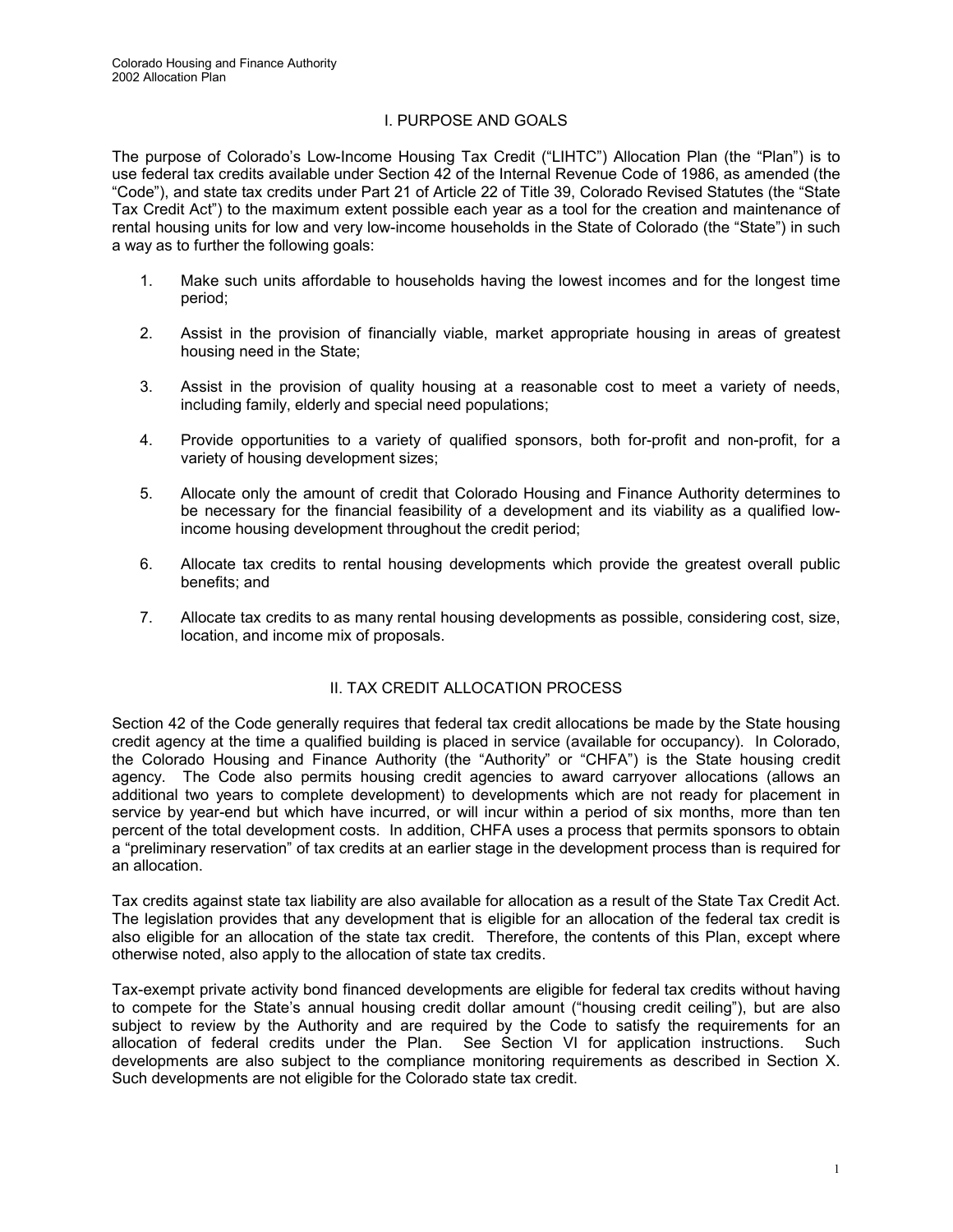II.A. Preliminary Reservation and Application Process

**SPECIAL NOTE:** The new application process described below represents a significant departure from the typical, once-a-year, date-certain application deadline process. There are several reasons that CHFA is changing the process, all of which are intended to make the allocation process more customer-friendly. CHFA wants to be able to provide feedback on the likelihood of success earlier in the development process, when the out-of-pocket investment is at a more reasonable level than it is under the past application process. This new process allows CHFA to allocate tax credits similar to the way our other affordable housing resources are allocated, which is on a continuous basis year-round. This allows CHFA, and the developer, to respond to opportunities as they arise, rather than having to wait until the deadline that may be a year away.

There are two key components of this new process. One is the ability of CHFA to make preliminary reservations in any given year that exceed the per capita allocation cap for that year. The other is the issuance of the allocation after all planning and zoning approvals have been granted and after all of the permanent financing are secured. With these two components there will be an eventual shift to a pipeline system for reservations.

During the first year of this process, however, demand could exceed the ability of staff to make reservations, even with the ability to forward commit reservations beyond the annual allocation amount. Staff, therefore, reserves the option to post a notice that applications will no longer be accepted for a specified period of time. This notice will be posted on CHFA's website ([www.colohfa.org](http://www.colohfa.org/)) in the tax credit section under "Rental Finance". In the event that staff has to choose between applications submitted in a given month, the following criteria will be used: priority will be given to readiness-to-proceed, site suitability, past experience with the development and management of tax credit properties, underwriting criteria, number of proposals of similar production type (e.g., family, elderly, new construction) and total score.

Again, the above new process represents a significant departure from the typical, once-a-year, date-certain application deadline process. Staff recognizes and acknowledges that CHFA may encounter situations that have not been foreseen or provided for in the Plan. Throughout the reservation and allocation process CHFA will utilize its sound and reasonable judgment and will exercise its discretion consistent with sensible and fair business practices.

Applications for reservations of tax credits from both the federal and state housing credit ceiling will be accepted and reviewed by CHFA on an on-going basis throughout the calendar year. Starting February 1, 2002 and ending November 15, 2002, preliminary applications will be accepted from the 1<sup>st</sup> to the 15<sup>th</sup> of every month. Applications will be processed in the order received. All applications must score a minimum of 140 points under "Development Selection Criteria" in order to be considered for a reservation.

If CHFA learns that any principal that is involved with a proposed development has serious and/or repeated performance or non-compliance issues in Colorado or any other state at the time of application, the application will be rejected. The prior performance considered might include, but is not limited to, progress made with previous tax credit reservations, development compliance and payment of monitoring fees.

The application constitutes a public record within the meaning of 24-72-210, et. seq. of the Colorado Revised Statutes (the "Open Records Act"). As part of the Application Certification the applicant acknowledges and agrees that none of the exceptions to the right of public inspection and copying under the Open Records Act is applicable to the application and, accordingly, that CHFA will make available for inspection and copying upon request of any person. A copying fee of \$1.00 per page will be charged for all requests.

1. Preliminary Project Profile - The following information must be provided to CHFA on the 2002 Application. The instructions for the spreadsheet application are included in the application spreadsheet.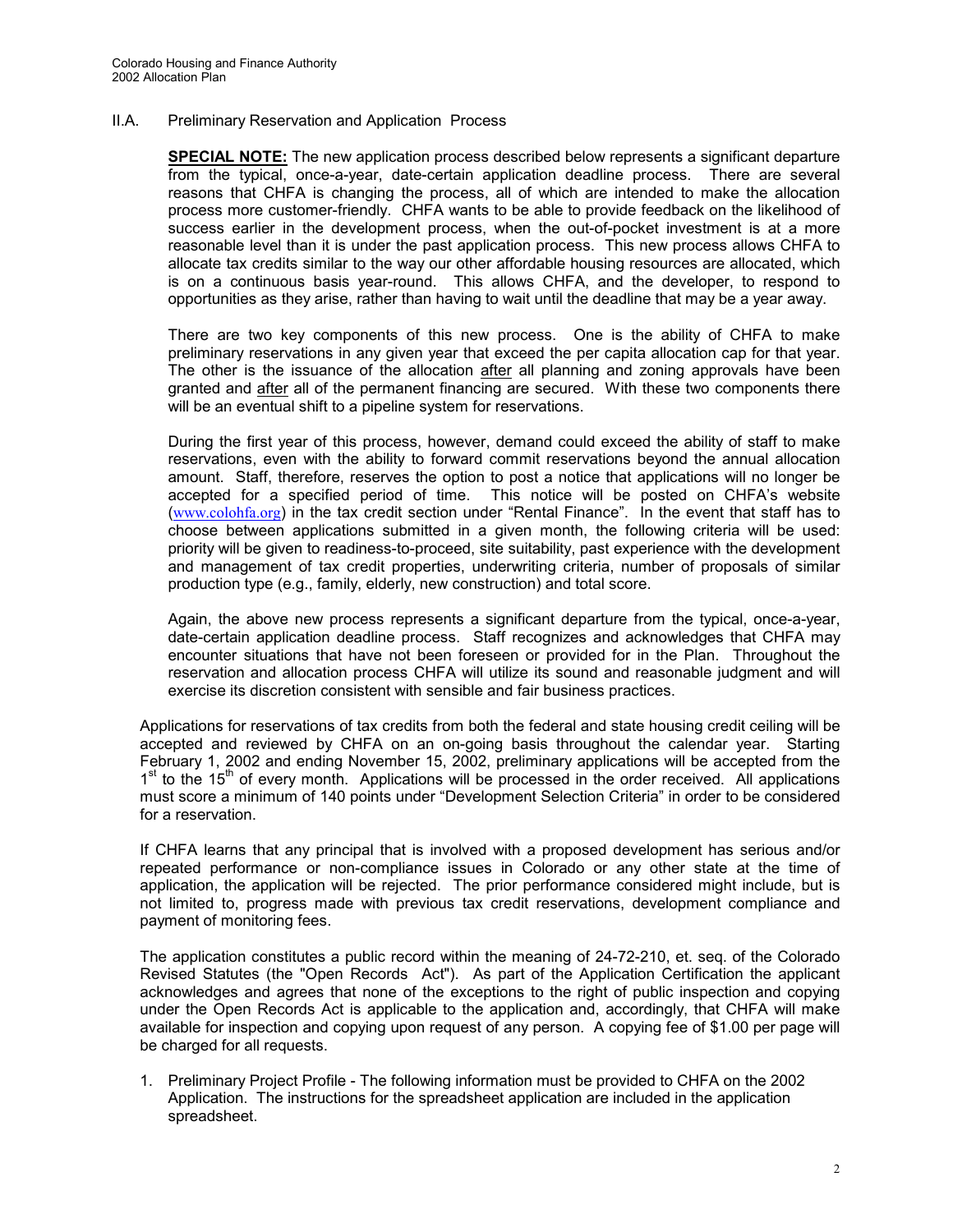- a. development type, unit mix and unit size
- b. projected rents and expenses
- c. detailed sponsor and development team information, including resumes
- d. zoning status, provided by the local zoning or planning department if the site is not properly zoned a schedule for the required zoning change must be included in the zoning or planning department letter. Regardless of the zoning status, a schedule for meeting any other zoning or planning department requirements, including, but not limited to, the process for receiving building permits, must also be provided.
- e. proposed financing information, including potential source(s)
- f. completion of the Development Selection Criteria Worksheet; development must meet the minimum scoring requirements in this section

In addition to the above information that is provided by a completed spreadsheet application, the following must also be provided to CHFA:

- g. a description of the development and the location, including legible maps
- h. a list of at least four comparables to the subject property identifying total units, unit square footage, bedroom mix, rents, occupancy percentage
- i. development timeline include proposed dates for the completion of all zoning and/or planning department requirements, construction and permanent financing commitments, commencement of construction and placement in service of the development.
- j. For acquisition/rehabilitation developments that are claiming acquisition credits, provide an attorney's opinion that the ten year rule requirements are met or provide evidence of an IRS waiver
- 2. Site Evaluation After review of the Preliminary Project Profile, CHFA staff will conduct a site visit to determine general site suitability. Sites will be evaluated on the following: proximity to schools, shopping, public transportation, medical services, parks/playgrounds; marketability; conformance with neighborhood character and land use patterns; site suitability regarding slope, noise (e.g., railroad tracks, freeways), flood plain or wetland issues.
- 3. Project Concept Review Meeting Upon submission by the applicant, and review by CHFA, of the above information, CHFA staff will meet with the applicant to discuss any issues or concerns with the information submitted or with the proposed site. The applicant will have an opportunity to address any concerns or issues.
- 4. Preliminary Reservation– Prior to the issuance of a preliminary reservation, site control documentation and a market study must be provided to CHFA. If there are any issues or concerns from a staff review of these items (see section III.A.), staff will document those concerns in writing and the developer will have an opportunity to address those issues. If there are no issues with site control documentation, the market study or with the submissions for step 1., staff will recommend a preliminary reservation to the CHFA Board of Directors.

Developments that receive approval from the CHFA Board of Directors are given a preliminary reservation of tax credits. Preliminary reservations are valid for twelve months from the date of the preliminary reservation letter. Preliminary reservations may be made subject to such conditions as CHFA determines necessary or appropriate to assure that the development will timely meet the goals of this Plan, including, without limitation, the development's progress toward completion and compliance with CHFA and federal and state tax credit requirements. Reservations of state tax credits shall be conditioned on, among other things, compliance with the public hearing requirements of Section 39-22-2102(5)(a), C.R.S. and with the local governing body contribution requirement of Section 39-22-2102(5)(b), C.R.S. If CHFA learns that any principal that is involved with a proposed development has serious and/or repeated performance or non-compliance issues in Colorado or any other state at the time of application, the application will be rejected. The prior performance considered might include, but is not limited to, progress made with previous tax credit reservations, development compliance and payment of monitoring fees.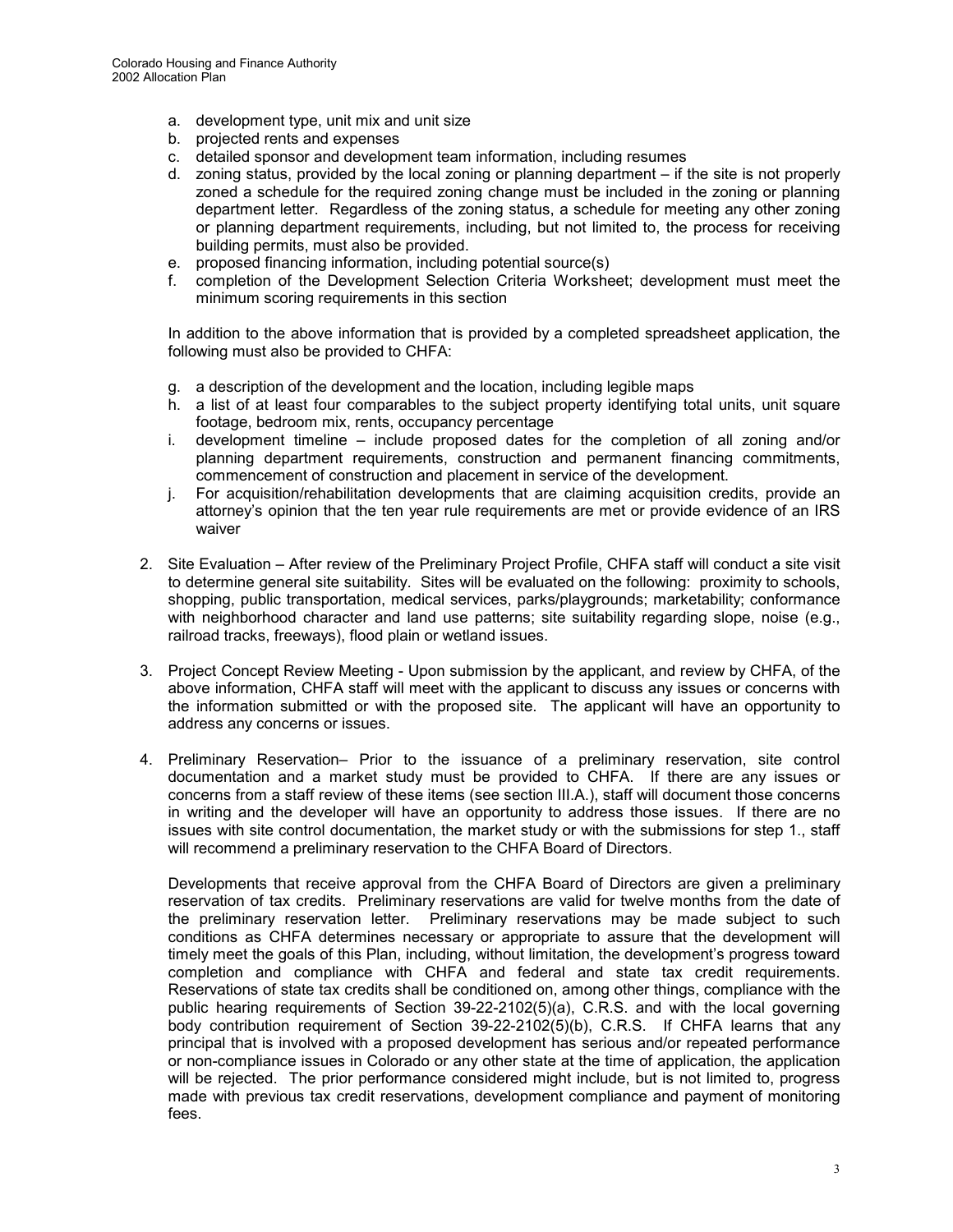- 5. CHFA Discretionary Authority CHFA reserves the right, in its sole discretion, to (i) carry forward a portion of the current year's housing credit ceiling for allocation in the next calendar year and (ii) under certain conditions, issue a reservation or, in the case of developments that have already placed-in-service, a binding commitment for some portion of the next year's housing credit ceiling. CHFA also reserves the right, in its sole discretion, to limit the number of developments in a specific market or geographic area if multiple applications are submitted at the same time for such an area. In the event that staff has to choose between multiple applications submitted in a given market or area, the following criteria will be used: priority will be given to readiness-to-proceed, site suitability, past experience with the development and management of tax credit properties, underwriting criteria, number of proposals of similar production type (e.g., family, elderly, new construction) and total score.
- 6. Jurisdiction Notification The Code requires that the State allocating agency notify the chief executive officer of the local jurisdiction where each proposed development is located. A notification will be sent to the affected jurisdiction immediately after an application is submitted and deemed complete. The jurisdiction will then be given and adequate opportunity to comment on the proposed development. CHFA will consider the comments and may contact the local jurisdiction for additional information.
- 7. State Housing Credit Hearing and Local Contribution Requirements Prior to the allocation of state housing credits, the developer of the proposed development must conduct a public hearing in the community in which the development is to be located. The Authority shall consider any comments or other information provided at the hearing when making allocations. The State Tax Credit Act requires that the developer shall record the public hearing and that the developer makes copies available to interested parties, including CHFA. In addition, any development that receives state credit, whether or not the state credit is combined with federal credit, must obtain a written commitment approved by a public vote of the governing body of a local government to provide some monetary, in-kind or other contribution benefiting the development. Applicants for state tax credits only or for a combination of federal and state tax credits that compete successfully for a preliminary reservation must meet the foregoing requirements as a condition of the reservation. Those that do not meet these requirements will not be eligible for either state or federal tax credits.
- 8. Status Reporting Developments receiving reservations may be required to provide reports, in a format prescribed by CHFA, outlining progress toward placement in service. Information requested will be development specific and may include, but is not limited to, such items as zoning and other local development approvals, firm debt, equity and/or gap financing commitments and construction progress towards development completion. Developments that will not be placed in service in the year that the reservation is given may also be required to provide information regarding the sponsor's ability to meet Code and CHFA year-end requirements to obtain a carryover allocation.
- 9. Changes to Development A reservation of tax credits is based upon information provided in each development application. Until a development is placed in service, any material changes to the development, such as changes in the site, scope, costs, ownership or design, as submitted in the application will require written notification to and approval by CHFA. Changes in development characteristics, which were the basis, in whole or in part, of CHFA's decision to reserve credits, may result in a revocation of the reservation, or a reduction in the amount of the tax credit reservation.
- 10. Revocation of Reservations A preliminary reservation is subject to revocation should the development sponsor fail to timely comply with the conditions thereof, including, failure to provide evidence, satisfactory to CHFA, of financial feasibility, sufficient progress toward placement in service or eligibility for a carryover allocation. CHFA may also, in its sole discretion, ask sponsors with preliminary reservations to pay an additional fee to retain their reservations. Such fee, if paid, would be credited towards the allocation fee.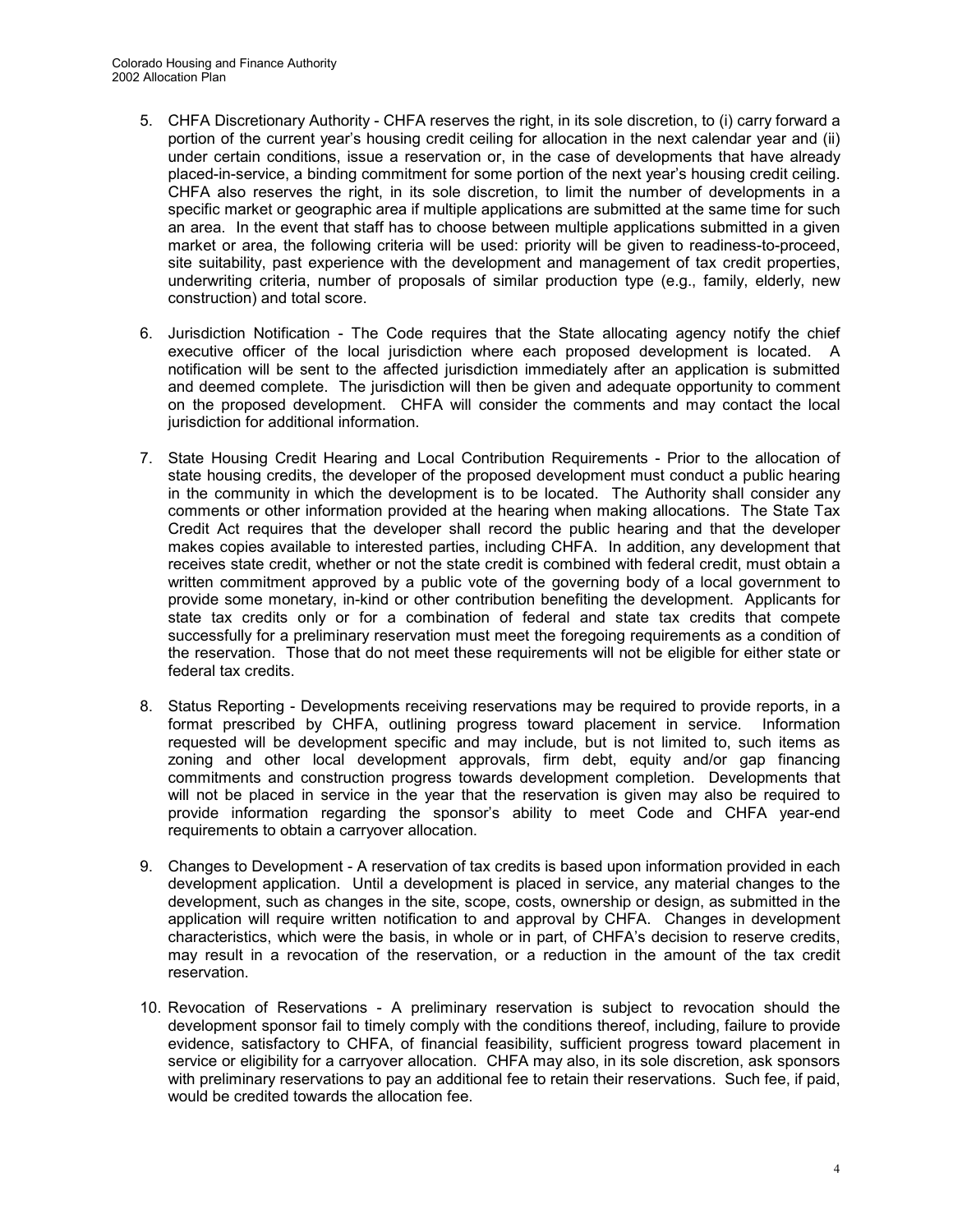II.B.Carryover Allocations of Federal Credit and Allocation of State Credits

The Code allows an allocation of federal tax credits to a qualified building that has not yet been placed in service, provided that, (i) the building is placed in service not later than the close of the second calendar year following the calendar year of the allocation, and (ii) if the building is part of a development and the taxpayer's basis in the development (including land and depreciable real property), as of the later of the date which is six months after the date the allocation is made or the end of the calendar year in which the carryover allocation is made, or as of such earlier date as the Authority may establish, is more than 10 percent of the taxpayer's reasonably expected basis in the development as of the end of the second calendar year following the year in which the carryover allocation is received. The State Tax Credit Act provides for the allocation of State Credits at such time as the Authority may determine

- 1. Carryover Application Requirements:
	- a. Completed spreadsheet application with any revisions
	- b. Detailed 15-year pro forma
	- c. Architect Certification Certification of the architect, who has designed the development, that the development has been designed to comply with the requirements of all applicable local, state or federal fair housing and other disability-related laws, however denominated. The development design should consider, at a minimum, the applicability of the following laws: local building codes, Colorado Fair Housing Act, as amended, Colorado Standards for Residential Construction (C.R.S. Section 9-5-112), Federal Fair Housing Act, as amended, the Americans with Disabilities Act, and the Rehabilitation Act of 1973, as amended.
	- d. Zoning and Planning Approval
	- e. Enforceable financing commitments\*; all loans, grants, equity from the sale of tax credits and executed entity documents identifying equity commitment, factor and pay-in schedule
	- f. Documentation of owner equity (equity other than that obtained from the sale of tax credits) listed in Sections VIII and IX of the Carryover Application;
	- g. Documentation of the ownership of the building(s) and/or land and the Certificate as to Ownership and Basis;
	- h. Attorney's Opinion letter;
	- i. Independent Auditor's Report for Carryover Allocation (Accountant's opinion letter with Exhibit A to Independent Auditor's Report;
	- j. Detailed site-plan
	- k. Updated documentation of Utility Allowance amounts;
	- l. Capital Needs Assessment for Rehabilitation Developments (see Appendix B of the Plan for the requirements of the capital needs assessment);
	- m. Copy of appraisal for land and/or building acquisition for acquisition/rehabilitation developments only;
	- n. Such other documents or certifications as CHFA determines necessary or useful in the determination that the development is eligible for a carryover allocation.

\*Enforceable commitment – The authorized body (Investment Committee, Loan Committee, Board, etc.) of the funding source must have given approval and the commitment is subject only to those conditions which are totally under the control of the sponsor to meet. The terms and conditions of the commitment must be clearly identified. Application and commitment fees must have been paid or must be required to be paid upon closing.

Sample enforceable commitments are an exhibit to the application.

If there are any issues or concerns from a staff review of the items submitted for the carryover allocation staff will document those concerns in writing and the developer will have an opportunity to address those issues.

A carryover allocation is for a specific credit amount; however, a sponsor may request allocation of additional credits in a subsequent year or cycle (see Section II.N.). The carryover credit amount may be reduced, if warranted, at the time a final allocation is made.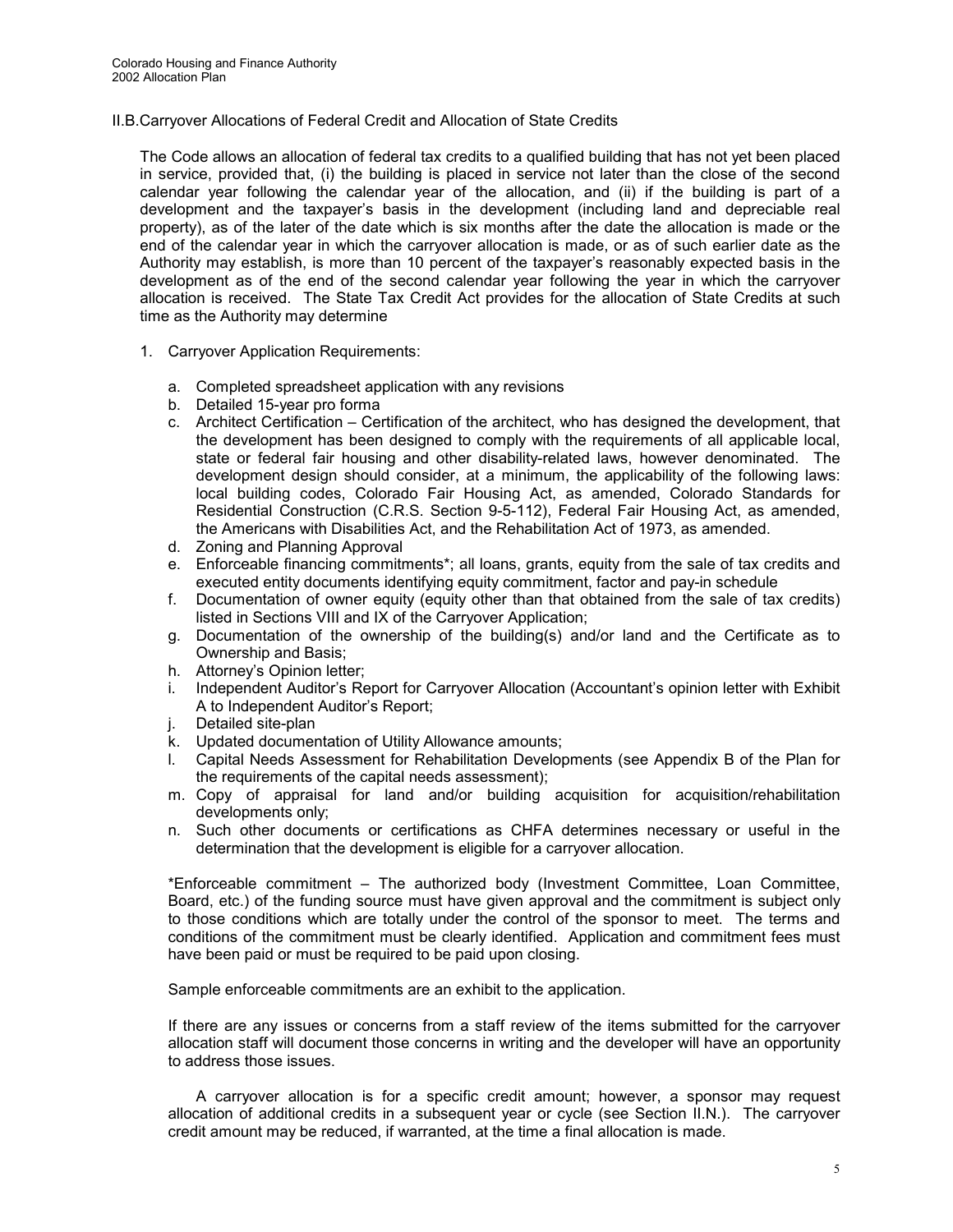The application for a carryover allocation is the same spreadsheet application used for the preliminary reservation, updated by the applicant. Reasonable deadlines for carryover requests will be established in order to permit timely review and preparation of documents prior to year-end. If there are multiple reservation cycles in a year, recipients of tax credit reservations in the first reservation round may be required to meet carryover requirements earlier than the recipients in subsequent rounds.

#### 2. Recapture of Carryover Allocations

CHFA retains the right to recapture a carryover allocation of credits to a development prior to the end of the two-year carryover allocation period allowed under the Code. Each carryover allocation will be subject to a written agreement which will contain conditions, obligations and deadlines that are precedent to a final allocation of tax credits by the Authority. Should the development or owner fail to comply with all such terms and conditions, CHFA may, in its discretion, rescind the carryover allocation and make the recaptured credits available for other developments.

3. Allocation of State Tax Credits

The State Tax Credit Act requires all state credit to be allocated by December 31, 2002. Allocations are made by an issuance of an allocation certificate. Owners may apply for issuance of an allocation certificate at the time the development is placed-in-service, if that time is prior to December 31, 2002. If the development does not place-in-service prior to December 31, 2002 the development must meet the following requirements no later than December 31, 2002:

- a. Completed spreadsheet application with any revisions
- b. Detailed site-plan
- c. Detailed 15-year pro forma
- d. Architect Certification (see Section II.B.1.c.)
- e. Zoning and Planning Approval
- f. Enforceable financing commitments\*, including all loans, grants and equity from the sale of tax credit equity
- g. Capital Needs Assessment for Rehabilitation Developments (see Appendix B of the Plan for the requirements of the capital needs assessment);
- h. Such other documents or certifications as CHFA determines necessary or useful in the determination that the development is eligible for a carryover allocation

As with the federal credit, the final state credit amount determination is based on CHFA's final determination of the qualified basis for the building or development based on an accountant's certification of final costs provided by the sponsor and a final determination of the credit amount as outlined in Section II.F. The final state credit amount may be less than any amount allocated prior to placement-in-service.

II.C. Final Allocations of Federal and State Credit

CHFA will make final allocations of tax credits no later than the end of the year in which an eligible building or development which has received a reservation or a carryover allocation is placed in service unless, in the case of federal credits, CHFA decides, in its sole discretion, to issue a binding commitment of the next year's housing credit ceiling. The credit amount which will be allocated is based on CHFA's final determination of the qualified basis for the building or development based on an accountant's certification of final costs provided by the sponsor and a final determination of the credit amount as outlined in Section II.F. The credit amount allocated may be less than the amount reserved or allocated on a carryover basis. Also, a sponsor may request additional federal credit in accordance with Section II.N.

The application for a final allocation is the same spreadsheet application used for the preliminary reservation and carryover allocation, updated by the applicant. Reasonable year-end deadlines for final allocation requests will be established in order to permit timely review and preparation of documents.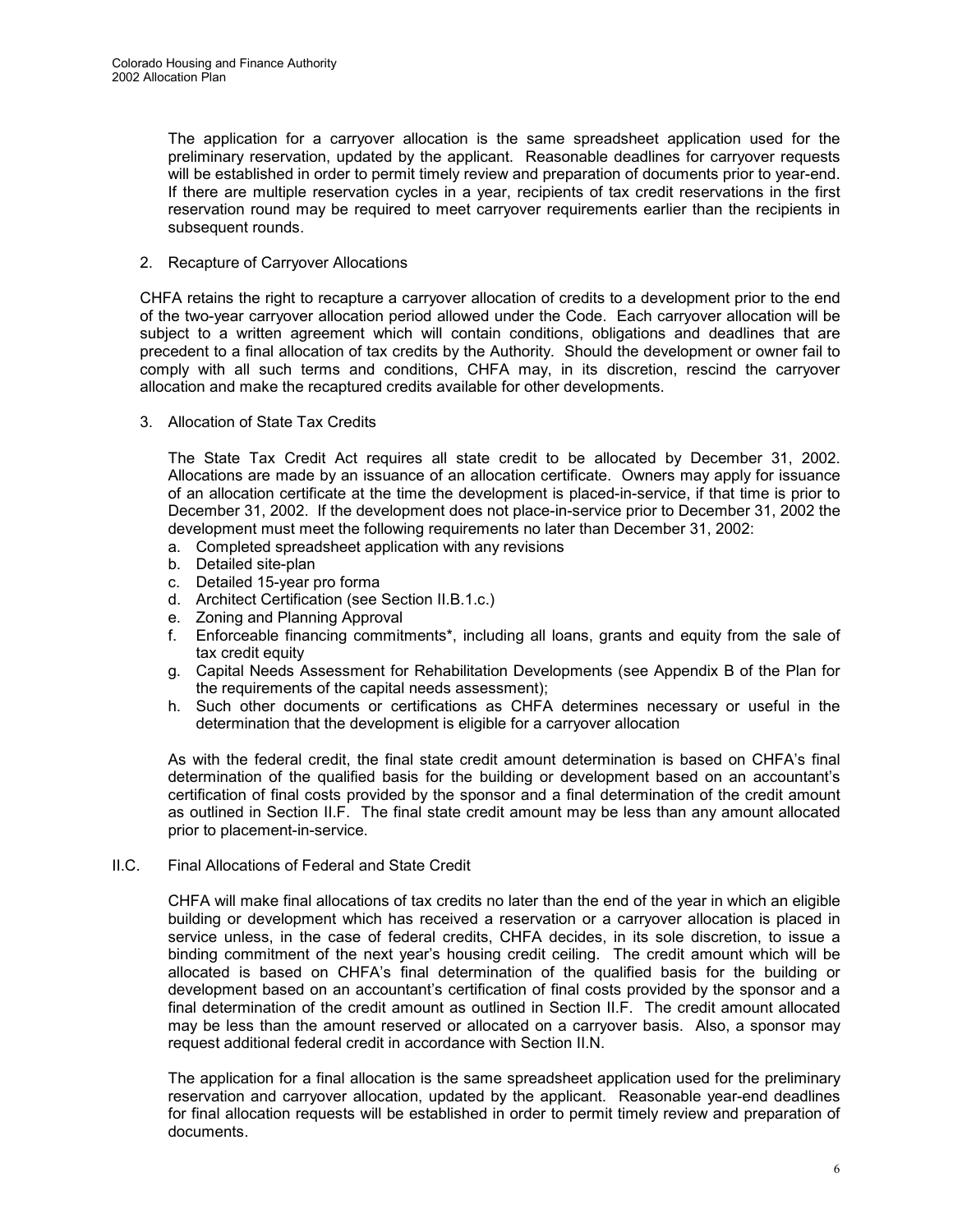Sponsors must request a final allocation of federal tax credits by the deadline established by CHFA for the year in which an eligible development is placed in service. CHFA may establish deadlines earlier than year-end in order to efficiently complete its reviews and documents.

- 1. Final Allocation Application Requirements
	- a. Project owner's certification of actual total project costs and eligible basis incurred, signed (original signatures) and attested
	- b. a completed Accountant's Independent Auditor's Report, CHFA Form B*,* by independent tax accountant, with correct tax identification number
	- c. a completed Costs Incurred by Building, CHFA Form C for each building in the project, showing costs incurred separately for each building and Form C-1
	- d. Forms C-2, C-3 if applicable
	- e. a completed Owner's Attorney's Opinion; by independent tax attorney
	- f. Certificate of Occupancy for each building in the project (a certificate of completion is required for all rehabilitation projects). For acquisition credits, proof of the date the project was placed in service for acquisition purposes.
	- g. Photos of the completed building(s) identified by address and Building Identification Numbers (for private activity bond-financed projects, contact CHFA staff for BIN's)
	- h. a completed Project Ownership Profile
	- i. a completed Form 8609 Certificate with original signature (not required for developments only receiving state tax credits)
	- j. a completed Partial Subordination to the Land Use Restriction Agreement from every lien holder(s) with original signature (not required for developments only receiving state tax credits*)*
	- k. a check for the final allocation fee (only if the project did not receive a carryover allocation) and a check for the compliance monitoring fee
	- l. CHFA compliance training certificate for both owner and management company and a copy of the CHFA Property Inspection Report
	- m. Updated cash flow analysis (15-year pro forma)
	- n. Updated documentation of Utility Allowance Amounts
	- o. Updated Agreement with local housing authority OR notification of development completion to local housing authority

#### **Additional requirements for Developments Financed with Private Activity Bonds**

- p. Election of Applicable Percentage
- q. Issuer Certificate including the date the Certificate was issued
- r. Designation of Placed-In-Service Date for Gross Rent Floor effective date
- s. Agreement for Section 42(m)(2)(D) Determination
- t. A complete copy of the executed partnership entity documents (with all exhibits)

Developments which received a carryover allocation of federal credits or an allocation of state credits prior to placement in service must place-in-service by the end of the second year following the year of the allocation ("Year 2") or the tax credits are subject to recapture. If a development places in service in Year 2, but the applicant will not have all of the required documentation completed by this time, 8609(s) will not be issued in Year 2. You must, however, submit the following completed items to CHFA's office by 5:00 p.m., the first business day in November of Year 2, without exception, so that CHFA is able to record the Land Use Restriction Agreement prior to the end of Year 2: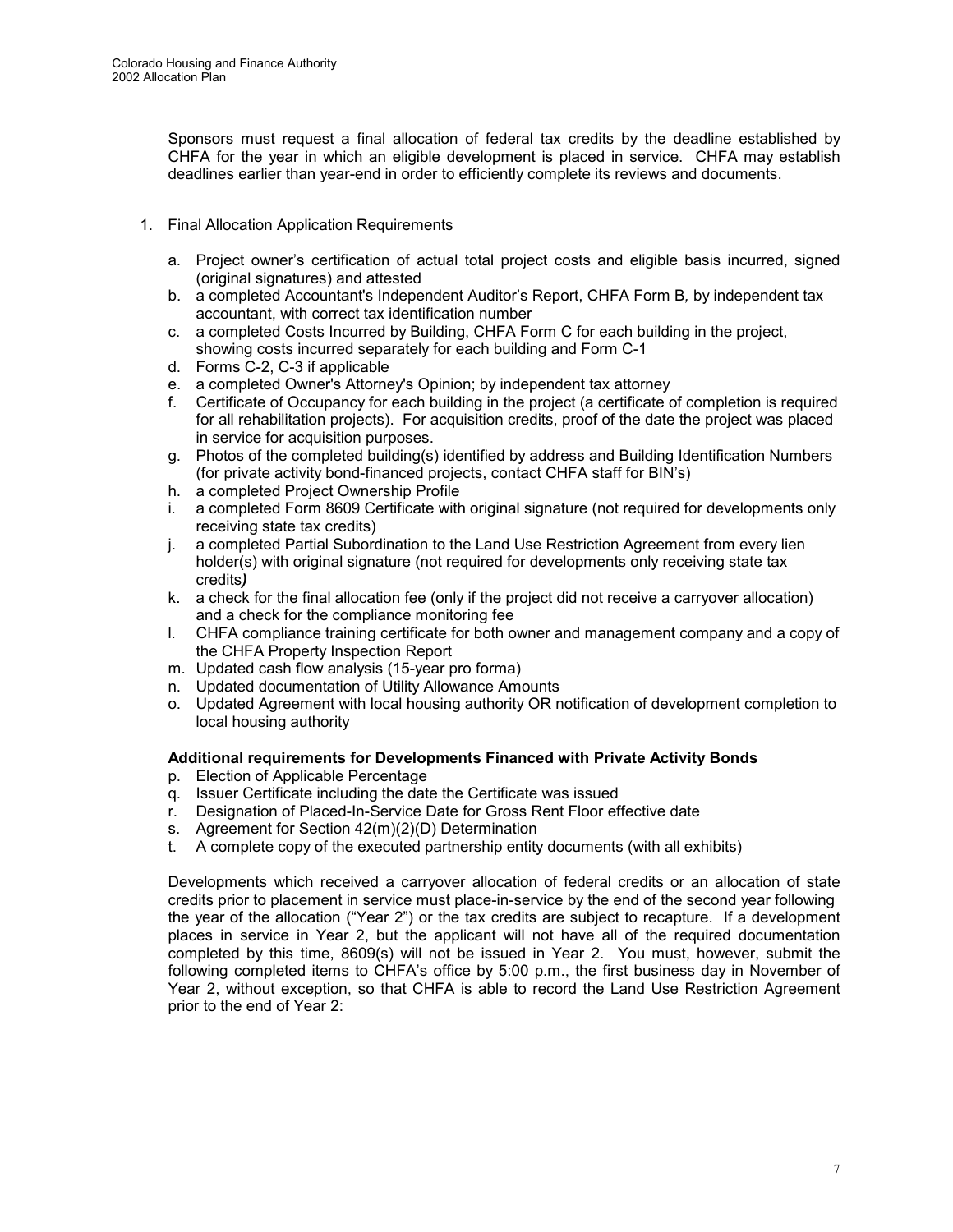- Certificate(s) of Occupancy
- Photographs of the completed building(s), identified by address and Building Identification Number(s) (BIN)
- Project Ownership Profile
- Completed Form 8609 Certificate (not required for developments only receiving state tax credits*)*
- Partial Subordination to the Land Use Restriction Agreement from every lien holder
- Following completed sections of Final Application: I. General Project Information and VI. Unit Distribution and Rents

The remaining requirements for the final allocation must be received within six (6) months from the date of receipt of the Placed-in-Service application. Starting with the  $7<sup>th</sup>$  month, a \$2,000 per month late fee may be assessed until the remaining requirements are received.

2. Final Allocation of State Housing Credits

As with the federal credit, the final state credit amount determination is based on CHFA's final determination of the qualified basis for the building or development based on an accountant's certification of final costs provided by the sponsor and a final determination of the credit amount as outlined in Section II.G. The final state credit amount may be less than any amount allocated prior to placement-in-service. Unless otherwise noted, all of the foregoing requirements for a final allocation of federal credits also apply to a final allocation of state credits.

II.D. Amount of Credit Available Annually

The annual "per capita" federal tax credit amount available to Colorado is \$1.75 for each state resident. After 2002 the per capita amount will be increased based on a cost-of-living adjustment. The annual amount of state tax credit is \$5,000,000. CHFA is also permitted by the Code and State Tax Credit Act to carry forward any unused credits from the prior year for allocation in the current year ("carry forward credits"). CHFA may also have available for re-allocation, credits recovered from developments that have received carryover allocations in previous years and are no longer able to utilize them ("returned credits"). Should CHFA allocate the entire amount of annual federal credits available, Colorado may be eligible to receive additional credits from the national pool of credits not used by other states.

#### II.E. Set-Asides

The Code requires that at least ten percent of the annual federal housing credit ceiling be set-aside for the entire year for developments in which  $501(c)(3)$  or  $(c)(4)$  non-profit organizations (having an express purpose of fostering low-income housing) own an interest in the development and materially participate in the development and operation of the development throughout the compliance period. This could result in reserving tax credits to a lower ranking development in order to meet the non-profit set-aside requirement. Such non-profit organizations may not be affiliated with, nor controlled by, a for-profit organization. Material participation is defined in Section 469(h) of the Code as "involved in the operations of the activity on a basis which is regular, continuous and substantial."

#### II.F. Maximum Credit Award

No more than \$1,000,000 in annual "per capita" federal credit housing ceiling amount*,* or the equivalent state tax credit amount (the amount of state credit needed to provide the same amount of equity as the federal credit), may be allocated to any one development or any one sponsor, or affiliate thereof, in a credit year.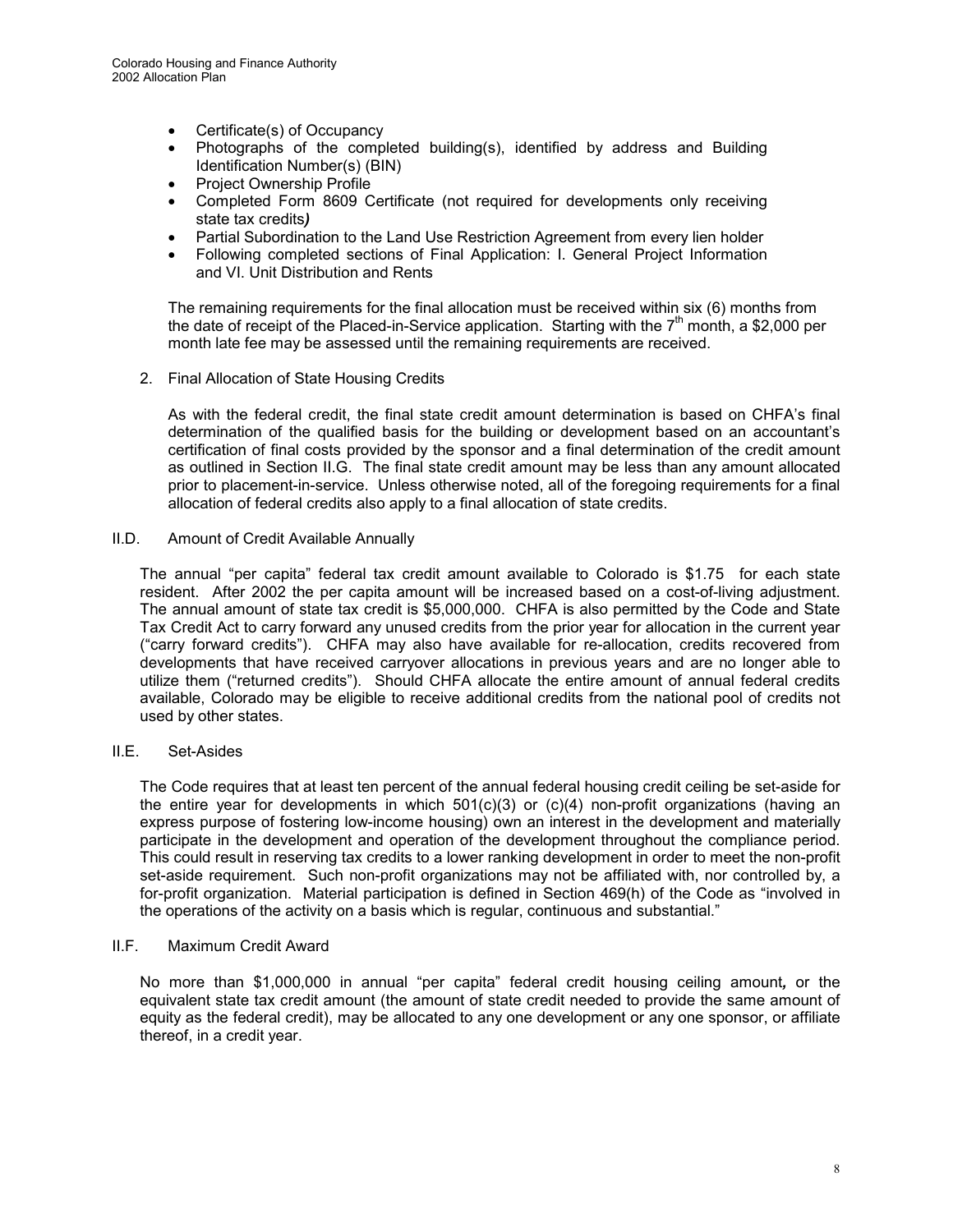"Affiliate" means, when used with reference to a specified Person (as defined herein): (i) any Person, directly or indirectly through one or more intermediaries, controlling, controlled by, or under common control with another Person or; (ii) any Person owning or controlling 10% or more of the outstanding voting securities of such other person; (iii) any officer, director, agent, consultant, or partner of such Person; and (iv) such other Person is an officer, director, agent, consultant, or partner, of any company for which such Person acts in any such capacity.

"Person" means an individual, partnership, corporation, trust or other entity.

"Control" means the possession, directly or indirectly, of the power to direct or cause the direction of the management and policies of a Person, whether through the ownership of voting securities, by contract, or otherwise.

II.G. Determination of Tax Credit Amount

The Code and the State Tax Credit Act require that CHFA not allocate to a development a housing credit dollar amount in excess of the amount of federal and/or state credit that the agency determines necessary for the financial feasibility of the development and its viability as a qualified low-income housing development throughout the credit period. CHFA will evaluate each proposed development, taking into account such factors as it determines relevant, including, but not limited to, the following items:

- 1. Project cost, including the reasonableness of cost per unit, developer fees and overhead, consultant fees, builder profit and overhead, and syndication costs (For Rehabilitation developments, hard costs, not including costs for acquisition, for rehabilitation must be at least \$6,000 per unit in order to be eligible for tax credits);
- 2. Sources and uses of funds and the total financing planned for the development, including the ability of the development to service debt;
- 3. Project income and expenses, including a determination of the reasonableness of the proposed operating costs;
- 4. The proceeds or receipts expected to be generated by reason of tax benefits;
- 5. The percentage of the credit dollar amount used for project costs other than the cost of intermediaries;
- 6. The use of federal funds and other assistance (applicable HUD subsidies will be subject to a subsidy layering review based on HUD's most current subsidy layering review guidelines as further explained in Section II.H., below); and
- 7. Other factors which may be relevant to the economic feasibility of the development such as the area economy or the housing market.

Based on this evaluation, CHFA will estimate the amount of tax credits to be reserved for the development. This determination is made solely at CHFA's discretion and is in no way a representation as to the actual feasibility of the development. Rather, it will serve as the basis for making an initial determination of credit amounts with respect to a development financed by Private Activity Bonds or a reservation of tax credits for developments competing for credit from the federal and state housing credit ceiling*.* The amount of tax credits may change during the allocation process due to variations in cost, mortgage amount, tax credit percentage, syndication proceeds, etc.

This analysis to determine the tax credits necessary will be done (i) at the time of preliminary application, (ii) at the time a carryover allocation is approved (if applicable), and (iii) at the time the development is placed in service (after all project costs are finalized and a third party cost certification has been completed).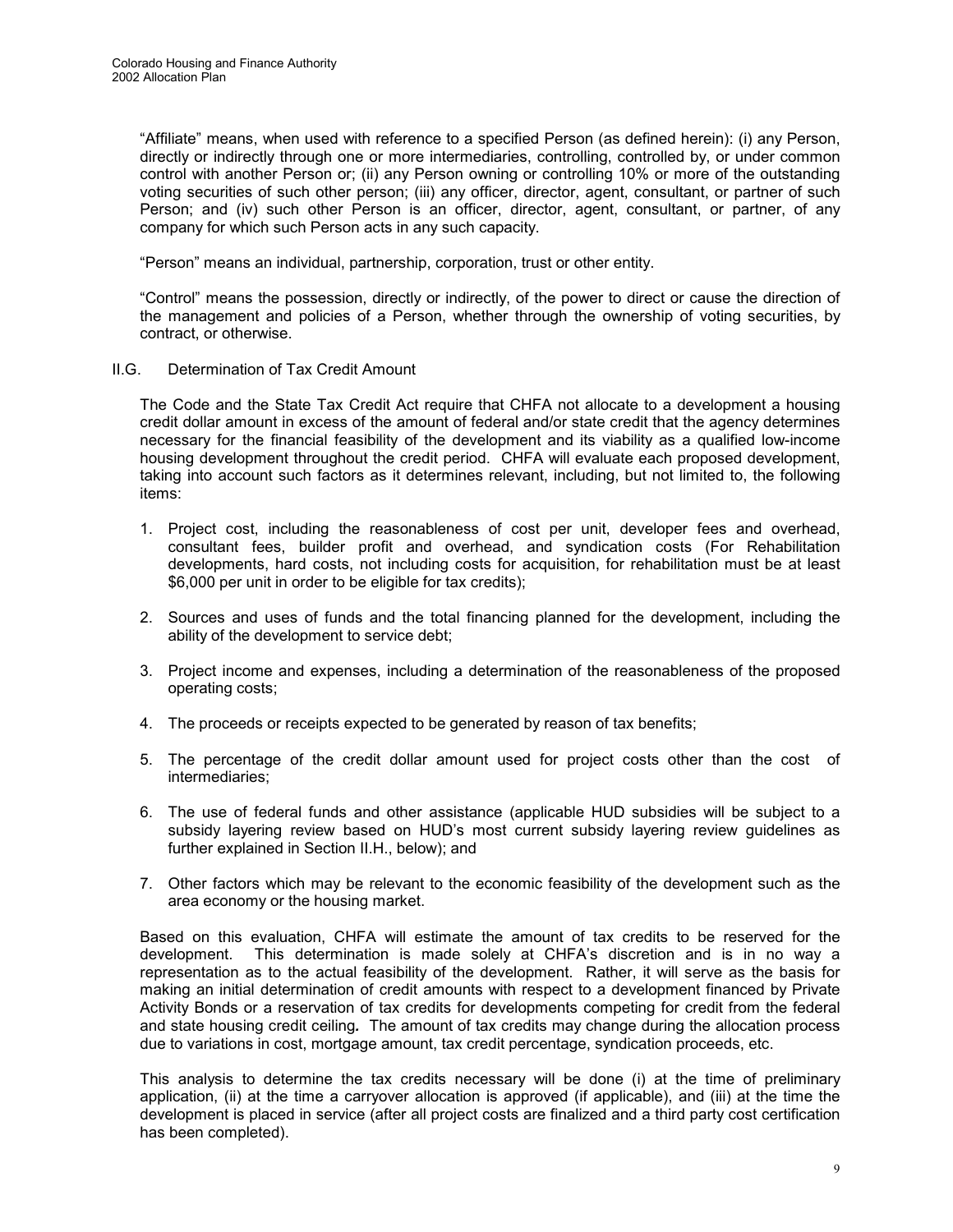If there are changes in sources and/or uses of funds or other material changes at these times, CHFA will adjust the tax credit amount to reflect the changes (not to exceed the amount reserved or allocated), and the tax credit amount may be reduced. See Section II.I., Additional Credits, for the process required to receive an increase in the credit amount.

CHFA will limit developer and builder fees and overhead in calculating the amount of tax credits to be allocated to a proposed development as indicated below (a reduction in fees will result in a reduction of total project costs and eligible basis). HUD also restricts these fees for developments subjected to the subsidy layering review (See Section II.H.).

Aggregate Builder's Profit, Overhead\* and General Requirements\*\* as a Percent of Hard Construction Costs (not including Builder's Profit, Overhead, and General Requirements)

| <b>Development Type</b> | <b>Number of Units</b> | <b>W</b> /Identity of<br>Interest*** | W/O Identity of<br>Interest*** |
|-------------------------|------------------------|--------------------------------------|--------------------------------|
| Rehab and New           | 75 units $+$           | 8%                                   | 10%                            |
| Construction            | 31-74 units            | 10%                                  | 12%                            |
|                         | 30 units or less       | 12%                                  | 14%                            |

- Overhead must be project-related and may include a percentage for main office expenses for the job.
- General requirements include project-related site costs such as fencing, utilities to the site during construction, job site supervisor, job site office, etc.
- \*\*\* Identity of Interest between sponsor, developer, builder and/or subcontractors An identity of interest will be assumed if any of the following factors are present: common financial interest; any family members; individual and corporation where 50 percent or more of outstanding stock is owned by that individual; members of the same controlled group of corporations; a partnership and each of its partners; S Corporation and each of its shareholders.

 Aggregate Developer Fee, (including Overhead and Profit) and Consultant\*\* Fee Limits as a Percent of Certain Development Costs\*

| Development Type                  | <b>Number of Units</b> | <b>Percent Allowed</b> |
|-----------------------------------|------------------------|------------------------|
| <b>Substantial Rehabilitation</b> | 51 units or more       | 12%                    |
| and New Construction              | 50 units or less       | 15%                    |

- Certain Development Costs: Total cost to complete the development, minus the cost of lands, developer fees, consultant fees and project reserves. In the case of Acquisition and Rehabilitation developments, this calculation requires documentation in the appraisal for the value of the land only.
- \*\* Consultant Fee (in lieu of, or as part of, the Developer Fee) is defined as a fee to a third party(ies) for performing tasks that a developer would normally perform, e.g., prepare tax credit application and loan application, manage local government approvals, act as owner agent during project construction.

CHFA will estimate the credit amount needed by a development using three calculation methods. The amount of credits reserved will be based on the smallest of the amounts resulting from these calculation methods. This determination is made solely at CHFA's discretion, and is not a representation of the feasibility or viability of the development. CHFA retains the right to reserve less than the amount produced by application of the three calculation methods. The calculation methods are as follows: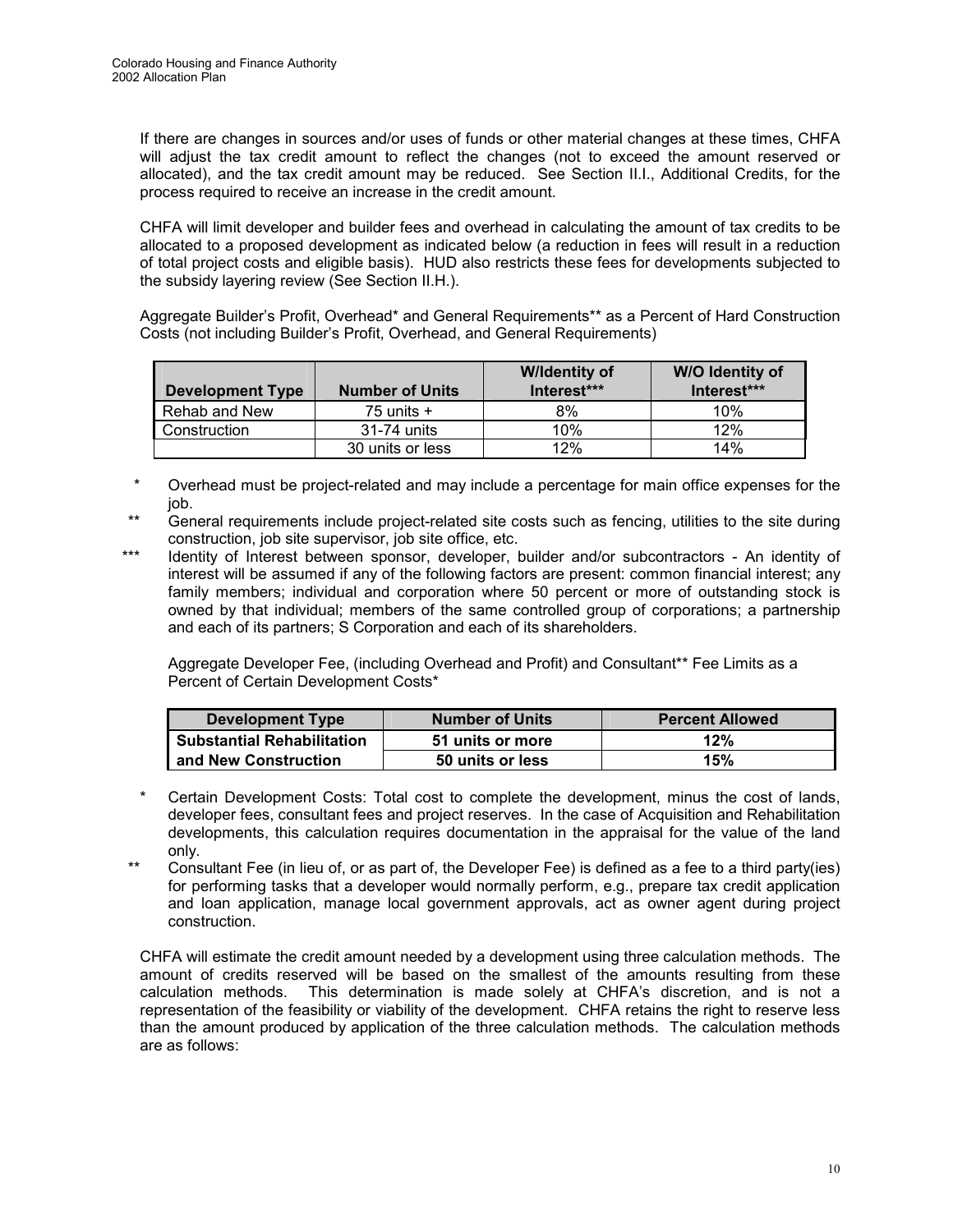#### Method One: Qualified Basis Calculation

- $\bullet$  Eligible Basis multiplied by the applicable fraction (the lesser of percentage of floor space allocable to the low income units or the percentage of the low income units out of total units in the development)
- -Qualified Basis multiplied as follows:

Qualified acquisition costs multiplied by Applicable Percentage = Annual Credit Amount

Qualified new construction or rehab costs multiplied by Applicable Percentage = Annual Credit Amount

For the federal credit, CHFA will select an applicable percentage, for purposes of this calculation, at least annually, based on percentage trends. The applicable percentage to be used for the current year is listed in Section VII of the Preliminary Application. The applicable percentage prescribed by the Secretary of the Treasury, as published and distributed monthly, may be locked in by the sponsor at the time of carryover allocation by election under Code Section 42(b)(2)(A)(ii) and, for developments financed with private activity bonds, at the time the bonds are sold. If the election has not been made previously, the applicable percentage used at final allocation will be the percentage prescribed by the Secretary of the Treasury for the month in which the building(s) is placed in service.

For the state credit the applicable percentage will be no more than 30%.

Method Two: Gap Calculation

- $\bullet$  Total uses of funds minus total sources (excluding equity from the sale of tax credits) of funds = Gap (equity needed from tax credits)
- -Gap divided by tax credit equity factor divided by 10 years = annual federal credit amount
- -Gap divided by tax credit equity factor divided by 4 years = annual state credit amount

CHFA will select, at least annually, an equity factor based on market conditions.

At the time of the Preliminary Application, the equity factor to be used for this calculation is listed in Section XII of the Preliminary Application. If there is a firm equity commitment in place at this time use the equity factor contained in the commitment.

At the time of the Carryover Allocation there is a requirement that the development has a written letter of intent from a syndicator or equity provider that clearly states the equity factor. That equity factor is to be used in the Gap Calculation for the Carryover Allocation.

The equity factor to be used at final allocation will be the actual equity factor contained in the executed taxpayer entity organizational documents (entity documents).

Method Three: Basis Limit Calculation

 $\bullet$  This method compares project development costs with standards based on HUD's Maximum Mortgage Limits for the Section 221(d)(3) mortgage insurance program (as may be modified from time to time by CHFA). The unit mix and size, construction features, and location are considered. The current year's limits will be listed in the application..

The Code allows a greater amount of tax credits for developments located in one of the following areas.

 $\bullet$  Qualified Census Tracts (listed in the application): Designated by HUD as areas where 50 percent or more of the households have an income of less than 60 percent of the area median; and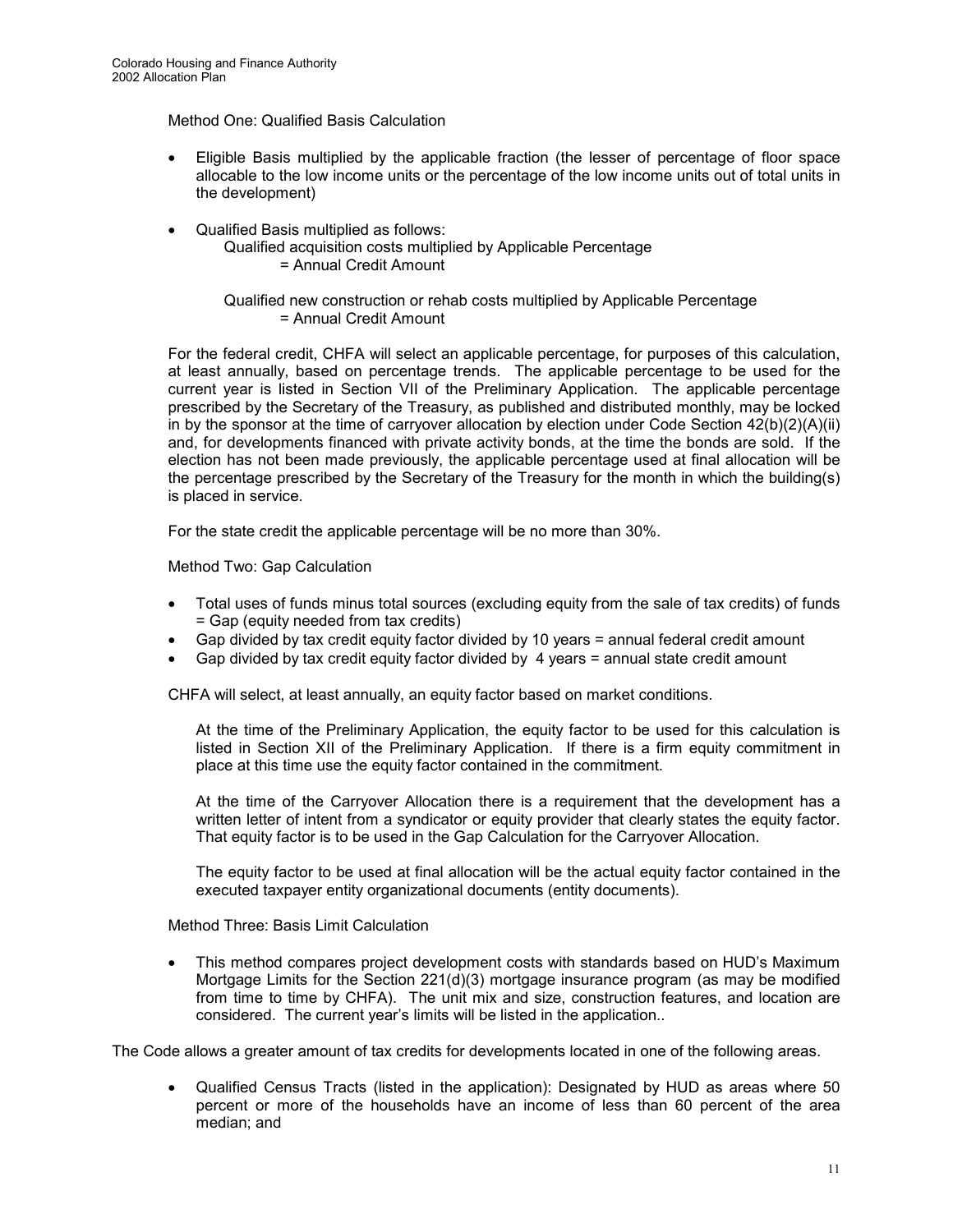- Difficult Development Areas (listed in the application): Designated by HUD as areas experiencing high construction, land and utility costs relative to the area median income.

#### II.H. Subsidy Layering Review

Section 911 of the Housing and Community Development Act of 1992 and Section 102 of the Department of Housing and Urban Development Reform Act of 1989 have placed limitations on combining Low Income Housing Tax Credits with certain HUD and other federal programs. The limitations currently apply to a number of programs under the jurisdiction of the HUD Office of Housing, including but not limited to, Section 221(d)(3), 221(d)(4), 223(f) and 542(c) mortgage insurance, flexible subsidy, and project based Section 8 assistance.

As part of a Memorandum of Understanding (MOU) between HUD and CHFA, developments combining federal Low Income Housing Tax Credits with these programs will be subject to a subsidy layering review by CHFA. The MOU requires that HUD and CHFA share information on the developer's disclosure of sources and uses of funds and on development costs for all developments financed with a combination of federal tax credits and HUD Housing assistance.This review is designed to ensure that such developments do not receive excessive assistance. Under the subsidy layering review developer fees and contractor overhead, profit and general requirements are limited to those percentages listed in Section II.G. HOME or CDBG funding, when combined solely with tax credits, do not trigger the subsidy layering review process.

#### II.I. Additional Federal Credits

Sponsors may apply for an increase in federal tax credit amounts in subsequent years if a development's eligible basis has increased. Additional credits may be awarded if (i) there are additional credits available, (ii) the development successfully competes against all other developments requesting credit, (iii) CHFA is satisfied that the additional amount is necessary for the financial feasibility and viability of the development, and (iv) the increased amount of credits does not exceed CHFA's cost reasonableness limits. Such applications will be subject to the same competitive application process described above in Section II.

#### II.J. Sponsor Elections

1. Applicable Credit Percentage for Federal Credits – The applicable percentage (except for developments financed with tax exempt bonds) may be "locked in" at two points in the allocation process, (i) the month in which such building is placed in service, or (ii) at the election of the taxpayer, at the time of a carryover allocation. The Authority's Carryover Allocation Agreement provides a space for such election.

For developments financed with tax-exempt bonds, the applicable credit percentage is established at either, (i) the month in which the building is placed in service, or (ii) at the owner's election, the month in which the bonds are issued. If the latter is desired, the Election Statement (form issued by CHFA) must be signed by the owner, notarized and submitted to CHFA before the close of the fifth calendar day following the month in which the bonds are issued.

2. Gross Rent Floor *–* Section 42(g)(2)(A) of the Code provides that a Low-Income unit is "rent restricted" if the gross rent for such unit does not exceed 30 percent of the imputed income limitation applicable to the unit. Under Revenue Procedure 94-57, the effective date of the income limitation used to establish the gross rent floor is the time the Authority initially allocates a housing credit dollar amount to the development (that is, the date of a carryover allocation, or if no carryover allocation is made, the date of final allocation) unless the sponsor designates a building's placed in service date as the effective date for the gross rent floor. Such designation must be made by advising the Authority in writing no later than the placed in service date. The Carryover Allocation Agreement provides a space for such designation. The gross rent floor for developments not seeking a carryover allocation will be the date of final allocation, which ordinarily closely follows the placed in service date. For developments financed with tax-exempt bonds, the effective date of the income limitation used to establish the gross rent floor is the date the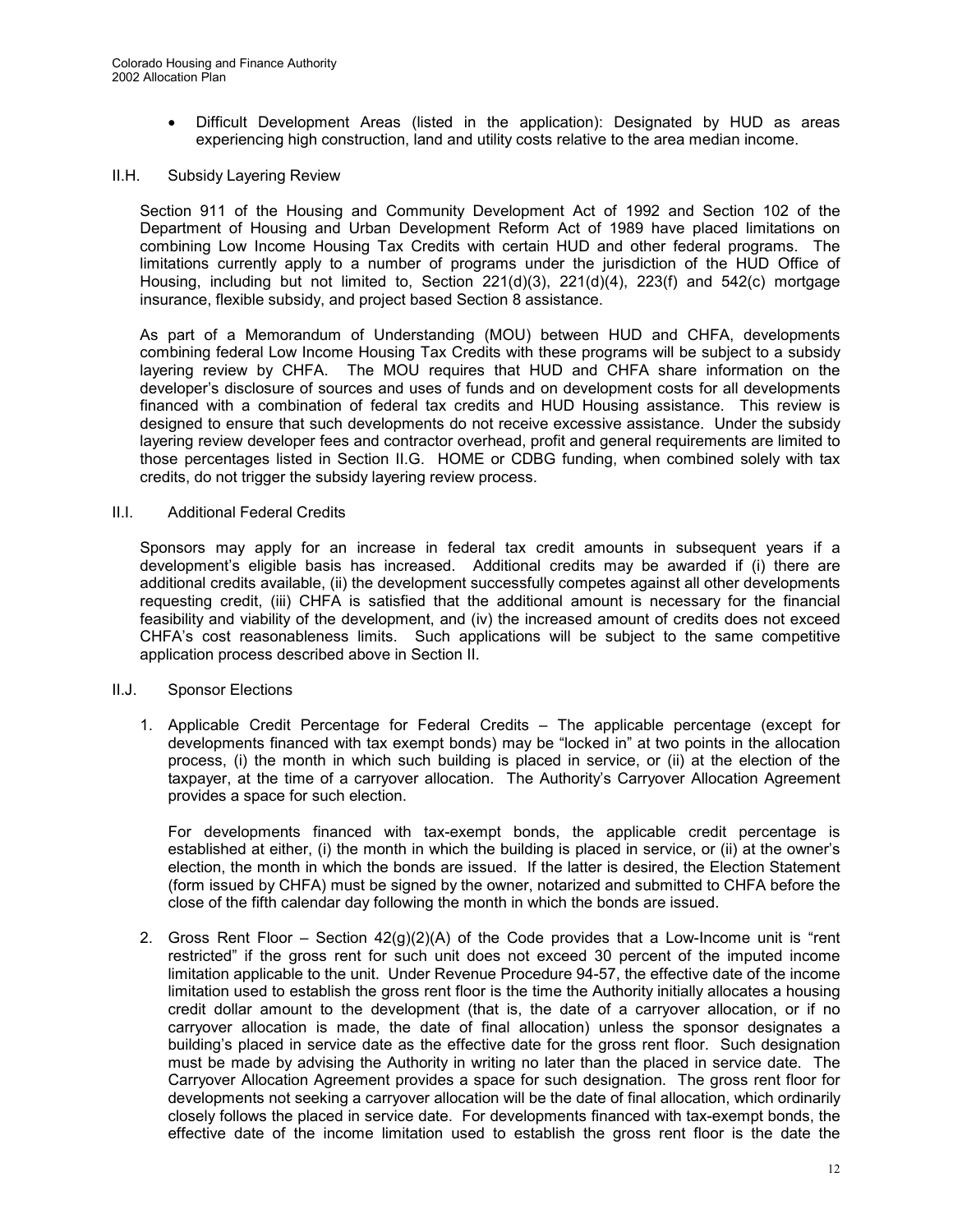Authority initially issues a determination letter to the building, unless the sponsor designates a building's placed in service date as the effective date for the gross rent floor. Such designation must be made by advising the Authority in writing no later than the placed in service date.

3. Begin Credit Period *–* Section 42(f)(1) of the Code defines the credit period for federal tax credits as the ten (10) taxable years beginning with (i) the taxable year in which the building is placed in service, or (ii) at the election of the taxpayer, the succeeding taxable year. The State Tax Credit Act defines the credit period for state tax credits as the four (4) taxable years beginning with the taxable year in which the qualified development is placed in service. If a qualified development is comprised of more than one building, the development shall be deemed to be placed in service in the taxable year during which the last building of the qualified development is placed in service.

#### II.K. Land Use Restriction Agreement

Section 42(h)(6) of the Code requires that a development be subject to "an extended low-income housing commitment". The State Tax Credit Act requires that a development be subject to a "recorded restrictive covenant".The Authority complies with these requirements with the execution and recording of a Land Use Restriction Agreement at the time of the final allocation of credits. The Land Use Restriction Agreement sets forth, as covenants running with the land for a minimum of thirty (30) years (or additional years if the development owner has committed to a longer use period), in the case of federal credits and a minimum of thirty (30) years in the case of state tax credits, the lowincome unit set-asides, the percentages of median income to be served, the special housing needs units committed to (if any), and any other such requirements as CHFA may apply based on the allocation plan.

The development owner will be required to have all lien holders of a development complete and sign a Partial Subordination to the Land Use Restriction Agreement which will subordinate their liens to certain provisions of the Land Use Restriction Agreement.

#### II.L. Administration of Plan

CHFA reserves the right to resolve all conflicts, inconsistencies or ambiguities, if any, in this Plan or which may arise in administering, operating or managing the reservation and allocation of credits or Colorado's Low-Income Housing Tax Credit program and the right, in its sole discretion, to modify or waive, on a case by case basis, any provision of this plan that is not required by the Code. All such resolutions or any such modifications or waivers are subject to written approval by the Executive Director and are available for review, as requested, by the general public.

#### II.M. Amendments

CHFA reserves the right to amend this Plan from time to time, pursuant to the Code, for any reason, including, without limitation (i) to reflect any changes, additions, deletions, interpretations, or other matters necessary to comply with Section 42 of the Code or regulations promulgated thereunder; (ii) to cure any ambiguity, supply any omission, or cure or correct any defect or inconsistent provision in this Plan; (iii) to insert such provisions clarifying matters or questions arising under this Plan as are necessary or desirable and are not contrary to or inconsistent with this Plan or Section 42 of the Code; (iv) to modify identified housing needs and selection criteria reflecting those needs, based upon continuing assessment of such needs, provided that no such amendment shall retroactively affect a reservation of credit previously made under this Plan; (v) as to state tax credit matters, to comply with the State Tax Credit Act; and (vi) to facilitate the award of Credits that would not otherwise be awarded. All such amendments shall be fully effective and incorporated herein upon the Board's adoption of such amendments. This Plan also may be amended as to substantive matters at any time following public notice and public hearing, and approval by the Board and by the Governor of the State.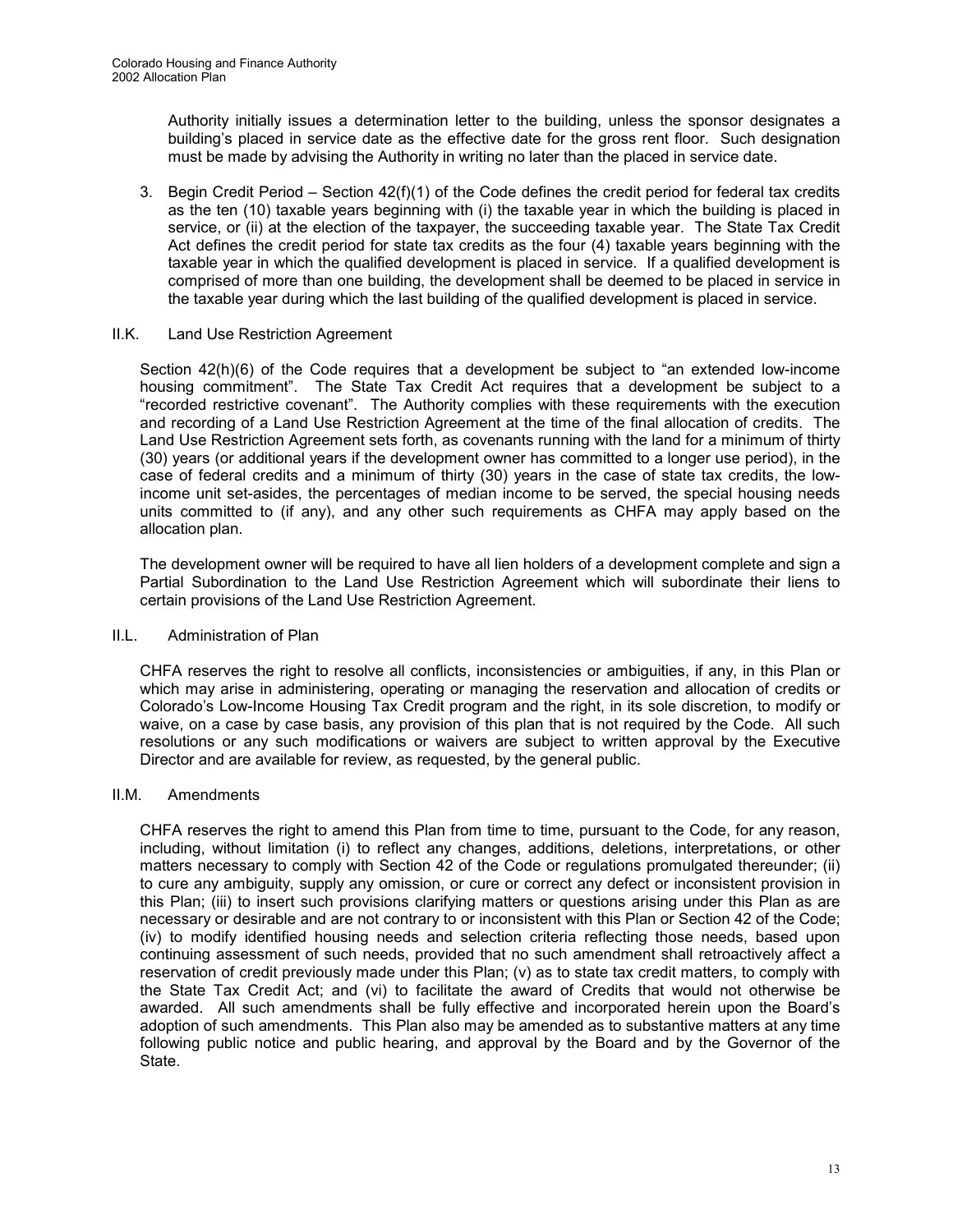#### II.N. Transfers of Reservations and Carryover Allocations

Reservations, Carryover Allocations and/or state tax credit allocations are non-transferable, except to an entity in which the transferring holder of the Reservation or Carryover Allocation is the general partner or controlling principal, without CHFA's express written consent. Because all representations made with respect to the sponsor, its experience and previous participation are material to the evaluation made by CHFA, it is not expected that CHFA's consent will be granted for transfers to an unrelated entity unless a new application is submitted and scores no less than the original application.

#### III. UNDERWRITING CRITERIA

CHFA has adopted minimum underwriting standards for all developments that wish to compete for tax credits under this Plan. These standards must be met at the time of preliminary application. Developments that do not meet the following minimum standards will not be considered for an allocation of tax credits. Implementation of these standards does not constitute a representation of the feasibility or viability of the development.

#### III.A. Market Study Requirements

Before a preliminary reservation is made, the applicant must provide a market study prepared by an experienced market analyst*,* approved by CHFA, who is totally unaffiliated with the developer and/or owner of the proposed development. An analyst will be considered "approved" if the market study that is submitted meets the requirements of the Market Study Guide that is attached to the Plan as Appendix A.The study must justify the need for the number, size, and type of rental housing proposed. The market analyst must follow the Market Study Guide or the market study and the application will be rejected. In order to avoid the rejection of any study, the market analyst must contact CHFA prior to the commencement of the study.

A favorable statement of conclusions about the strength of the market for the proposed development does not operate to vest in an applicant or development any right to a reservation or allocation of tax credits in any amount. CHFA reserves the right NOT to reserve or allocate tax credits to any applicant or development, regardless of that applicant's point ranking and CHFA will in all instances reserve and allocate tax credits consistent with its sound and reasonable judgment, prudent business practices, and the exercise of its discretion.

CHFA will accept a previously written study if the study is amended to contain all of the above elements of the market study guide, including formatting, and data older than twelve months are updated to present time. If any of the above items are not addressed in the market study, the study will not be accepted and the preliminary application will be rejected.

#### III.B*.* Minimum Operating Reserve Requirements

The total development budget for the development must include minimum operating reserves equal to four (4) months of projected annual operating expenses and four months of debt service payments. This is a minimum requirement. However, market study results regarding lease-up projections may require a larger reserve amount. Reserves must remain with the development for a minimum of three years from the time the development is placed in service. These requirements, as well as provisions for reserve account reductions over time as development benchmarks are achieved, must be contained in the entity partnership agreement.

CHFA will consider developer/owner guarantees in lieu of the above requirements. Exceptions may be considered only after a review of the developer/owner's financial capacity and liquidity, developer track record of previous developments, and the number and amount of outstanding guarantees for other developments.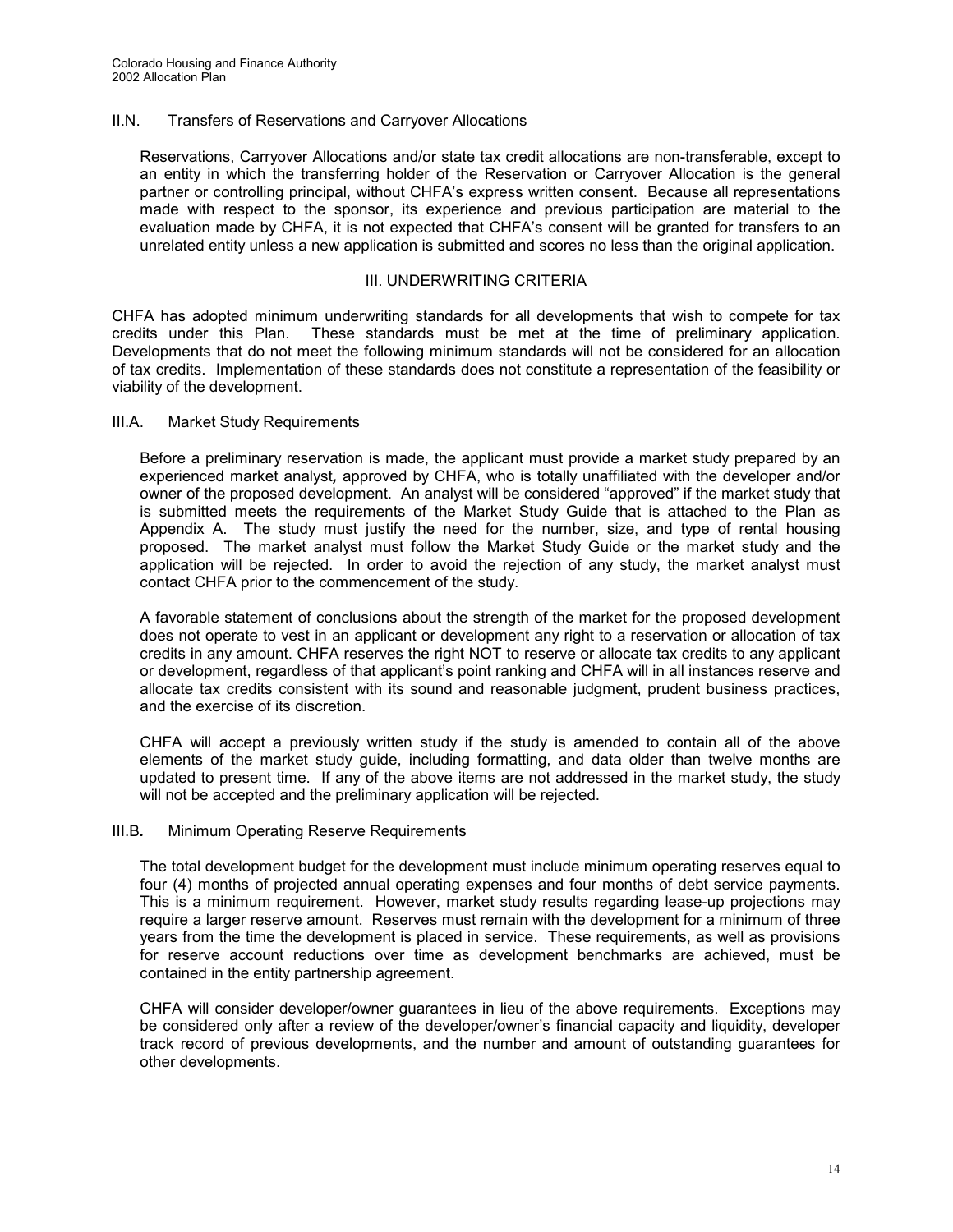#### III.C. Minimum Replacement Reserve Requirements

Minimum replacement reserves must equal \$200/unit annually for new construction and \$300/unit annually for rehabilitation. CHFA will consider an adjustment to the rehabilitation replacement reserve based on the extent of the rehabilitation. Capitalized replacement reserves may also substitute for the annual per unit requirement depending on the amount to be capitalized.

#### III.D. Minimum Pro Forma Underwriting Assumptions

The following minimum underwriting assumptions must be used for the 15 year pro forma provided as part of the application. These are minimum requirements. Results of the market study may require different, more conservative assumptions.

- 1. Vacancy Rate 7% on all development income; 10% vacancy rate for any retail/commercial income.
- 2. Annual Rental Income Growth 2%
- 3. Annual Operating Expense Growth 3%
- 4. Per Unit Per Annum Operating Expenses (PUPA) \$2,900 (higher for developments that are providing additional services; \$17,000 for licensed assisted living facilities.
- 5. Debt Coverage Ratio Minimum 1.1 to 1.0 for all amortized debt. Developments with debt coverage ratios that exceed 1.3 to 1.0 may be eligible for less credit than the amount calculated as per Section II.G. of the Plan.

#### IV. DEVELOPMENT SELECTION CRITERIA

Proposed developments that meet the Minimum Application and Underwriting requirements will be evaluated, ranked and selected for recommendation to the Board based on the criteria described below. Proposed developments are ranked based on aggregate scores earned in the primary and secondary criteria. These criteria are explained in more detail in Section IV of this plan.

- 1. Primary Criteria: A Proposed development must earn points in both of the primary criteria (low income targeting and low-income use period) to be eligible for credits in Colorado.
- 2. Secondary Criteria: Proposals earning points under both primary criteria will also be evaluated based on the secondary criteria, which relate to area housing needs, development characteristics, development location, sponsor characteristics, tenant population characteristics, public housing waiting lists.

Regardless of numerical ranking, the scoring does not operate to vest in an applicant or development any right or reservation or allocation of tax credits in any amount. CHFA will in all instances reserve and allocate tax credits consistent with its sound and reasonable judgment, prudent business practices, and the exercise of its discretion. Specifically, but without limiting the generality of the foregoing, CHFA reserves the right NOT to reserve or allocate tax credits to any applicant or development, regardless of that applicant's point ranking, if the CHFA Board of Directors determines, in its sole and absolute discretion, that (i) a reservation or allocation for such applicant or development does not further the purpose and goals set forth in Section I hereof; (ii) the applicant's proposed development is not financially feasible or viable; or (iii) there is not a substantial likelihood that the development will be able to meet the requirements for carryover or final allocation in a timely manner. For purposes of these determinations, the information which may be taken into account includes, but is not limited to, comments of officials of local governmental jurisdictions, comments or other information provided at the public hearing required under the State Tax Credit Act and Section II.A. hereof, the market appropriateness of the development, market information from sources other than the submitted market study and the sponsor's (including any principal's) prior experience and performance with Colorado's and other states' tax credit programs and federal or other states' housing assistance programs. The prior performance considered would include, but is not limited to, progress made with previous tax credit reservations, development compliance and payment of monitoring fees.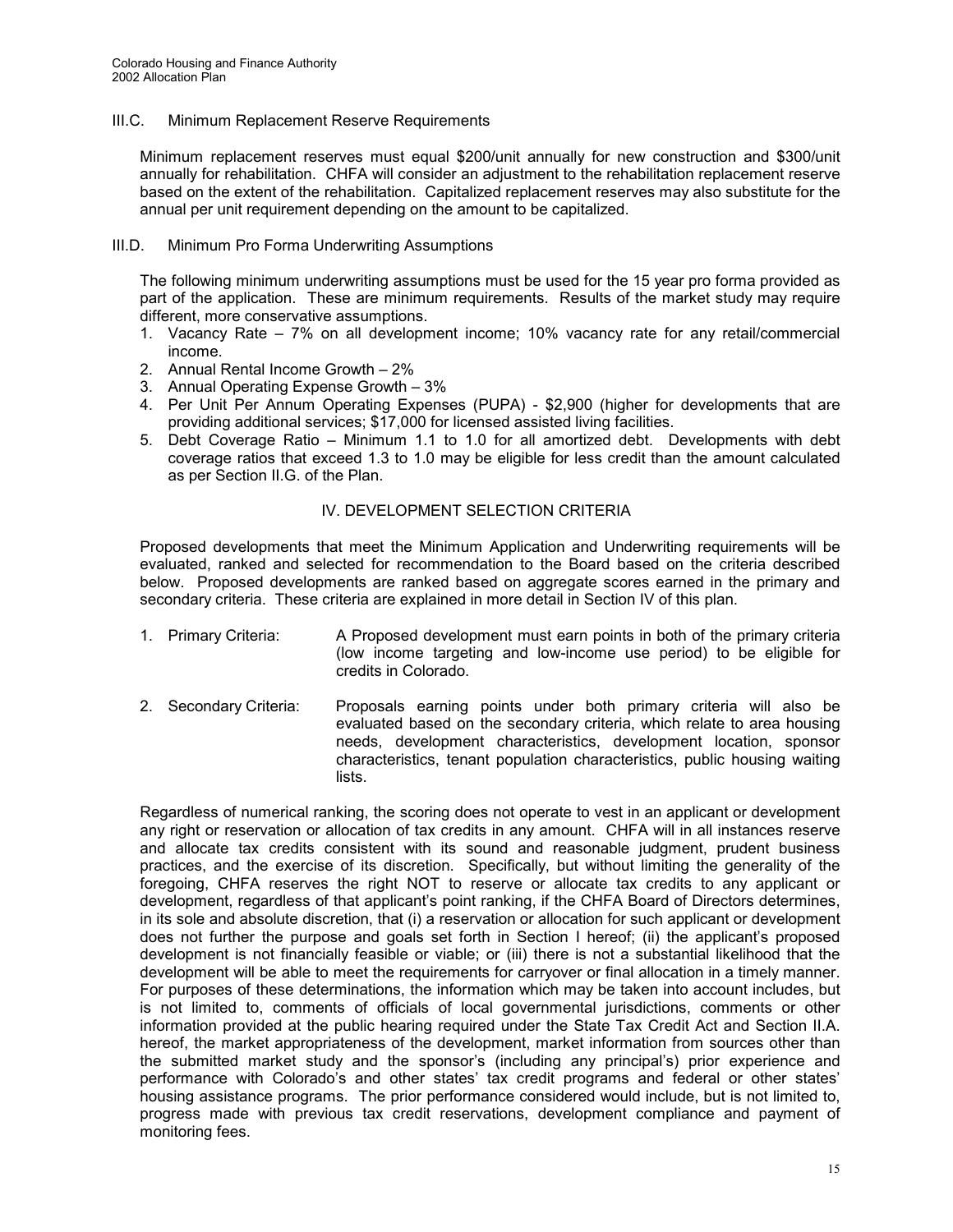#### IV.A. *Primary Selection Criteria*

#### 1. Low-Income Targeting

The Code mandates that to be eligible for Low Income Housing Tax Credits, a development must meet one of two minimum thresholds: either a minimum of 20 percent of the total development units must be rent restricted for and occupied by tenants with incomes of 50 percent or less of the area median income; OR a minimum of 40 percent of the total development units must be rent restricted for and occupied by tenants with incomes of 60 percent or less of the area median income. The tenants of these rent-restricted units are to pay no more than 30 percent of the imputed income limitation applicable to the unit for both rent and utilities. The income and rent limits are adjusted for household size.

For mixed-income developments, including developments financed with private activity bonds, CHFA requires that Low-Income set-aside units be distributed proportionately throughout each building and each floor of each building of the development and throughout the bedroom/bath mix and type. Both market rate and low-income units must have the same design regarding unit amenities and square footage. Amenities include, but are not limited to, fireplaces, covered parking, in-unit washer/dryers and mountain views.

Low-Income Targeting Points Given as Follows (applicants must choose either threshold (a) or (b) below and may also choose (c), if the requirements therein are met; Developments located in counties with median incomes below \$40,600 will be allowed to use the weight factor of 60 instead of 40 for selecting the 60% of A.M.I. threshold, a weight factor of 80 instead of 60 for selecting the 50% of A.M.I. threshold and a weight factor of 100 instead of 80 for selecting the 40% of A.M.I. threshold.

| % of Median<br>Income                                                                                                                                                                                                                                                                                                           | # of Rent<br><b>Restricted Units</b>                                                                                                                                                                                                                                                                                                                                                                           | % of Rent<br><b>Restricted Units</b><br>a÷b | Weight              | Points |
|---------------------------------------------------------------------------------------------------------------------------------------------------------------------------------------------------------------------------------------------------------------------------------------------------------------------------------|----------------------------------------------------------------------------------------------------------------------------------------------------------------------------------------------------------------------------------------------------------------------------------------------------------------------------------------------------------------------------------------------------------------|---------------------------------------------|---------------------|--------|
| 60%                                                                                                                                                                                                                                                                                                                             | $\left( a\right)$ and $\left( a\right)$                                                                                                                                                                                                                                                                                                                                                                        |                                             | 40<br>X.            |        |
| 50%                                                                                                                                                                                                                                                                                                                             |                                                                                                                                                                                                                                                                                                                                                                                                                |                                             | 60<br>X.            |        |
| 40%                                                                                                                                                                                                                                                                                                                             | $(a)$ and $\overline{\phantom{a}}$ and $\overline{\phantom{a}}$ and $\overline{\phantom{a}}$ and $\overline{\phantom{a}}$ and $\overline{\phantom{a}}$ and $\overline{\phantom{a}}$ and $\overline{\phantom{a}}$ and $\overline{\phantom{a}}$ and $\overline{\phantom{a}}$ and $\overline{\phantom{a}}$ and $\overline{\phantom{a}}$ and $\overline{\phantom{a}}$ and $\overline{\phantom{a}}$ and $\overline$ |                                             | 80<br>X —           |        |
| NOTE: No more than 60 percent of total number of low-income units can be designated as serving<br>tenants at or below 40% of the Area Median Income for purposes of determining the points in the 40%<br>A.M.I. category unless the development has federally funded project-based rental assistance or operating<br>subsidies. |                                                                                                                                                                                                                                                                                                                                                                                                                |                                             |                     |        |
| TOTAL<br>of rent restricted units                                                                                                                                                                                                                                                                                               | (b)                                                                                                                                                                                                                                                                                                                                                                                                            |                                             | <b>Total Points</b> |        |

(a) THRESHOLD 40% at 60% of area median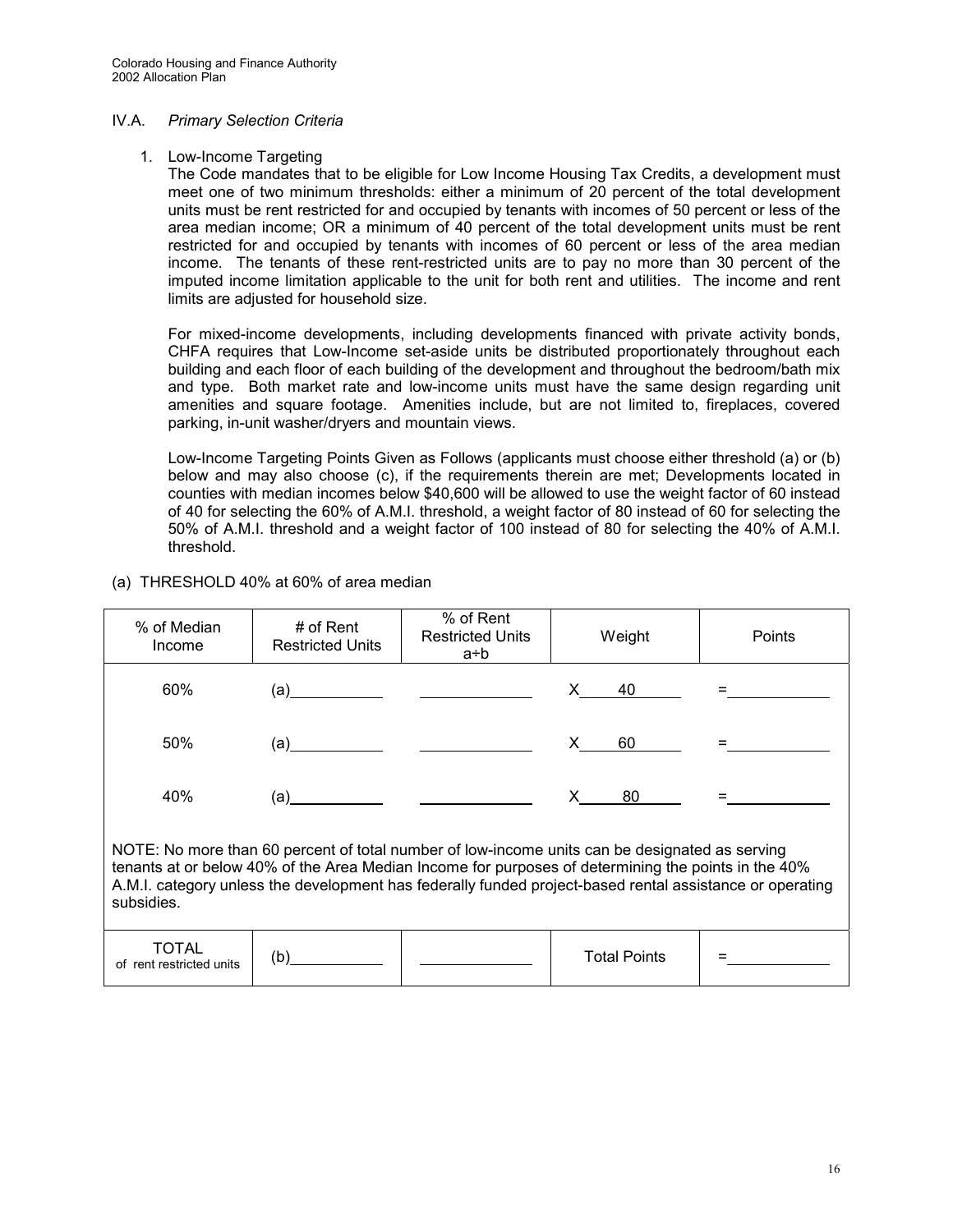(b) Threshold 20% at 50% of area median (the Code requires that if a sponsor elects the 20% at 50% threshold, any units in excess of the 20% that are intended to qualify for tax credits may not exceed the 50% of median income limit).

| % of Median<br>Income                                                                                                                                                                                                                                                                                                               | # of Rent<br><b>Restricted Units</b> | % of Rent<br><b>Restricted Units</b><br>a÷b | Weight              | Points |
|-------------------------------------------------------------------------------------------------------------------------------------------------------------------------------------------------------------------------------------------------------------------------------------------------------------------------------------|--------------------------------------|---------------------------------------------|---------------------|--------|
| 50%                                                                                                                                                                                                                                                                                                                                 | (a)                                  |                                             | 60                  |        |
| 40%                                                                                                                                                                                                                                                                                                                                 | (a)                                  |                                             | 80                  |        |
| NOTE: No more than 60 percent of total number of the low-income units can be designated as serving<br>tenants at or below 40% of the Area Median Income for purposes of determining the points in the 40%<br>A.M.I. category unless the development has federally funded project-based rental assistance or operating<br>subsidies. |                                      |                                             |                     |        |
| <b>TOTAL</b><br>rent restricted units<br>∩f                                                                                                                                                                                                                                                                                         | (b)                                  |                                             | <b>Total Points</b> |        |

(c) Targeting 30% of area median income or below. Additional points will be awarded for developments that target very, very low-income residents. This targeting is available only to Colorado-based nonprofit entities that are developing housing for the homeless, as defined in Section IV.B.5 of the Plan, and for-profit or non-profit entities that are receiving points under section IV.B.3.d..The non-profit entity developing housing for the homeless must have at least five (5) years experience in the development and management of housing for the homeless.Developments providing housing for the homeless must provide a range of supportive services to the residents , at no cost to the residents, in order to receive the additional points. Supportive services might include, but are not limited to, case management, job training and/or placement, continuing education, transportation, child care and health care. These services must be provided by a service provider(s) with a minimum of three years experience in the related field of service provision. Documentation must be provided.

| Very, Very Low-Income Targeting (Select One)                                                                                                                                                                                                                                                  |  |  | <b>Total Points</b> |
|-----------------------------------------------------------------------------------------------------------------------------------------------------------------------------------------------------------------------------------------------------------------------------------------------|--|--|---------------------|
| 10% of total<br>30% of total<br>20% of total<br>units at/or below 30%<br>units at/or below 30%<br>units at/or below 30%<br>AMI - 5 Points<br>AMI - 15 Points<br>AMI - 10 Points                                                                                                               |  |  |                     |
| NOTE: No more than 60 percent of total number of the low-income units can be designated as<br>serving tenants at or below 40% of the Area Median Income for purposes of determining the points<br>in the 40% A.M.I. category unless the development has federally funded project-based rental |  |  |                     |

assistance or operating subsidies.

#### *2. Extended Low-Income Use*

The Code requires that the low-income occupancy and rent restrictions be maintained during the initial compliance period of 15 years  $[Section 42(i)(1)]$ . In addition, the occupancy restrictions must be maintained for an extended use period of an additional 15 years [Section 42(h)(6)(D)] subject to termination by foreclosure and sale using a qualified contract [Section 42(h)(6)(F)]. The Code also requires that state allocating agencies give priority to developments with the longest low-income use period.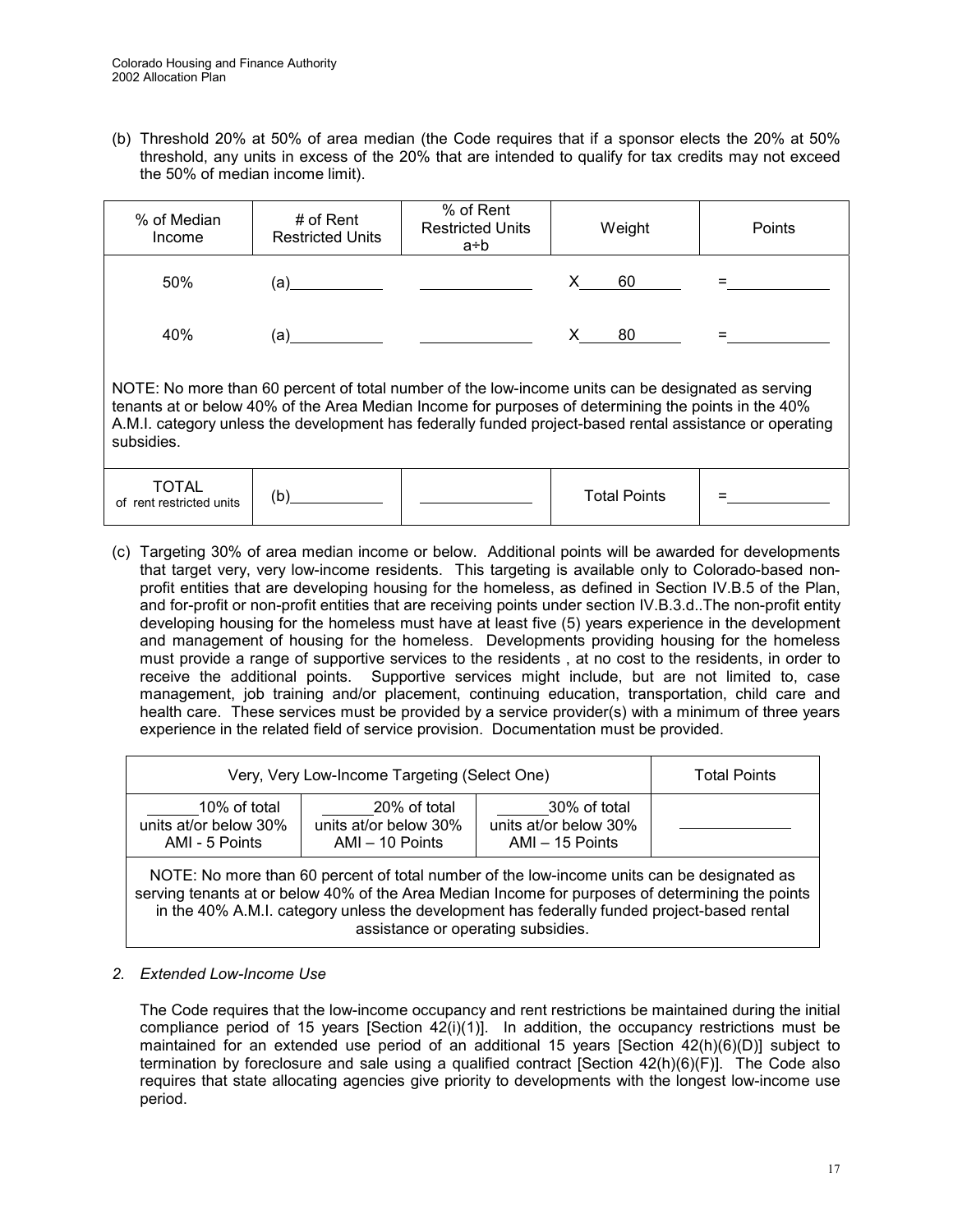Colorado requires that an application must commit to fifteen (15) years plus a minimum waiver of five (5) years of the rights to termination by sale using a qualified contract to be considered for evaluation. The CHFA requirements do not change the Code requirements (initial compliance period of 15 years plus 15 year extended use period), except that the Code provisions for termination in connection with a sale of the property do not apply during the period which the owner has committed to CHFA that it will maintain the occupancy and rent requirements.

Developments wishing to convert to home ownership at the end of the initial 15-year compliance period are eligible to receive points for extended low-income use under the following conditions:

- a. Single family detached and townhouse units only;
- b. Intent to convert must be expressed, in writing, at the time of application in a manner satisfactory to CHFA;
- c. Rental restrictions convert to ownership restrictions for the remaining term of the extended use period, which restrictions for initial and subsequent sales include, but are not limited to the following:
	- 1. must be owner occupied;
	- 2. must be sold to household earning 80 percent of State median income or less; and
	- 3. purchase price can be no more than 90 percent of the average area purchase price.

\*Townhouse is defined as a single-family, attached dwelling unit with party walls, usually an individual unit in a series of five to ten houses, with common walls between the units; may have one to three stories.

CHFA will award points for developments that receive federal tax credits which waive any rights to terminate the Extended Use Period under Section 42(h)(6)(E)(i)(ii) of the Code in the following increments:

> 15 Years' Compliance + 5 Years' Waiver – 10 points 15 Years' Compliance + 10 Years' Waiver –20 points 15 Years' Compliance + 15 Years' Waiver – 30 points 15 Years' Compliance + 20 Years' Waiver – 34 points 15 Years' Compliance + 25 Years' Waiver – 38 points

CHFA will award points for developments that receive only state tax credits which extend the minimum requirements of Section 39-22-2102(4) of the State Tax Credit Act in the following increments:

> 15 Years' Compliance + 5 Years' Extension – 10 points 15 Years' Compliance + 10 Years' Extension – 20 points 15 Years' Compliance + 15 Years' Extension – 30 points 15 Years' Compliance + 20 Years' Extension – 34 points 15 Years' Compliance + 25 Years' Extension – 38 points

3. CHFA will award one (1) point for developments located in a Qualified Census Tract, the development of which contributes to a community revitalization plan (CRP)\*

\*Until such time as the Internal Revenue Service provides a definition for a community revitalization plan, CHFA defines such a plan as a published document, approved and adopted by the local governing body by ordinance or resolution, that targets local funds to specific geographic areas (the geographic area cannot be the entire town or city that has adopted the plan) for both commercial/retail and low-income residential developments (serving residents at, or below, 60% of the area median income).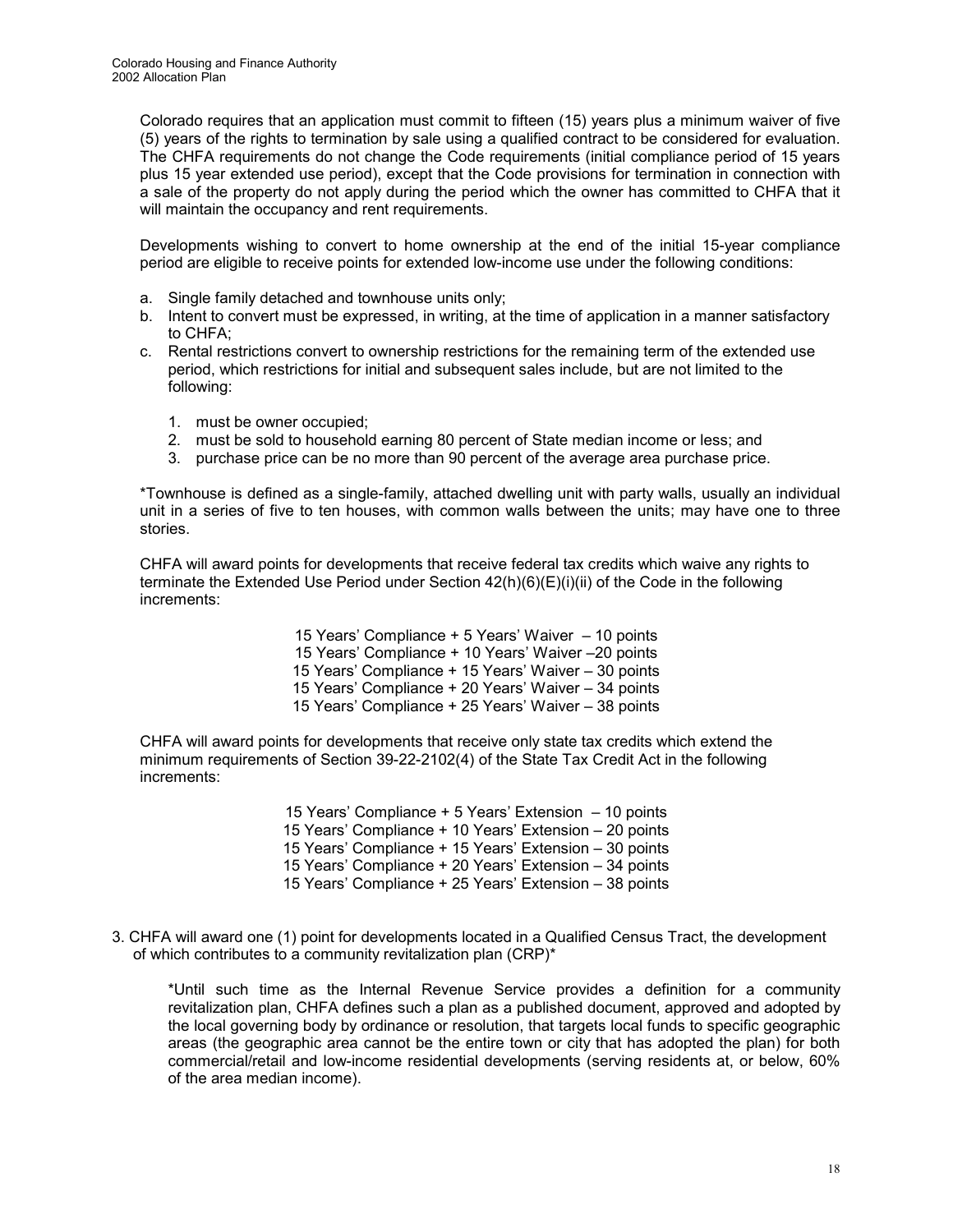#### IV.B. Secondary Selection Criteria

1. Housing Need Characteristics

Points may be earned under this category if the area where the proposed development is located is experiencing housing problems. Based on HUD's 1991 Comprehensive Housing Affordability Strategy (CHAS) regulations, households with housing problems include those that (1) occupy units with significant physical defects; (2) are overcrowded; and/or (3) have a cost burden of greater than 30 percent of annual income for gross housing costs, as determined by 1990 U.S. Census Data.

The C-1 table in the application is a listing, by county or metropolitan area, of the percentage of renter households with incomes below 51 percent of the area median income experiencing housing problems. The C-2 table in the application is a listing, by county or metropolitan area, of the number of renter households experiencing housing problems. Sponsors should review these exhibits, and identify the location of the proposed development (a city or, if the city is not listed, the county), to determine the appropriate number of points for that area.

Sponsors may submit additional data from local, state, area Council of Governments (COGS), a Community Housing Development Organization (CHDO) or credible independent study for CHFA's consideration. The data must be quantitative and specifically address the aboveidentified issues or, if the development will house special needs tenants, the data must address these needs.

2. Development Location

Five (5) points may be earned for proposed developments located in a community that has an identified community housing priority (e.g. supports a local, regional or state plan, a neighborhood plan, a CHAS, or some other community-sponsored need assessment, master plan etc.) Applicant must provide evidence, clearly demonstrating the development fits into the community's need;

3. Development Characteristics

Points may be earned for the following:

- a. (10 points) Development that provides housing for a mix of incomes (i.e. that have no more than 70% tax credit-eligible units) For mixed-income developments, including developments financed with private activity bonds, CHFA requires that Low-Income set-aside units be distributed proportionately throughout the bedroom/bath mix and type. Both market rate and low-income units must have the same design regarding unit amenities and square footage.(see section IV.A.1.)
- b. (5 points) Development of 50 or fewer units
- c. (5 points) Rehabilitation of blighted buildings OR locally or federally designated historic structures. Blighted buildings are buildings that are in severe disrepair, including, but not limited to, boarded up, abandoned, or uninhabitable buildings, all of which have serious building code violations. Rehabilitation expenditures must be at least \$6,000 in hard costs per unit to be eligible for rehabilitation credits.Substantial rehabilitation developments that are changing the buildings use to residential but do not fit the above description of a blighted building do not qualify for points under this category.
- d. (15 points) Preservation Developments: Preservation Developments are defined as developments eligible for acquisition/rehabilitation credits that have federally subsidized rental assistance (HUD Section 8, Rural Development Section 515, etc.) and are likely to lose that subsidy, and their low income use, within two years from the time of application without federal or state Low Income Housing Tax Credits, or developments that currently have rents that, although not restricted by any federal or state program, are within the federal tax credit rent limits.
- e. (1 point) Rehabilitation developments in an area that is part of a community revitalization plan (CRP)\*. (Cannot score under this category if also scoring under Section IV.A.3. of the Allocation Plan)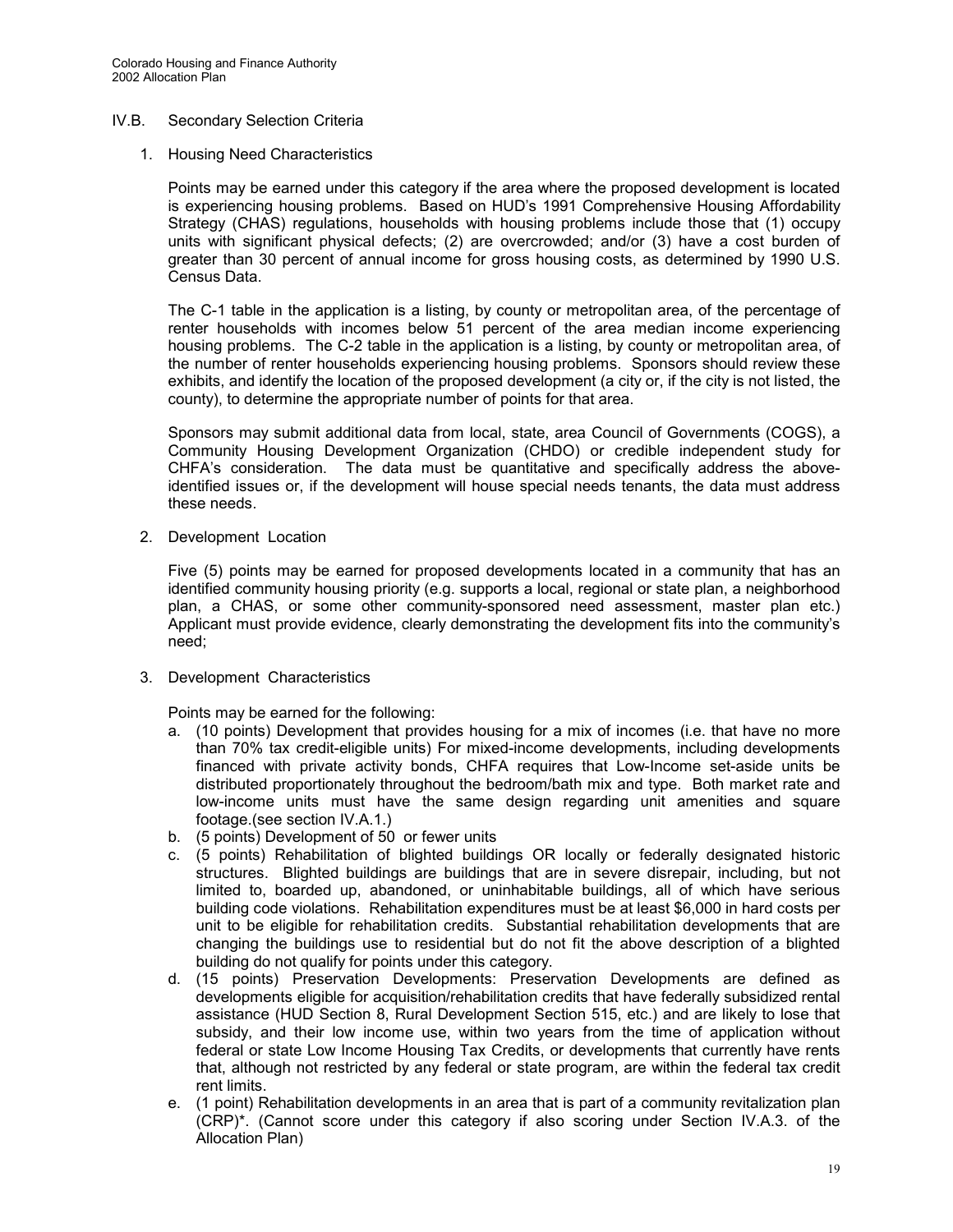\*Until such time as the Internal Revenue Service provides a definition for a community revitalization plan, CHFA defines such a plan as a published document, approved and adopted by the local governing body by ordinance or resolution, that targets local funds to specific geographic areas (the geographic area cannot be the entire town or city that has adopted the plan) for both commercial/retail and low-income residential developments (serving residents at, or below, 60% of the area median income).

- Note: Entities, or any affiliates thereof, that successfully compete, or have successfully competed in 1995 or later, for a reservation and that receive points under section 3.b. above, cannot apply in any subsequent application round for new developments adjacent to the original development, or additional phases of a development, until the original development is completed and has received a final allocation.
- 4. Sponsor Characteristics

Points may be earned for the following:

a. (5 points) Sponsor is a Colorado-based, 501 (c) (3) or (4) tax-exempt organization, having an express purpose of fostering low-income housing, or a Colorado public housing authority, is the sole general partner (either itself or through its or a related subsidiary) and will from the time of application materially participate\* in the development and operation of the development throughout the compliance period. A Colorado-based tax-exempt organization is defined as an entity that has a base of operations in Colorado, including offices and a fulltime staff whose responsibilities include the development of housing in Colorado. Entities that are merely registered with the Colorado Secretary of State as a non-profit, but whose staff works and lives in another state, do not meet the definition of a Colorado-based tax-exempt organization. Developments receiving points under this category will be considered as part of the non-profit set-aside under Section II.E;

\*Materially participate is defined in Section 469(h) of the Code as "involved in the operation of the activity on a basis which is regular, continuous and substantial".

b. (5 points) Significant participation<sup>\*\*</sup> by a developer (either for-profit or non-profit) that has been responsible for the construction, completion and placement in service of a multi-family rental housing development. In order to receive points under this category, the application must include historical operating expense data for the most recently audited year for all multifamily housing developments that the developer has placed in service. This information must include the number of units for each development.

\*\*Significant participation means that an individual or entity must serve in a role as owner or co-owner of at least 51 percent (of the general partner) and materially participate\* in the development and/or operation of the development throughout the construction period, the lease-up period and the compliance period.

5. Tenant Populations with Special Housing Needs

Eight (8) points may be earned for the set-aside of at least 33 percent of the units for special needs tenant populations listed below. Applicant must provide evidence of client source (e.g. letters from referring agencies, marketing plans, etc.). A sample agreement is in Exhibit G to the application. This agreement must be typed on the entity's letterhead, must be signed and dated by both parties and a copy must be included with the application in order to receive points. Documentation must be provided that demonstrates previous experience for the entities that will be providing services and managing the property. These units must be held available and rented only to these populations. (The minimum set-aside of 33% may be waived if any State regulations restrict the number of special needs units in a development. Waivers will be considered on a case by case basis and only with documentation of State imposed restrictions.)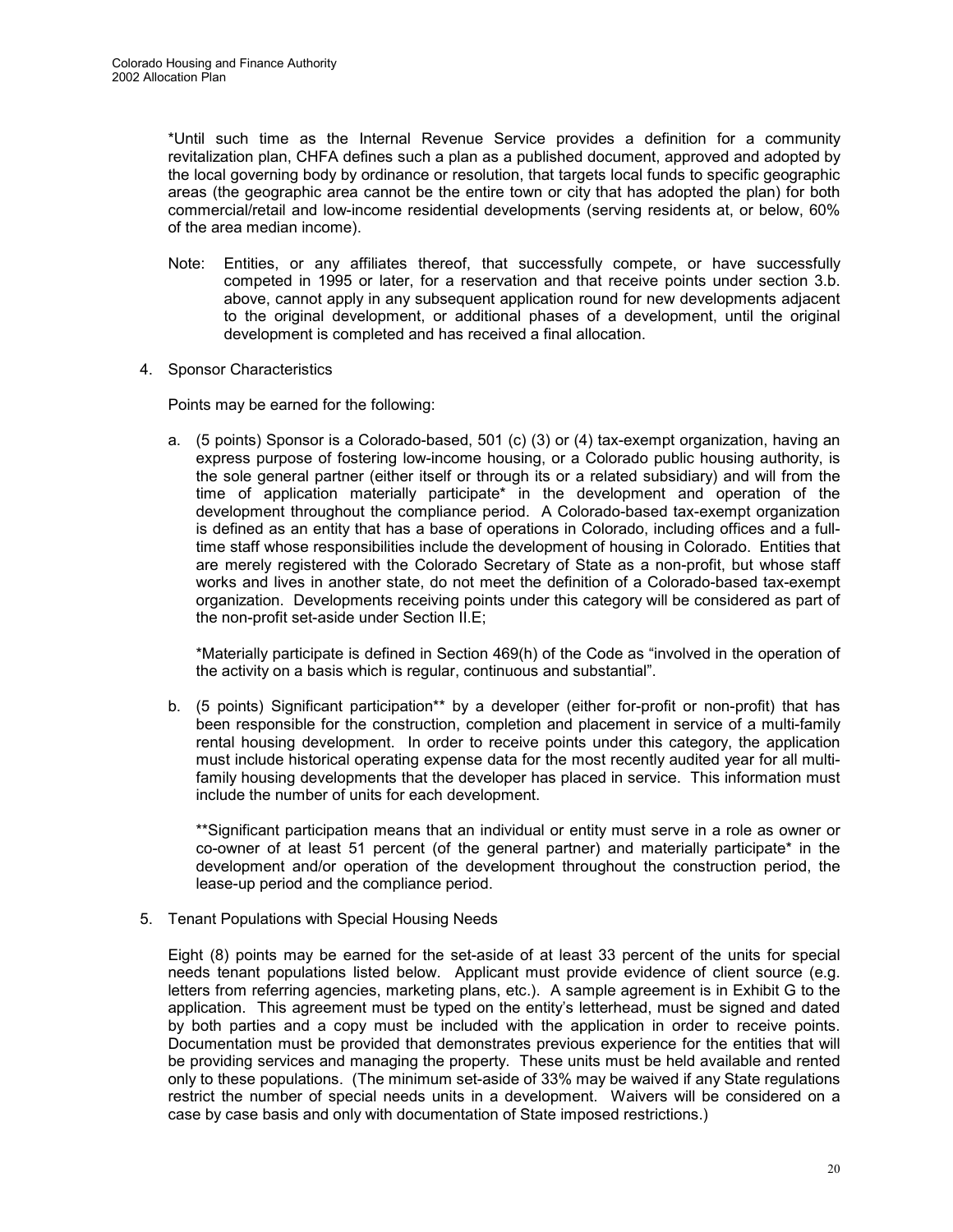#### Homeless◆ Supportive Housing■ For Non-Elderly Special Needs Tenants

Eligible Individual or Family (under Section 42 of the tax Code) who: a) Lacks a fixed, regular and adequate nighttime residence; and b) Has a primary nighttime residence that is: 1) A supervised publicly or privately operated shelter designed to provide temporary living accommodations (including welfare hotels, congregate shelters, and transitional housing); 2) An institution that provides a temporary residence for individuals intended to be institutionalized; or 3) A public or private place not designed for, or ordinarily used as a regular sleeping accommodation for human beings. The term "Homeless Individual" does not include any individual imprisoned or otherwise detained under an Act of the Congress or a State law.

The development must provide services, such as job counseling, transportation, education, etc., to the homeless clients in order to receive points under this section.

- -Supportive Housing – Housing facilities serving persons with chronic, sometimes severe, disabilities (e.g. developmental, mental illness, AID's, physical handicap). The focus is on providing a stable, long term living environment, access to appropriate services and in many cases, meals and assistance with tasks of daily living.
- 6. Subsidized Housing Waiting List

Two (2) points may be earned by sponsors who enter into a written agreement with the local public housing representative to give priority to households on waiting lists for subsidized or public housing. The information required in the written agreement is included in Exhibit F to the Application.

7. Tenant Populations with Children

Tiebreaker preference will be given to developments with tenant populations with children (see Section IV.C.).

IV.C. Tie Breakers

In the case of a tie between two or more developments' scores, the following tiebreakers, applied in the order shown until the tie is broken, will determine the ranking of the developments. CHFA may, however, in its sole discretion, choose to award a reservation for the purpose of maximizing the use of the current year's allocation while minimizing the use of the subsequent year's allocation that is being reserved as a forward commitment.

- 1. Development scoring the highest total score under Section IV.A.1 of the Development Selection Criteria,
- 2. Development scoring the highest total score under Section IV.A.2 of the Development Selection Criteria,
- 3. Developments with lowest amount of tax credit request per low income, tax credit unit (before 130% for DDA/QCT is added).
- 4. Developments that are intended for tenant populations with children (i.e., not senior independent or assisted-living developments and that have two (2) and three (3) bedroom units).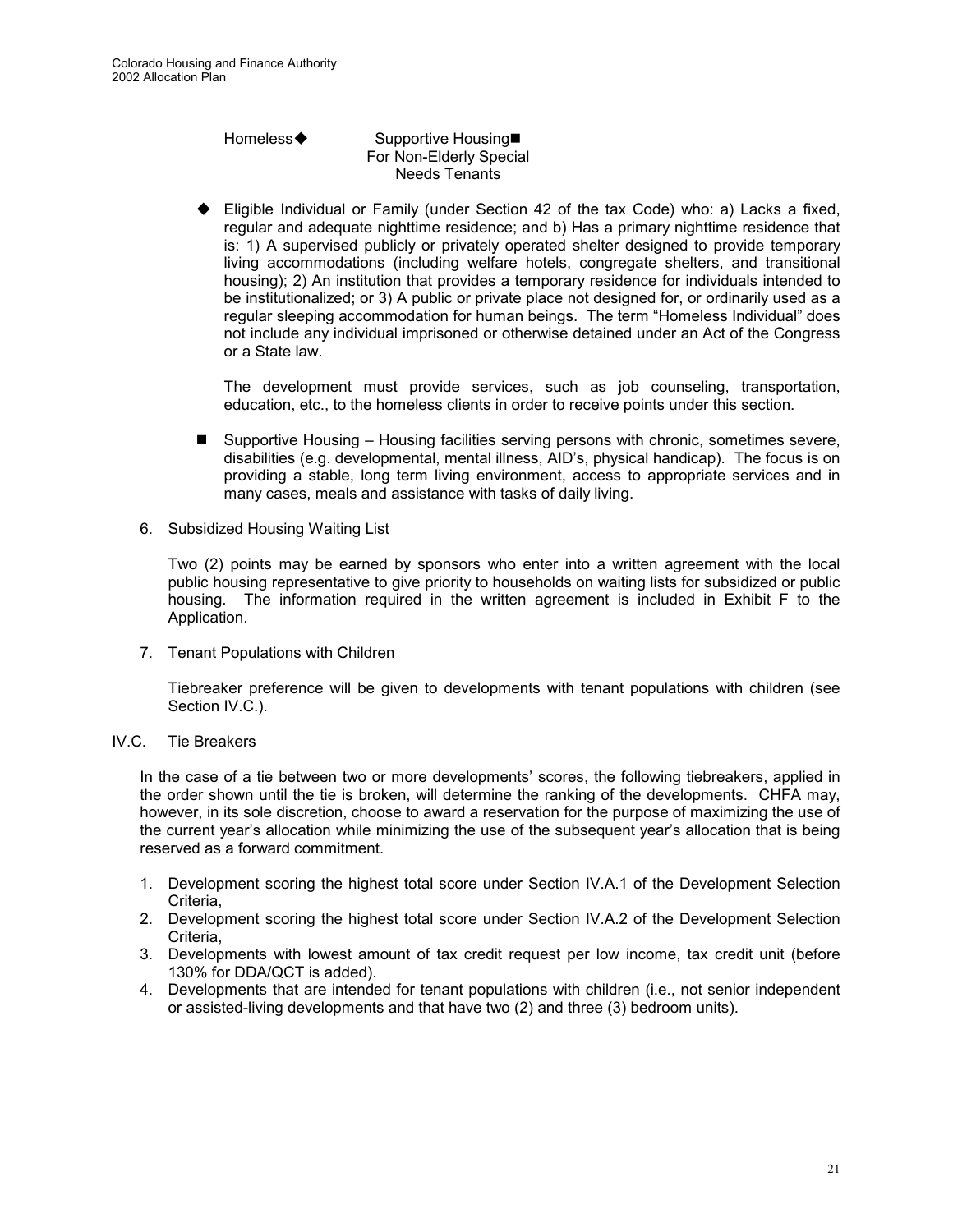#### V. FEES

- V.A. Preliminary Reservations
	- 1. Application fee An application fee of \$2,500 is due when the Preliminary Application is submitted. The fee is non-refundable and must be submitted with the application at the time of submittal.
	- 2. Reservation Fee After a development has received a preliminary reservation, a reservation fee of three percent of the actual federal tax credit amount for which the development is eligible must be paid prior to the issuance of the Reservation Letter. The sponsor will have 30 days in which to pay the reservation fee and maintain the tax credit reservation. This fee is non-refundable and will not be adjusted if the final tax credit amount is reduced or the tax credits are returned or unused.
	- 3. Reservation Hold Fee CHFA may also charge an additional one percent fee to hold a reservation for a specific period which otherwise is subject to revocation as provided in Section II.A.10.
- V.B. Carryover Allocations
	- 1. Developments requesting carryover allocations of federal credits or an allocation of state credits prior to placement in service will be charged one and one-half percent of the federal tax credit carryover amount for which the development is eligible. This is due at the time the carryover application is submitted. This fee is non-refundable and will not be adjusted if the final tax credit amount is reduced, or the tax credits are returned or unused.
- V.C. Final Allocations
	- 1. Final Allocation Fee A final allocation fee of two and one-half percent of the federal tax credit amount for which the development is eligible is payable at the time of application for a final allocation of tax credits. If a development has paid a two and one-half percent fee at the time of carryover, or, for state credits, the allocation certificate, the final allocation fee will be waived.
	- 2. Recording Charge A recording charge equal to \$5 per page plus \$1 for the first page will be due when the executed LURA is returned to CHFA for recording.
- V.D. Developments Financed with Tax Exempt Bonds
	- 1. An application fee of one percent of the annual tax credit amount requested, or \$2,500 whichever is greater, is due at the time an application is submitted for review.
	- 2. An additional two percent of the annual tax credit amount determined (minimum \$1,500) is due at the time an initial determination letter is issued.
	- 3. A final allocation fee of two and one-half percent of the annual tax credit amount allocated (minimum \$2,500) is payable at the time of application for a final allocation of tax credits.

#### V.E. Compliance Monitoring Fee

A compliance monitoring fee will be assessed to cover the costs of the compliance monitoring program. This fee will be assessed to cover the initial 15 years of the compliance period in a lump sum, at the time of final allocation. This fee (which will be determined in the year the development receives a final allocation of credit) will be based on the number of low-income units, any designated manager and/or maintenance units, the compliance time period, and then present valued. The payment of this fee will be required prior to the issuance of the 8609(s). The amount of the compliance monitoring fee for the remainder of the contractual extended use period will be determined in year 15.

There are no clear rules establishing whether or not this lump sum fee can be included in the eligible basis. If a sponsor obtains an opinion from a tax attorney and an accountant stating that the requirements have been met to include this fee in the eligible basis, CHFA may allow the sponsor to do so. This will be done on a case-by-case determination.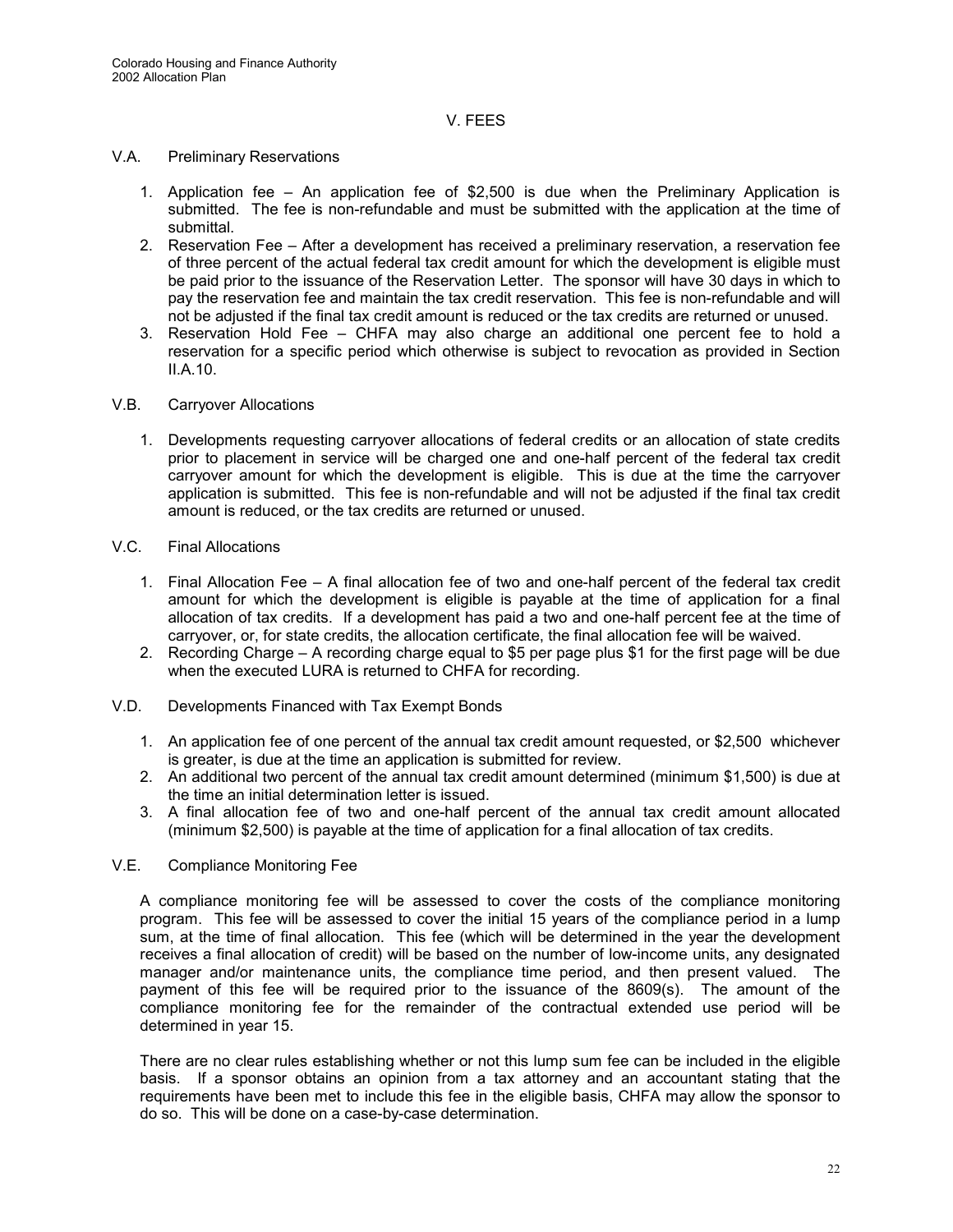#### VI. DEVELOPMENTS FINANCED WITH TAX-EXEMPT BONDS (FOR FEDERAL TAX CREDITS ONLY*)*

The following sections of this Plan do not apply to developments financed with tax-exempt bonds: Sections II.A.1-4., II.A.7-8., II.B.,II.D-F., II.I., II.N., and IV.C.)

Unless otherwise stated, all other provisions of this Plan also apply to developments financed with taxexempt bonds. Under Section 42(h)(4) of the Code, developments financed with tax-exempt bonds may be entitled to 30% present value tax credits outside the federal housing credit ceiling. The bonds must have received an allocation of private activity bond cap pursuant to Section 146 of the Code, and principal payments on the bonds must be applied within a reasonable period to redeem the bonds. Credits are allowed for that portion of a development's eligible basis that is financed with the tax-exempt bonds. If 50% or more of a development's aggregate basis (land and building) is so financed, the development is entitled to credits for up to the full amount of qualified basis.

Developments financed with tax exempt bonds are required by the Code to apply through the state credit agency for an allocation and for a determination that the development satisfies the requirements of this Plan. CHFA may accept the underwriting criteria of the permanent lender and/or the provider of credit enhancement if a summary of the financial analysis performed by the lender that addresses the criteria of Section III of this Plan is provided to CHFA. Otherwise, the criteria in Section III of this Plan will be applied.CHFA has established 60 points as the minimum number of points which a tax-exempt bond financed development will have to score under the Development Selection Criteria (Section IV.) to be considered for tax credits in Colorado. Sponsors may submit an application at any time in accordance with the following process:

The sponsor must submit a request for LIHTC's to CHFA after the issuer of the bonds has approved an "inducement" for the development and after the development has been assured that private activity bond volume cap is available. If the development is seeking mortgage insurance through the Federal Housing Administration (FHA), or credit enhancement from another source, the sponsor should submit the request to CHFA after the credit enhancer has approved a preliminary mortgage amount.

The request should be submitted on a CHFA LIHTC application form along with the following requirements:

- 1. Market study (see Section III Underwriting Criteria for Market Study Requirements.)
- 2. Detailed development information which includes:
	- i. a description of the development and the location;
	- ii. location maps (clean, legible copies of both the local neighborhood and a city-wide map showing the development location) and site plan;
	- iii. development type and unit mix;
	- iv. line item development costs, sources and uses of funds;
	- v. projected rents and expenses;
	- vi. a 15-year pro forma that meets the requirements in Section III.D
	- vii. a development timeline.
- 3. Detailed sponsor and development team information, including resumes and historical operating expense data on all multi-family housing developments that have placed in service;
- 4. Evidence of site and/or building control;
- 5. Evidence of zoning status, provided by the local zoning or planning department;
- 6. Proposed financing information, including source(s) and terms, on financial institution letterhead and signed by a financial institution representative.
- 7. Two letters of comment, one from the local public housing authority and one from the local planning agency or other appropriate units of local government (only one letter is required if the development is in a location that is not served by a public housing authority.);
- 8. Completion of the Development Selection Criteria Worksheet which is a part of the application;
- 9. Certification of the architect, who has designed the development, that the development has been designed to comply with the requirements of all applicable local, state or federal fair housing and other disability-related laws, however denominated. The development design should consider, at a minimum, the applicability of the following laws: local building codes, Colorado Fair Housing Act,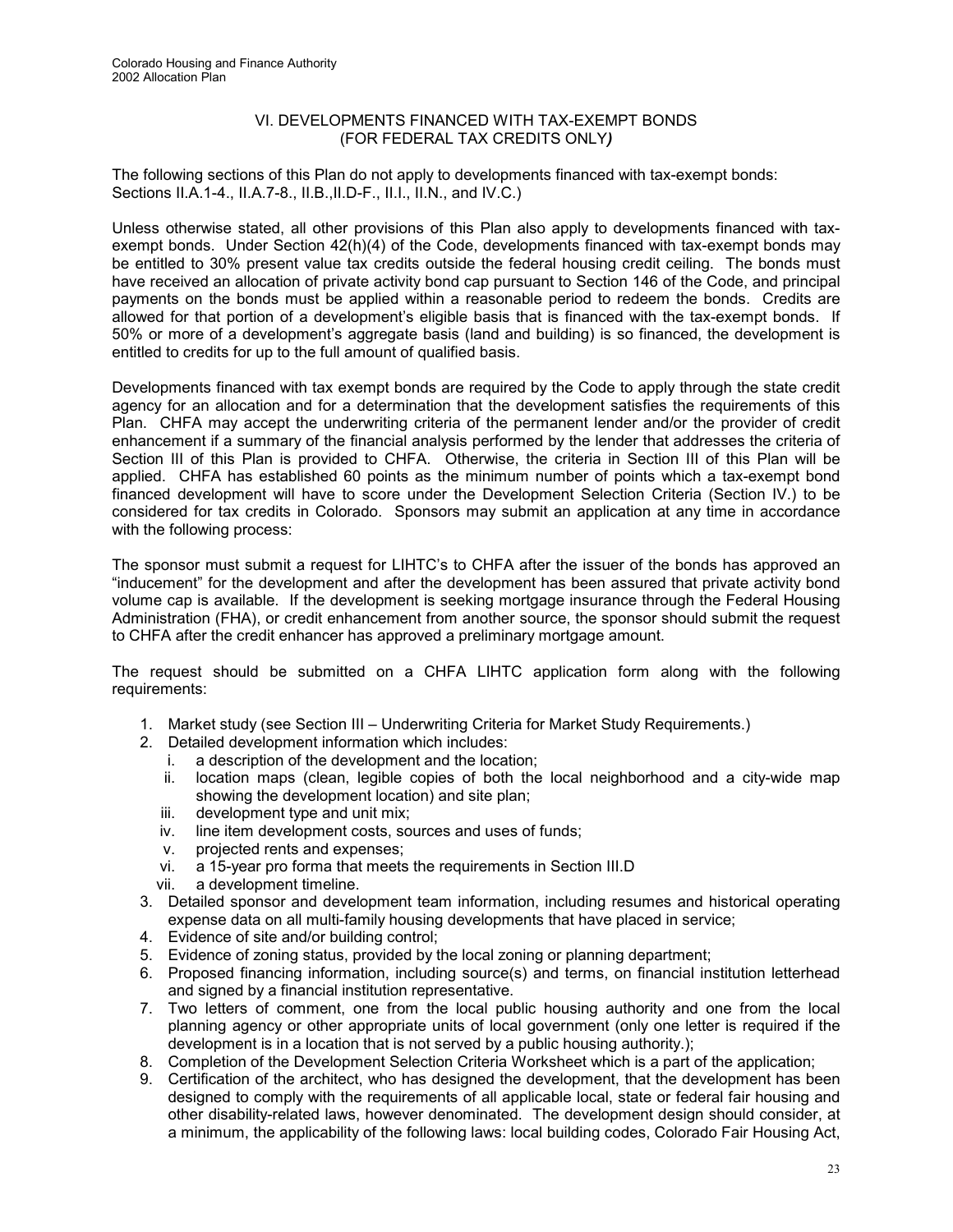as amended, Colorado Standards for Residential Construction (C.R.S. Section 9-5-112), Federal Fair Housing Act, as amended, the Americans with Disabilities Act, and the Rehabilitation Act of 1973, as amended;

- 10. Bond inducement resolution;
- 11. For acquisition/rehabilitation developments that are claiming acquisition credits, provide an attorney's opinion that the ten year rule requirements are met or provide evidence of an IRS waiver: and
- 12. Other documentation as required in the CHFA application packet

CHFA is required by the Code to notify the Chief Executive Officer of the local jurisdiction, where the proposed development will be located, of the tax credit application, and provide adequate opportunity for comment.

CHFA staff will review the application, determine whether the development is eligible and meets the requirements of this Plan, and make an initial determination of the development's tax credit amount.

For mixed-income developments financed with private activity bonds, CHFA requires that Low-Income set-aside units be distributed proportionately throughout each building, and each floor of each building, of the development and throughout the bedroom/bath mix and type. Both market rate and low-income units must have the same design regarding unit amenities and square footage. Amenities include, but are not limited to, fireplaces, covered parking, in-unit washer/dryers and mountain views.

If the development loan will be FHA-insured, CHFA will complete a HUD-required subsidy-layering review to assure that the development complies with HUD guidelines pursuant to Sec. 911 of the 1992 Housing and Community Development Act (See Section II.H.).

CHFA will provide the sponsor and the bond issuer with a letter confirming that the development satisfies the requirements of the Plan and stating the preliminary amount of LIHTC. At this time, CHFA will request that the issuer confirm CHFA's determination of the tax credit amount, as required by the Code.

The Applicable Percentage is established at either, (i) the month in which the building is placed in service, or (ii) at the owner's election, the month in which the bonds are issued. If the later is desired, the Election Statement (form issued by CHFA) must be signed by the owner, notarized and submitted to CHFA before the close of the fifth calendar day following the month in which the bonds are issued (see Section II.J.).

In the year in which the development is placed in service, the owner must request a final allocation of credits no later than the end of the year. CHFA will provide an application package for final allocation requests. Reasonable year-end deadlines for final allocation requests will be established in order to permit timely review and preparation of documents. Final application requirements are in Section II.C.

Developments receiving credits in accordance with this section are required to enter into a Land Use Restriction Agreement (see Section II.K.), which will govern the low-income use and any other Plan requirements, and to follow the same final allocation application process as described in Section II.C.

#### VII. USE OF HOME or NAHASDA FUNDS

The federal statute governing the HUD HOME program permits participating jurisdictions to use HOME funds to assist in the development of eligible housing. Assistance provided under the HOME Investment Partnership Act (HOME) and the Native American Housing Assistance or Self-Determination Act (NAHASDA) The use of a federal HOME grant will generally result in a development being classified as "federally subsidized" and, thus, ineligible for the seventy (70) percent present value tax credit. However, the Code provides that below-market loans, funded with HOME or NAHASDA dollars, will not result in a tax credit development being classified as "federally subsidized", if the sponsor contractually commits that at least 40 percent of the dwelling units will be occupied by individuals whose incomes are 50 percent or less of the area median gross income. Such a development would therefore qualify for the nine-percent tax credit.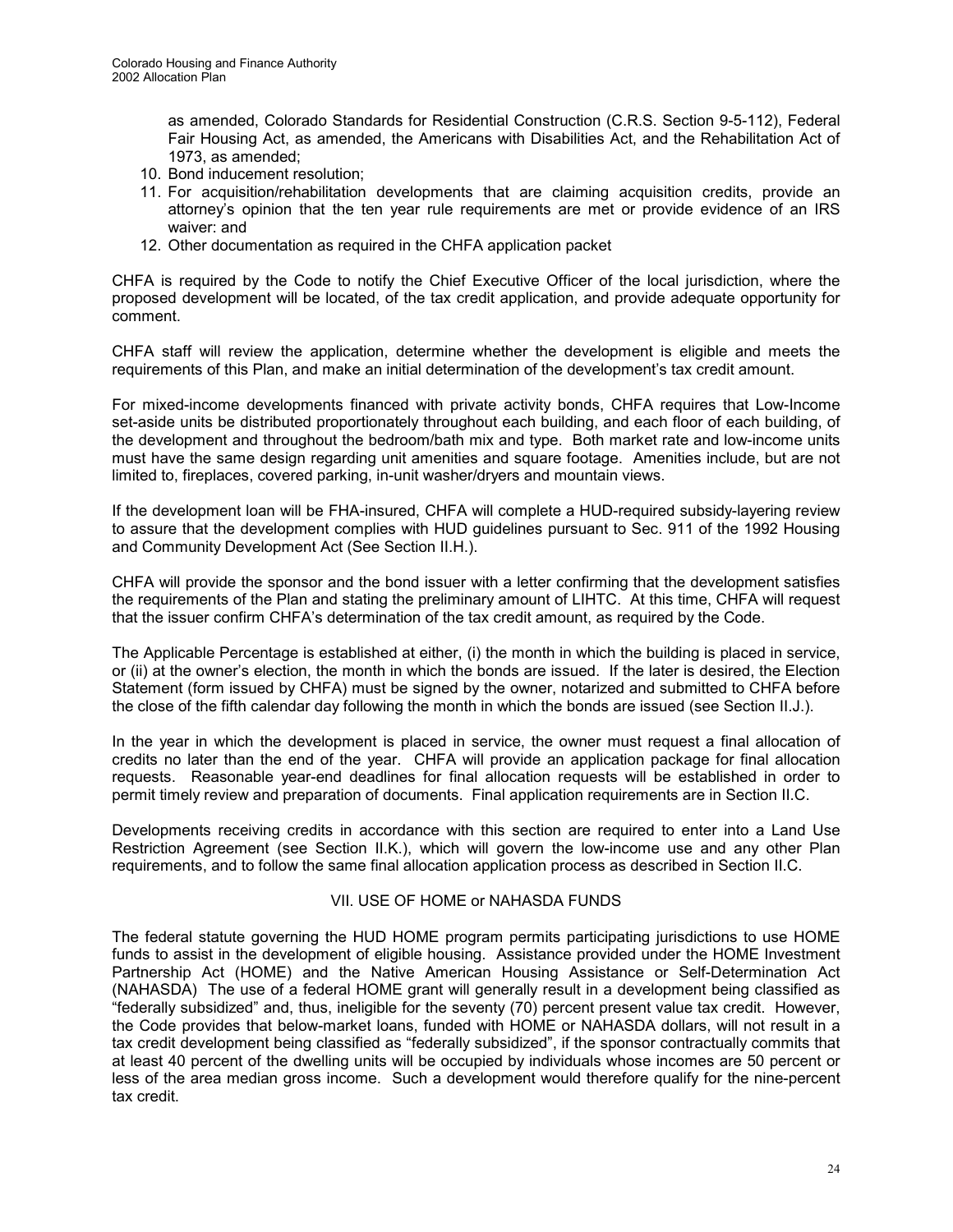Careful, detailed documentation and CPA certification of the use of the HOME or NAHASDA funds will be required by CHFA at the time of final allocation.

The increase in eligible basis allowed for developments situated in "qualified census tracts" and "difficult development areas" is not allowed for properties using below market HOME or NAHASDA loans and the nine-percent credit.

#### VIII. OTHER CONDITIONS

In making reservations or allocations, CHFA relies on information provided by or on behalf of the sponsor. CHFA's review of documents submitted in connection with the tax credit allocation process is for its own purposes. In making reservations or allocations, CHFA makes no representations to the sponsor or anyone else as to compliance of the development with the Internal Revenue Code, Treasury regulations, or any other laws or regulations governing federal tax credits or with the state housing tax credits.

No member, director, officer, agent or employee of CHFA shall be personally liable on account of any matters arising out of, or in relation to, the allocation of Low Income Housing Tax Credits.

MISREPRESENTATIONS OF ANY KIND WILL BE GROUNDS FOR DENIAL OR LOSS OF THE TAX CREDITS AND MAY AFFECT FUTURE PARTICIPATION IN THE TAX CREDIT PROGRAM IN COLORADO.

#### IX. SECTION 42 COMPLIANCE MONITORING PROCESS

Section  $42(m)(1)(B)(iii)$  of the Code mandates that state housing credit agencies monitor all placed in service tax credit developments for compliance with the provisions of Section 42. The Code also mandates that the Internal Revenue Service be notified, by the state housing credit agencies, of any instance of noncompliance. The State Tax Credit Act also requires that CHFA monitor compliance with the Act. CHFA will also monitor for compliance with Land Use Restriction Agreement provisions which contain any additional owner commitments made to secure points in the development selection process, e.g. additional low income units or an extended low-income use period. CHFA has assembled and will make available to development owners, a Compliance Manual explaining the LIHTC monitoring process in detail. All owner representatives and their management agent representatives will be required to successfully complete a compliance training session conducted or approved by CHFA prior to the release of IRS Form 8609 for federal tax credits or the Allocation Certificate for state tax credits.

In general, CHFA will monitor the following for compliance, all of which are also applicable to developments receiving state tax credits:

IX.A. Record Keeping, Record Retention and Inspection Provisions

- 1. The owner of a low-income housing development is required to keep records for each qualified low-income building in the development showing:
	- a. The total number of residential rental units in the building (including the number of bedrooms and the size in square feet of each residential rental unit);
	- b. The percentage of residential rental units in the building that are low-income units;
	- c. The rent charged on each residential rental unit in the building (including any utility allowances);
	- d. The number of occupants in each low-income unit;
	- e. The low-income unit vacancies in the building and information that shows when, and to whom, the next available units were rented;
	- f. The annual income certification of each low-income tenant per unit;
	- g. Documentation to support each low-income tenant's income certification;
	- h. The eligible basis and qualified basis of the building at the end of the first year of the credit period;
	- i. The character and use of the nonresidential portion of the building included in the building's eligible basis under Section 42(d) of the Code (e.g. tenant facilities that are available on a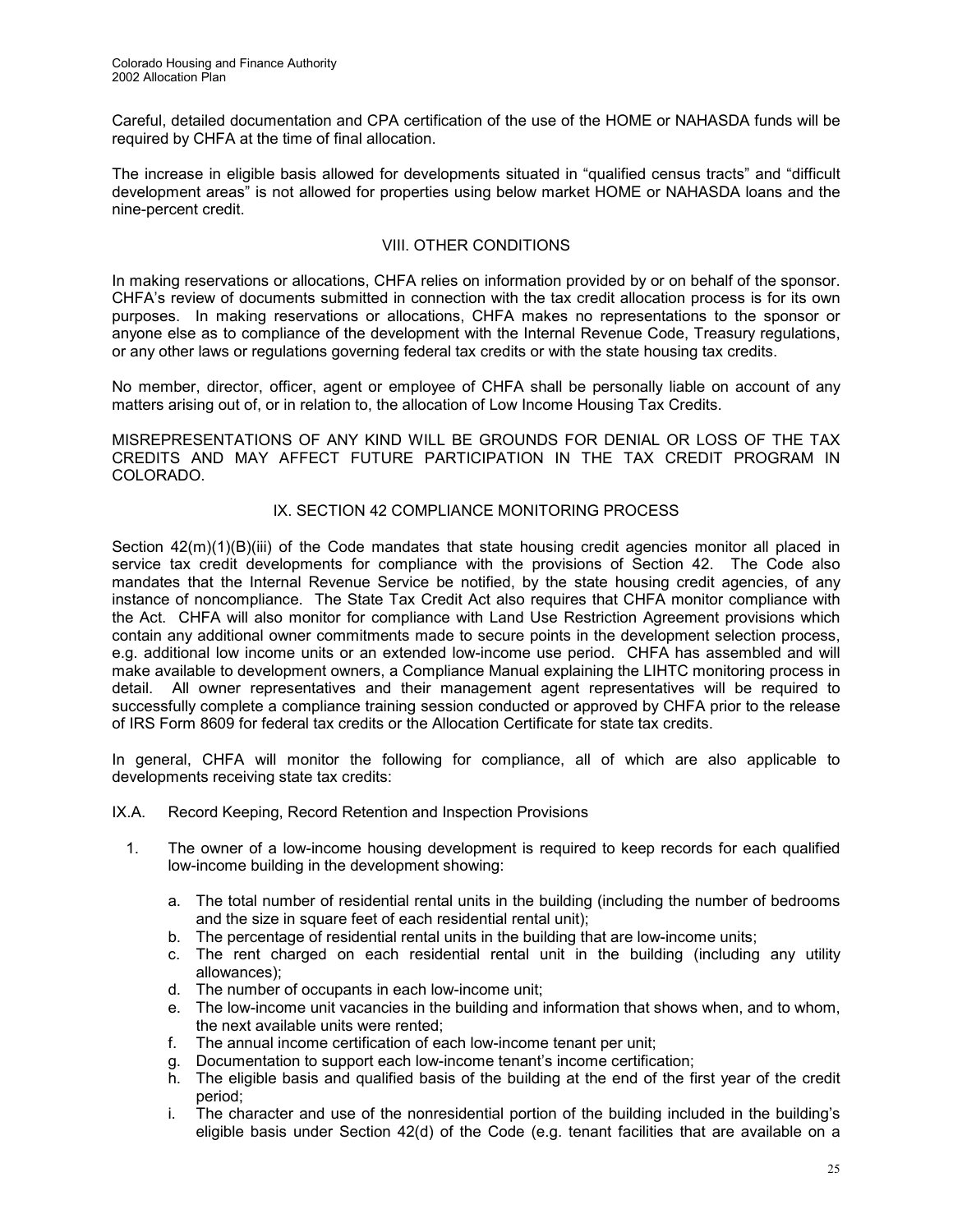comparable basis to all tenants and for which no separate fee is charged for use of the facilities, or facilities reasonably required by the development); and

- j. Copies of all correspondence with the IRS or with the Colorado Department of Revenue.
- 2. The Owner is required to retain the records described in paragraph A.1 of this section for each building in the development for at least six (6) years after the due date (with extensions) for filing the federal or state income tax return for that year. The records for the first year of the credit period must be retained for at least six (6) years beyond the due date (with extensions) for filing the federal or state income tax return for the last year of the compliance period of the building.
- 3. The Owner is required to retain any original health, safety or building code violation reports or notices that were issued by the State or local government unit for CHFA's inspection under Section X. C. Retention of such original reports or notices is not required once CHFA reviews them and completes an inspection, unless the violation remains uncorrected.

#### IX.B. Certification Provisions

- 1. In accordance with Section 42(1)(1) of the Code, following the close of the first taxable year in the credit period with respect to any qualified low-income building with federal tax credits, the owner must certify to the Secretary of the Treasury (i) the taxable year and calendar year in which such building was placed in service, (ii) the adjusted basis and eligible basis of such building as of the close of the first year of the credit period, (iii) the maximum applicable percentage and qualified basis of such building, (iv) the election made for the low-income targeting threshold as defined in Section  $42(g)(1)$  of the Code, and (v) such other information as the Secretary may require. This certification is accomplished by completing Part II of the 8609(s). A copy of the completed 8609(s) must also be submitted to CHFA.
- 2. Following the close of the first taxable year in the credit period with respect to any qualified lowincome development with state tax credits, the owner must certify to CHFA (i) the taxable year and calendar year in which such development was placed in service, (ii) the adjusted basis and eligible basis of such development as of the close of the first year of the credit period, (iii) the maximum applicable percentage and qualified basis of such development, (iv) the election made for the low-income targeting threshold as defined in Section  $42(g)(1)$  of the Code, and (v) such other information as CHFA may require. This certification is accomplished by completing the Allocation Certificate and submitting it to CHFA.
- 3. The owner of a low-income housing development with federal or state tax credits is required to certify annually, by January  $15<sup>th</sup>$  of each year, in a form to be provided by CHFA, that for the preceding 12-month period:
	- a. The development met the requirements of the 20-50 or 40-60 test as defined in Section 42(g)(I) of the Code, whichever minimum set-aside is applicable to the development, and, if applicable to the development, the 15-40 test under Section 42(g)(4) for "deep rent skewed" developments;
	- b. There was no change in the applicable fraction {as defined in Section  $42(c)(1)(B)$ } of any building in the development, or that there was a change and a description of the change;
	- c. The owner has received an annual income certification from each low-income tenant and documentation to support that certification;
	- d. Each low-income unit in the development was rent-restricted under Section  $42(q)(2)$ ;
	- e. All units in the development were for use by the general public and no finding of discrimination under the Fair Housing Act, 42 U.S.C 3601-3619, has occurred for the development. [A finding of discrimination includes an adverse final decision by the Secretary of Housing and Urban Development (HUD), 24 CFR 180.680, an adverse final decision by a substantially equivalent state or local fair housing agency, 42 U.S.C 3616a(a)(1), or an adverse judgment from a federal court];
	- f. Each building and low-income unit in the development were suitable for occupancy, taking into account local health, safety, and building codes (or other habitability standards), and the state or local government unit responsible for making local health, safety or building code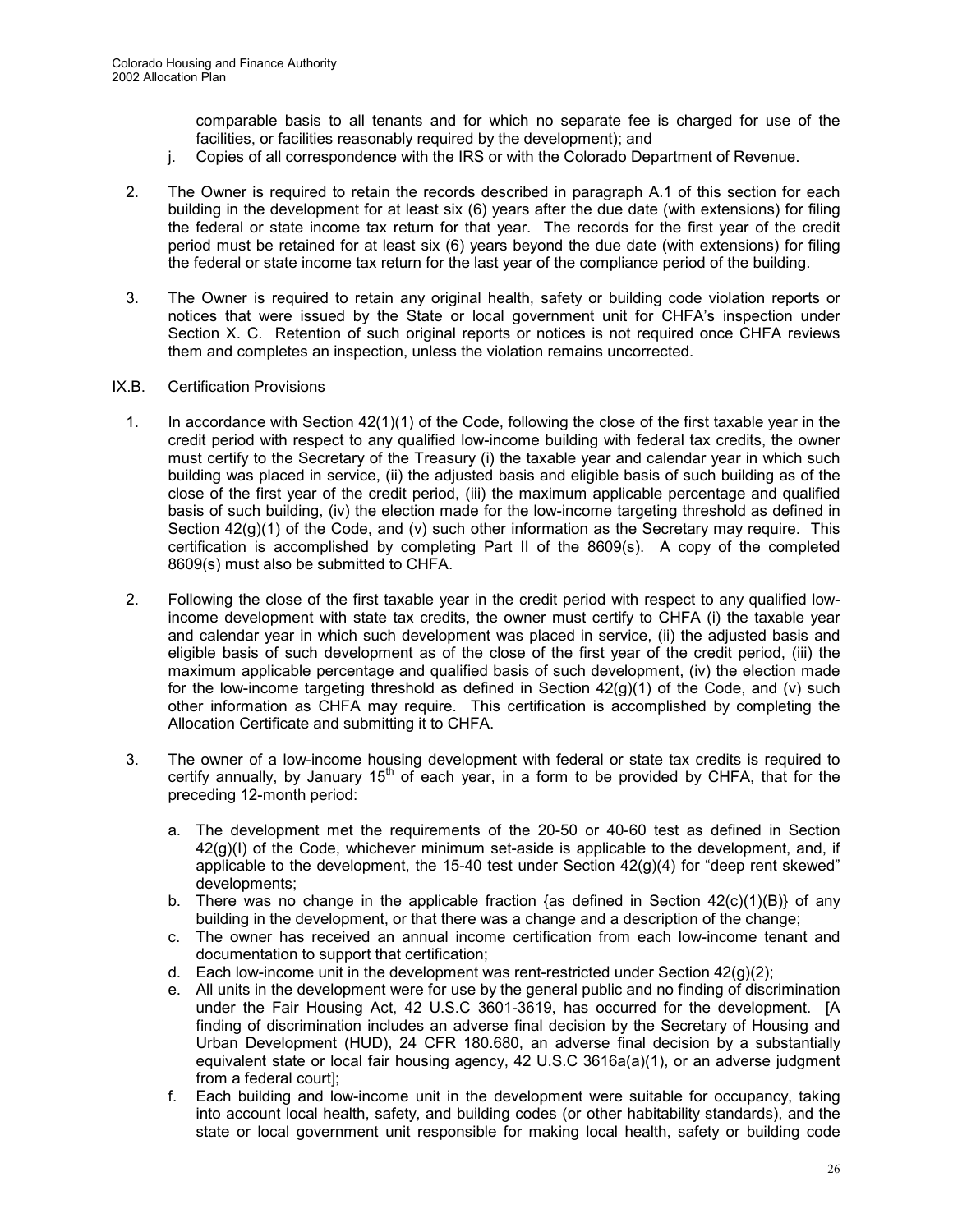inspections did not issue a report of a violation for any building or low income unit in the development. [If the governmental unit issued a violation report or notice, the Owner must attach to the certification a statement summarizing the violation report or notice or a copy of the violation report or notice. In addition, the Owner must state whether the violation has been corrected];

- g. There was no change in the eligible basis {as defined in Section 42(d)} of any building in the development, or that there was a change, and the nature of the change;
- h. All tenant facilities included in the eligible basis under Section 42(d) of any building in the development, such as swimming pool, other recreational facilities, and parking areas, were provided on a comparable basis without charge to all tenants in the building;
- i. If a low-income unit in the development became vacant during the year, reasonable attempts were, or are being, made to rent that unit or the next available unit of comparable or smaller size to tenants having a qualifying income before any units in the development were, or will be, rented to tenants not having a qualifying income;
- j. If the income of tenants of a low-income unit in the development increased above the applicable income limit allowed in Section  $42(g)(2)(D)(ii)$ , the next available unit of comparable or smaller size in the development was, or will be, rented to tenants having a qualifying income;
- k. An extended low-income housing commitment, as described in Section 42(h)(6), was in effect, including the requirement under Section  $42(h)(6)(B)(iv)$  that an owner cannot refuse to lease a unit in the development to an applicant because the applicant holds a voucher or certificate of eligibility under Section 8 of the United States Housing Act of 1937, 42 U.S.C. 1437s and the Owner has not refused to lease a unit to an applicant based solely on their status as a holder of a Section 8 voucher or certificate;
- l. All low-income units in the project were used on a non-transient basis (except for transitional housing for the homeless provided under Section  $42(i)(3)(B)(iii)$  or single-room-occupancy units rented on a month-by-month basis under Section 42(i)(3)(B)(iv));
- m. The development meets the additional Owner agreements contained in Section 6 of the Land Use Restriction Agreement;
- n. There was no change in the Owner entity (for example, transfer of general partnership interest);
- o. If the Owner received its credit allocation from the portion of the State's ceiling set-aside for developments involving "qualified non-profit organizations" under Section 42(h)(5) of the Code, the non-profit organization has materially participated in the operation of the development (within the meaning of Sec. 469(h) of the Code).
- 4. The federal tax credit certifications referenced in paragraphs B.1 and B.3 of this section are required to be made at least annually through the end of the 15-year compliance period under Section 42(i)(1) of the Code and the certifications are to be made under penalty of perjury.
- 5. The state tax credit certifications referenced in paragraphs B.2 and B.3 of this section are required to be made at least annually through the end of the 15-year compliance period.
- 6. The owner is required to provide to CHFA a copy of the Completed 8609(s) and Schedule A(s) that is submitted to the IRS for federal tax credits or a copy of the Allocation Certificate that is submitted to the Colorado Department of Revenue for state tax credits.
- 7. The owner is required to provide to CHFA, as it occurs, copies of all correspondence with the IRS or Colorado Department of Revenue.
- IX.C. Inspection and Review Provisions
	- 1. CHFA will review the owner certifications submitted pursuant to paragraph B.3 of this section for compliance with the requirements of Section 42 of the Code.
	- 2. Between the time a building is placed in service and applies for a final allocation of credit, and prior to the issuance of an 8609 or Allocation Certificate, CHFA will physically inspect the property. Within 2 years after placement in service, CHFA will conduct on-site inspections of all buildings in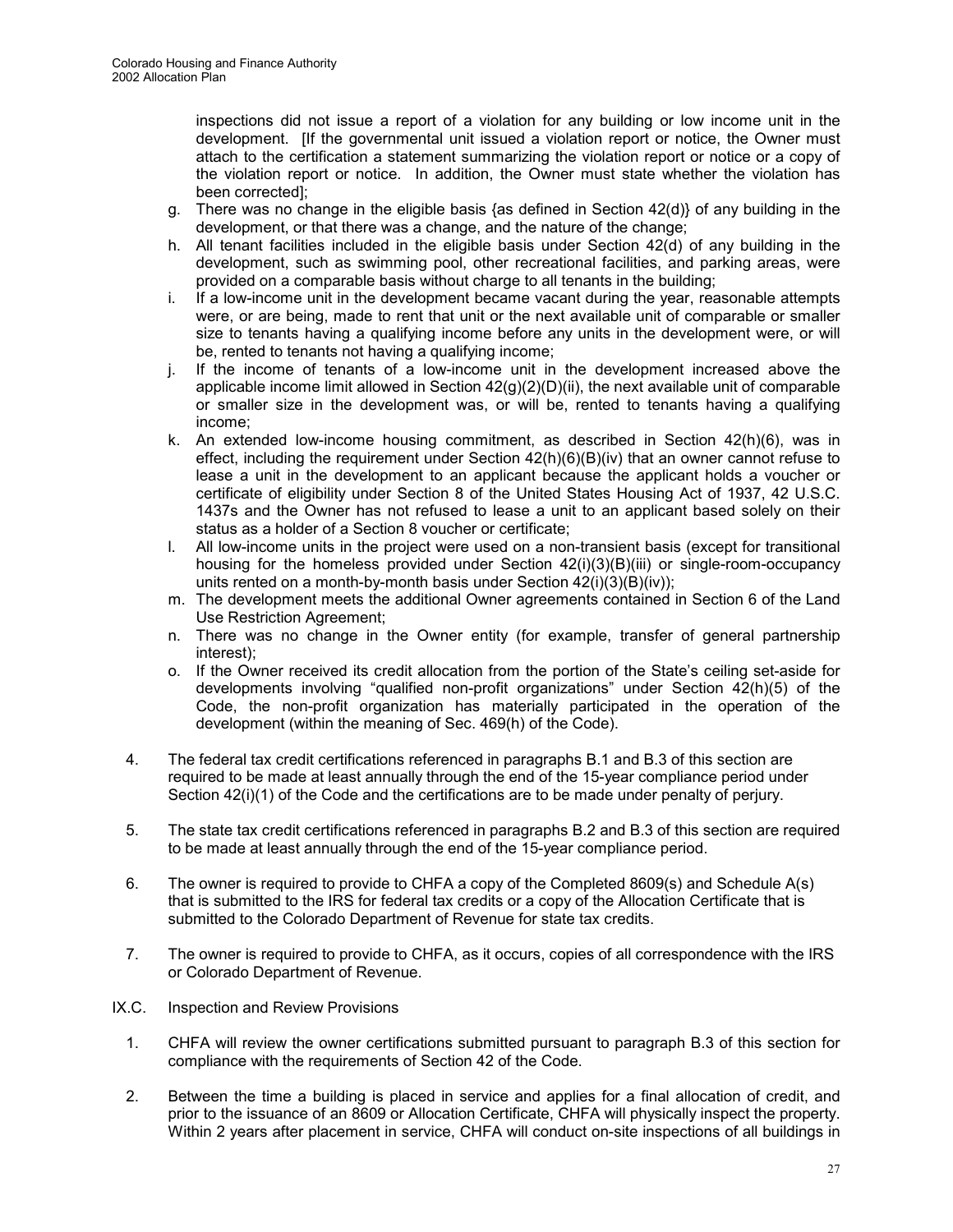the development and, for at least 20% of the development's low-income units, inspect the unit and review the tenant income certification, supporting documentation and rent records.

- 3. At least once every 3 years, CHFA will conduct on-site inspections of all buildings in the development and, for at least 20% of the development's low-income units, inspect the unit and review the tenant income certification, supporting documentation and rent records.
- 4. CHFA will randomly select which low-income units and tenant records are to be inspected and reviewed by CHFA.
- 5. For the building and unit inspections referred to in paragraphs C.2 and C.3 of this section, CHFA will review any local health, safety, or building code violation reports or notices retained by the Owner and will determine whether the buildings and units are suitable for occupancy, taking into account local health, safety, and building codes (or other habitability standards) or whether the buildings and units satisfy the uniform physical condition standards for public housing established by HUD (24CFR 5.703). The HUD physical condition standards do not supersede or preempt local health, safety, and building codes. The development must continue to satisfy these codes and, if the CHFA becomes aware of any violation of these codes, the CHFA must report the violation to the IRS.
- 6. CHFA has the right to perform an audit of any low-income housing development during the term of the Land Use Restriction Agreement. An audit includes a physical inspection of any building in the development, as well as a review of the records described in section X.A. The auditing provision of this paragraph C.6 is in addition to any inspection of low-income certifications and documentation under paragraphs C.1 through C.5 of this section.
- IX.D. Notification of Noncompliance Provisions
	- 1. CHFA will provide prompt written notice to the owner of a low-income housing development if CHFA does not receive the certification described in section X.B or does not receive, or is not permitted to inspect, the tenant income certification, supporting documentation and rent records described in section X.C, or discovers on audit, inspection or review, or in some other manner, that the development is not in compliance with the provisions of the Land Use Restriction Agreement. The owner shall have a period of time designated by CHFA (30 to 90 days) from the date of such notice (the "Cure Period") to supply any missing certifications and bring the development into compliance with the Land Use Restriction Agreement. CHFA may extend, in its sole discretion, the Cure Period for up to six months for good cause.
	- 2. CHFA must file Form 8823 (Low-Income Housing Tax Credit Agency's Report of Noncompliance) with the IRS or State Noncompliance Form to the Colorado Department of Revenue no later than 45 days after the end of the Cure period whether or not the noncompliance or failure to certify is corrected. CHFA will explain on Form 8823 or State Noncompliance Form the nature of the noncompliance or failure to certify and indicate whether the owner has corrected the noncompliance or failure to certify. Any change in either the applicable fraction or eligible basis that results in a decrease in the qualified basis of the development as defined in Section 42(c)(1)(A) is an event of noncompliance that must be reported under this paragraph.
	- 3. If the noncompliance or failure to certify is corrected within 3 years after the end of the correction period, CHFA will file Form 8823 to the IRS or State Noncompliance Form to the Colorado Department of Revenue reporting the correction of the noncompliance.
- IX.E CHFA Record Retention Provisions

CHFA will retain records of noncompliance for 6 years beyond CHFA's filing of the respective Form 8823 or State Noncompliance Form. In all other cases, CHFA will retain the certifications and records for 3 years from the end of the calendar year CHFA receives the certification and records.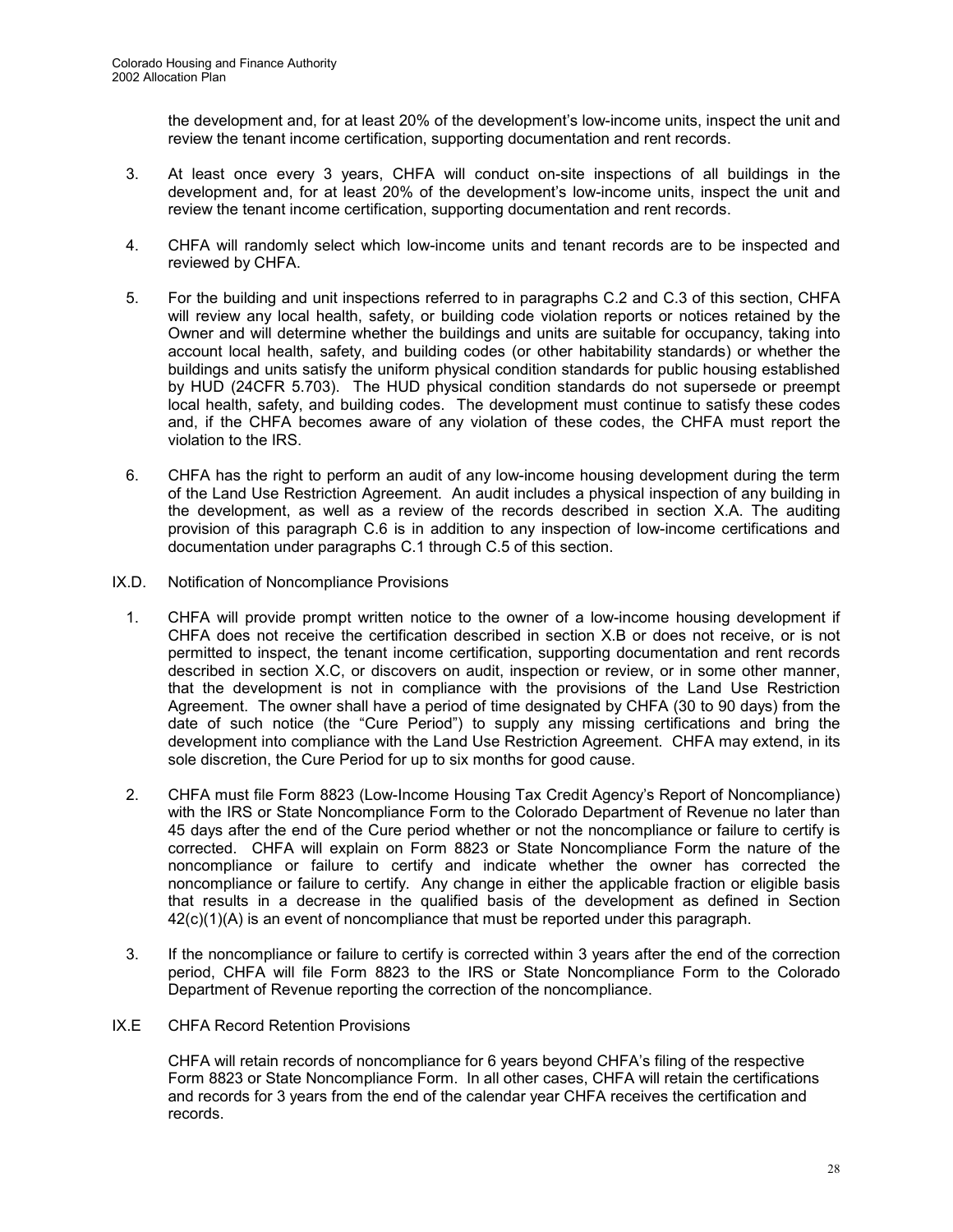#### IX.F. Monitoring Fee

A monitoring fee will be assessed to cover the costs of the compliance monitoring program. A compliance monitoring fee will be assessed to cover the initial 15 years of the compliance period in a lump sum, at the time of final allocation. This fee (which will be determined in the year the development receives a final allocation of credit) will be based on the number of low-income units, any designated manager and/or maintenance units, and the compliance time period, and then present valued. The payment of this fee will be required prior to the issuance of the 8609(s) or Allocation Certificate. The amount of the compliance monitoring fee for the remainder of the contractual extended use period will be determined in year 15.

There are no clear rules establishing whether or not the up front fees can be included in the eligible basis. If a sponsor obtains an opinion from a tax attorney and an accountant stating that the requirements have been met to include these fees in the eligible basis, CHFA may allow the sponsor to do so. This will be done on a case-by-case determination.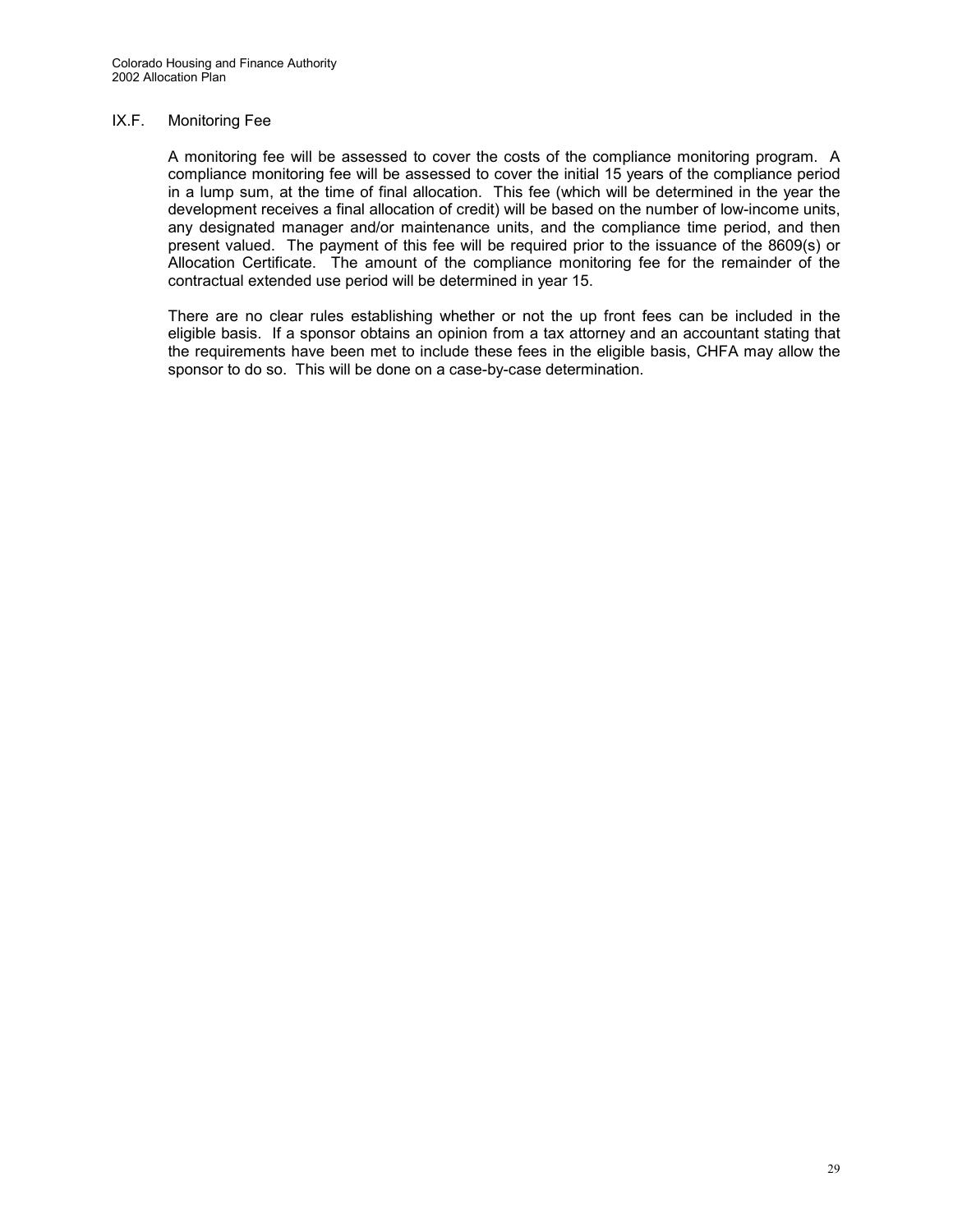#### Appendix A

#### MARKET STUDY GUIDE

The Colorado Housing and Finance Authority (CHFA) is responsible for allocating tax credits toward the development of affordable rental housing in areas where there is sufficient market support for it. It is therefore important to submit a complete and in-depth market study that conforms to the CHFA guidelines. The study must contain a statement by the analyst that the report was written according to CHFA's Market Study Guide, that the information included is accurate and that the report can be relied upon by CHFA to present a true assessment of the low-income housing rental market. The consultant must also indicate that the document is assignable to lenders and/or syndicators that are parties to the development's financial structure. The analyst must also acknowledge and agree that the market study will be shared with the Department of Housing and Urban Development (HUD) as part of HUD's assistance to CHFA in the analysis of the market study.

The data and analysis outlined here represent the required elements of a market study submitted to CHFA. It is critical that you provide your overall impressions, conclusions and recommendations on the proposed development. You must relate all data back to the proposed development.

Each study must provide up-to-date demographic data on the market area. The source must be clearly identified, e.g., the 1990 U.S. Census of Population and Housing updated to 2001. Any additional relevant data should also be included and the source identified.

The market study must adequately address, and an index must clearly identify, the items listed below in the order in which they are listed.

1. Project Description:

A. a description of the development that includes numbers of units, unit type and size, unit rent and income targeting, and project amenities

- 2. Location Analysis:
	- A. Location of the proposed site, using closest street boundaries. Include pictures and a map indicating the location of the proposed site (clean legible copies of both the local neighborhood and a citywide map showing the development location);
	- B. Location amenities (e.g., neighborhood shopping, drug store, major employers, schools, public transit, hospitals, highways or other major traffic arteries, churches, cultural attractions, and recreational facilities). Indicate proximity in miles to the proposed site;
	- C. Indicate what type of development(s), if any, is/are located in the vicinity of the proposed site (e.g., vacant land, commercial/business, industrial, public housing, subsidized housing [including taxexempt-bond-financed properties]). Indicate proximity in miles to the proposed site. Describe all developments on all sides of the property. Indicate present condition of properties. What is the zoning of surrounding area? Is it likely to change?
	- D. Indicate if there are any road or infrastructure improvements planned or under construction in the proposed market area;
	- E. Include an analysis of how the site will enhance or detract from development marketability (analyst must visit the proposed site). Be specific (3 acre park across the street, electric utility sub-station on the corner).
	- F. Identify the major current employers and their location with respect to the proposed development site;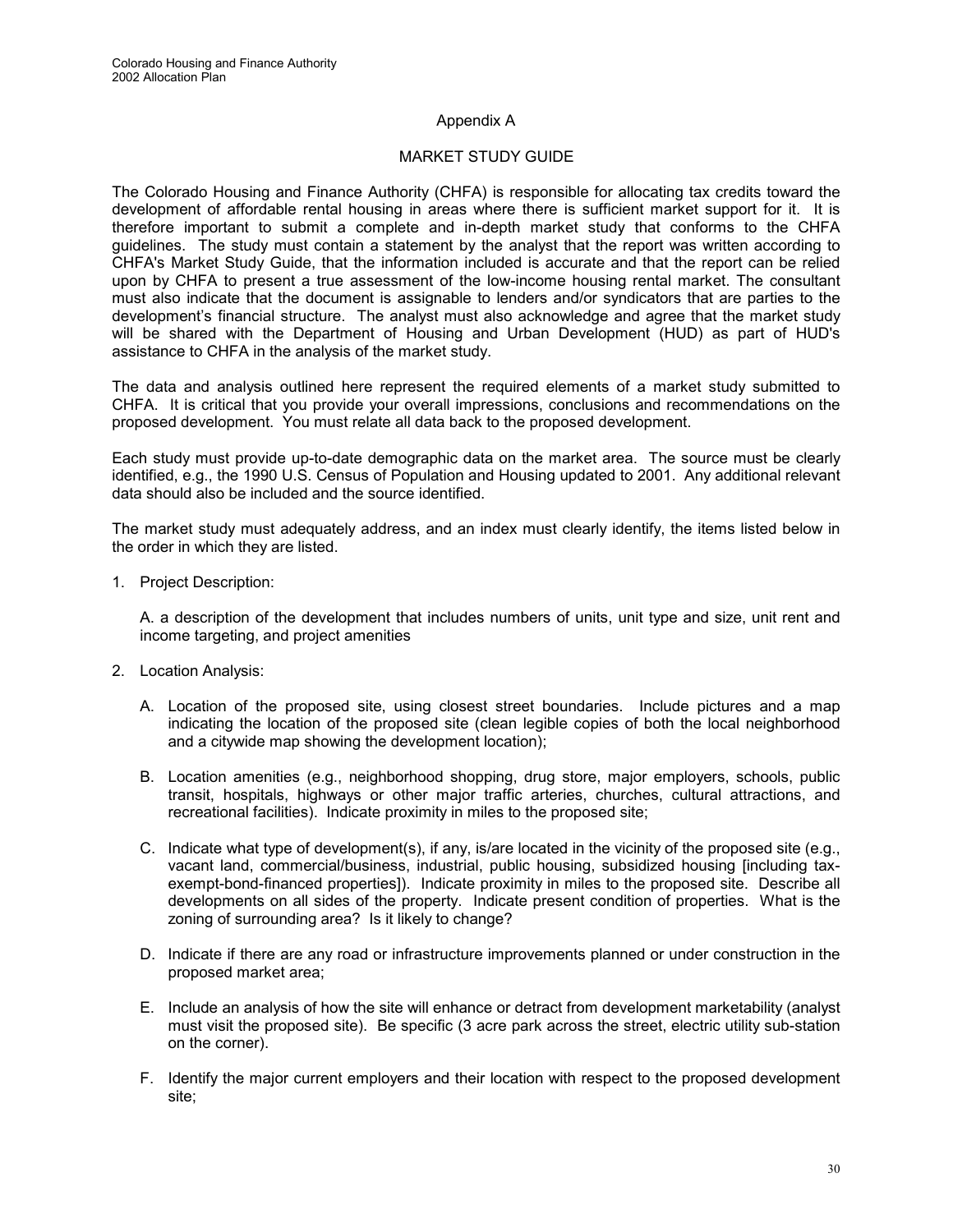- G. Indicate the level of economic activity occurring within the region where the proposed development is to be located.
- 3. Identification of Market Boundaries

Provide a reasonable rationale for the suggested market areas, taking into account such things as political and natural boundaries, socioeconomic characteristics, and the experience of comparable multifamily developments at each geographic level.

Provide a legible map outlining the primary and secondary market area. Identify the proposed site, location amenities, and existing as well as proposed rental developments.

4. Demand Analysis

Base the demand on current households and forecasted household growth . The analysis must assume that tenants are paying no more than 40% of their income for shelter rent and utilities. Also use the following assumptions: one bedroom units have 1 occupant, two bedroom units have no more than 3 occupants, three bedroom units have no more than 5 occupants. The demographic analysis must update all 1990 census data and the methodology for the update must be explained satisfactorily. If 2000 census data is available that data must be used. Developments serving independent or assisted-living elderly populations must break out the household data by age. The analysis for independent senior developments must be for person 62 years or older and must be for person 75 years or older for assisted-living developments.

(NOTE: The numbers below are for example purposes only.)

Given: 2000 HHs - 18,272 2005 HHs - 21,300

A. Demand From Existing Households

|      | i. Number of existing households                 |         |
|------|--------------------------------------------------|---------|
|      | for current year                                 | 18,272  |
| ii.  | Number of renters based on                       | x 16.9% |
|      | Census data update                               | 3,101   |
| iii. | Income qualify households by using               |         |
|      | current demographic data. Apply the              |         |
|      | percentage of households whose                   | 3,101   |
|      | incomes are within program guidelines            | x 23.9% |
|      | to renter households only.                       | 741     |
|      | iv. Turnover Rate from U.S. Census Bureau        |         |
|      | Estimate of percentage of renter households that |         |
|      | Move within a 15-month period                    | 741     |
|      |                                                  | x 35%   |
|      | iv. Estimated annual demand from existing        |         |
|      | households                                       | 259     |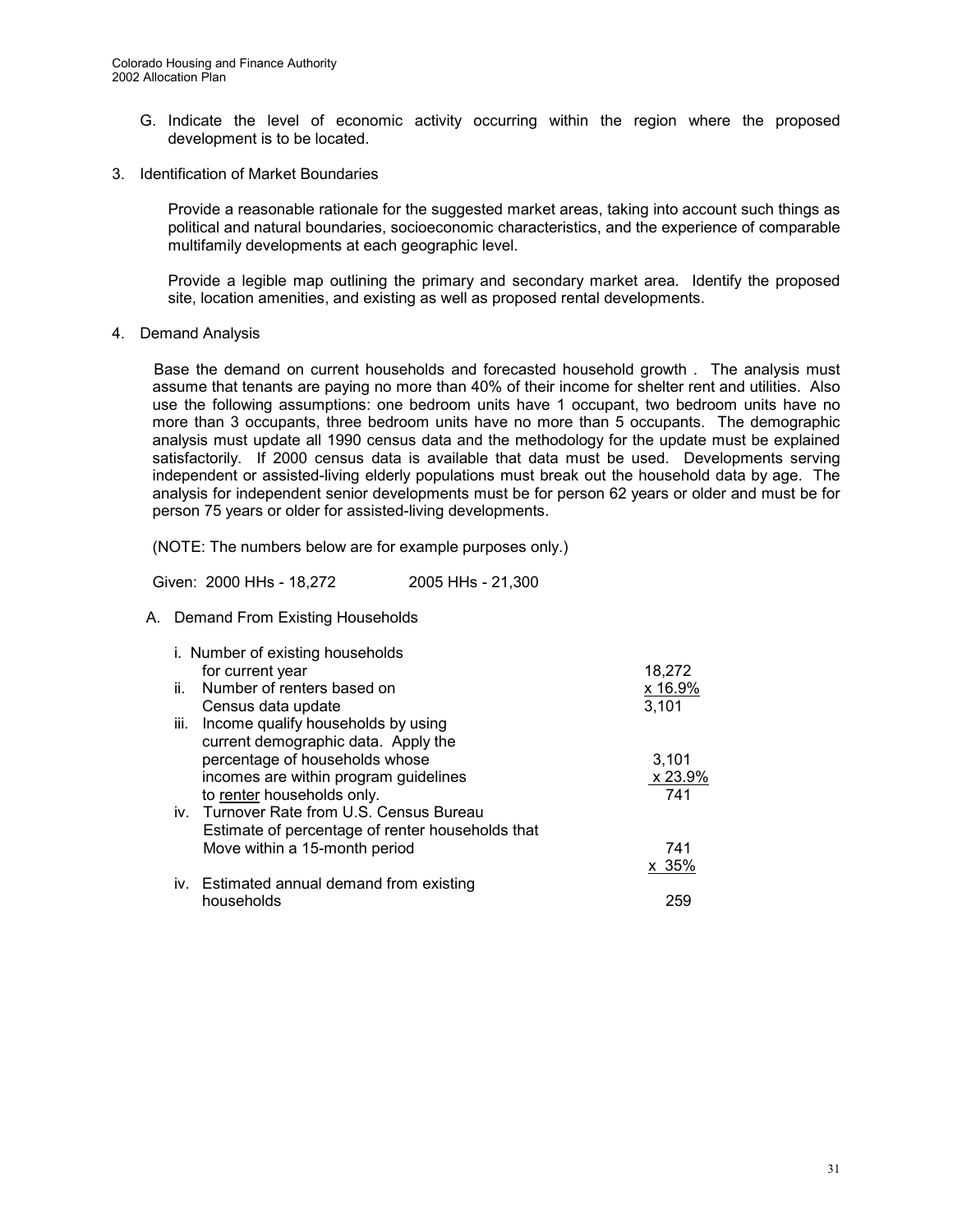#### B. Demand From New Households

| i. Estimate of annual new households            | 21,300  |
|-------------------------------------------------|---------|
| (This is the difference between number of HHs   | 18,272  |
| in current year (existing HHs) and forecasted   | 3,028   |
| HHs five years from now.) Divide by 5 to        | $-5$    |
| determine annual household growth.              | 606     |
| ii. Estimate of number of renters based on      | X 16.9% |
| Census data update                              | 102     |
| iii. Income qualify households by using current |         |
| demographic data. Apply to renter households    | 102     |
| the percentage of households whose income is    | X 23.9% |
| within program guidelines.                      | 24      |
| Estimated demand from new households            | 24      |
| C. Total annual demand from new and existing    |         |
| HHs $(259 + 24)$                                | 283     |

- D. Determination of the number of all tax credit housing units in the proposed market area, including existing units, units under construction and proposed units. For existing developments, yearly status reports are available on CHFA's website ([www.colohfa.org\)](http://www.colohfa.org/) under "Rental Housing and Tax Credits". The market analyst should retrieve that information from the website rather than through a request to CHFA staff.
- 5. Capture Rate Analysis: CHFA requires that two separate analysis be performed, a capture rate analysis for the specific development and a total market penetration analysis. These are defined below:

## A. Project Specific Capture Rate Analysis

| 1. Total annual demand from new and existing HHs                                                                                                       | 246                            |
|--------------------------------------------------------------------------------------------------------------------------------------------------------|--------------------------------|
| 2. Total existing affordable units (tax credit units<br>and non-restricted units with affordable rents)                                                | 30                             |
| 3. Total proposed tax credit units                                                                                                                     | 70                             |
|                                                                                                                                                        | $70 = 28%$<br>283-30           |
| B. Total Market Penetration Rate Analysis                                                                                                              | $741 + 24$                     |
| 1. Total income-qualified Renter Households<br>2. Total existing affordable units (tax credit units<br>and non-restricted units with affordable rents) | 30                             |
| 3. Total proposed tax credit units                                                                                                                     | 70                             |
|                                                                                                                                                        | $30 + 70 = 13\%$<br>$741 + 24$ |
|                                                                                                                                                        |                                |

Note: The number of people on the Section 8 waiting list is frequently used in market studies to suggest a shortage of affordable rental units. Typically, this list does not represent a shortage of affordable rental units, but a shortage of subsidy money. Many families on the waiting list have incomes so low that they are unable to rent even the most affordable units without subsidies. Therefore, the waiting list for subsidies may be very long even in an overbuilt market.

In instances where a significant number (more than 20%) of proposed units are comprised of three- and four-bedroom units, refine the analysis by factoring in number of large households (generally, 4+ persons). In many cases, the number of income-qualified households looking for three-bedroom apartment units is quite small; in these instances, a demand analysis, which does not take this into account, may overestimate demand.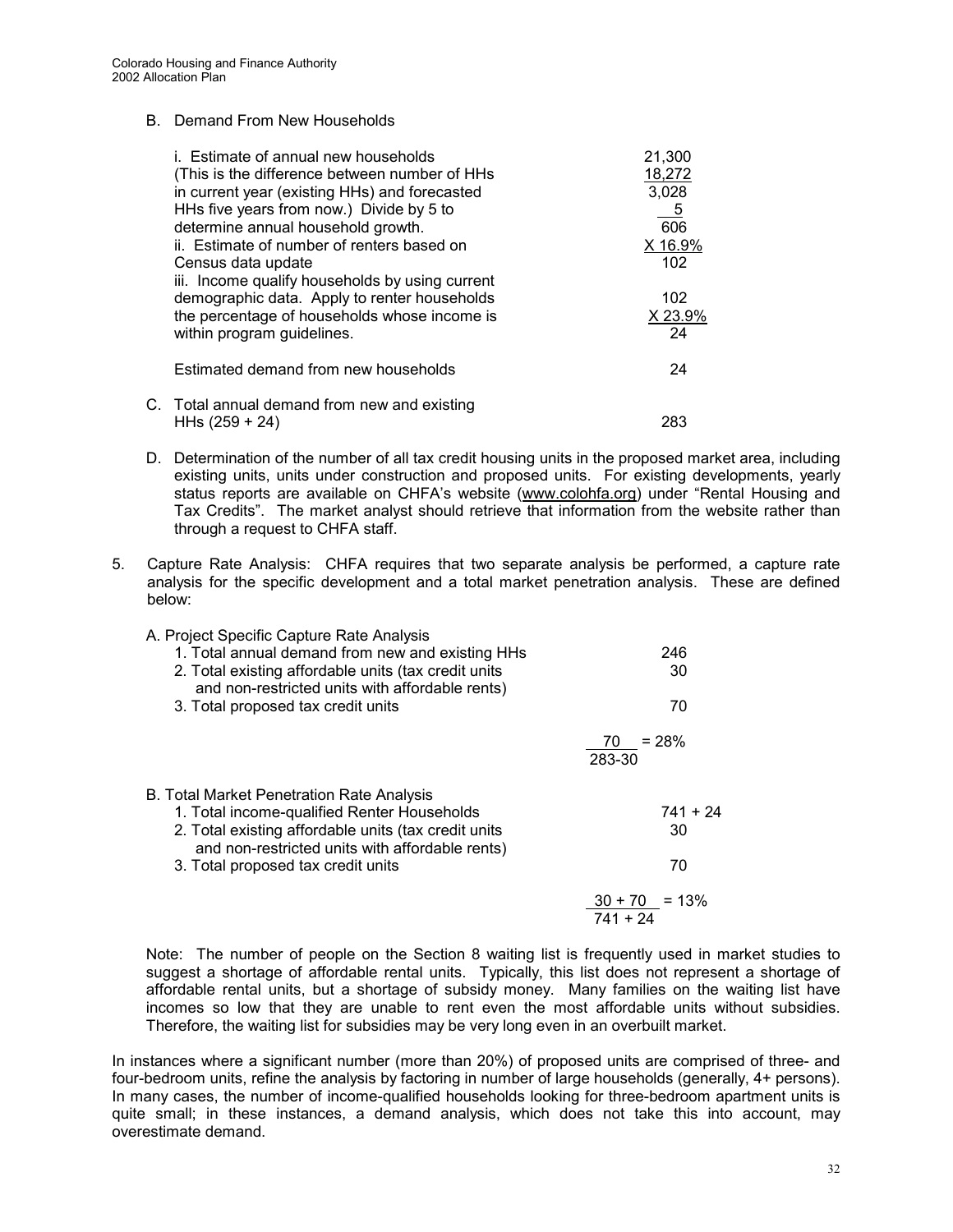#### 6. EXISTING RENTAL DEVELOPMENT ANALYSIS

A. Existing Comparable Rental Developments: The analyst must perform a large enough survey of the existing rental product to give an accurate overview of the rental housing market. Non-subsidized and non-tax credit developments with rents that are not significantly higher than the proposed rents should be included in the survey. All tax credit developments, both the competitive 9% developments and the non-competitive 4% developments MUST be included in the survey, as well as all subsidized developments. Yearly status reports are available on CHFA's website ([www.colohfa.org](http://www.colohfa.org/)) under "Rental Finance" and "Tax Credits". The market analyst should retrieve that information from the website rather than through a request to CHFA staff.

The following information must be provided for comparable rental developments in the local market area. Existing multifamily units with rents similar to the proposed development should be analyzed. Subsidized low-income developments must be considered, and specifically analyzed. In rural areas where few multifamily developments exist, provide information on rental trailer homes and single family homes in an attempt to address where potential tenants are currently living. This is critical in situations where the developer is proposing the construction of a significant number of three-bedroom units. If there are no low-income complexes, state this. Each comparable site used in the survey must be visited. Include a legible map showing the location of all comparable properties. Pictures of all properties should be included.

In addition to providing the required information, the market study must contain analysis of the data. Discuss issues such as how each complex compares with the subject property in terms of such things as total units, mix, rents, occupancy, location, etc.

The following information must be included; if certain information is not available, this should be noted. Such information must be formatted so that the subject property is listed on the same page as the comparable properties for easy comparison of the unit characteristics.

- i. Name, address, and telephone number of the contact person at the development. Date contact was made.
- ii. Year built.
- iii. Number of units by unit type (i.e., one-bedroom, two-bedroom, etc.) and structure type (i.e., flat, townhouse, etc.).
- iv. Square footage by unit and structure type.
- v. Current rents by unit and structure type.
- vi. Reduced rent and/or security deposit specials offered by the rental development. Concessions should be explained and their impact described.
- vii. Number of tenants receiving rental assistance and the type of assistance they are receiving (e.g., Section 8).
- viii. Tenant-paid utilities.
- ix. Heat fuel source.
- x. Amenities (both unit and development).
- xi. Vacancy rates, waiting lists, and turnover rates. Whenever possible, this information should be provided by unit type. In addition, indicate the lease-up history of the comparable developments in the proposed market area.
- xii. Condition of property.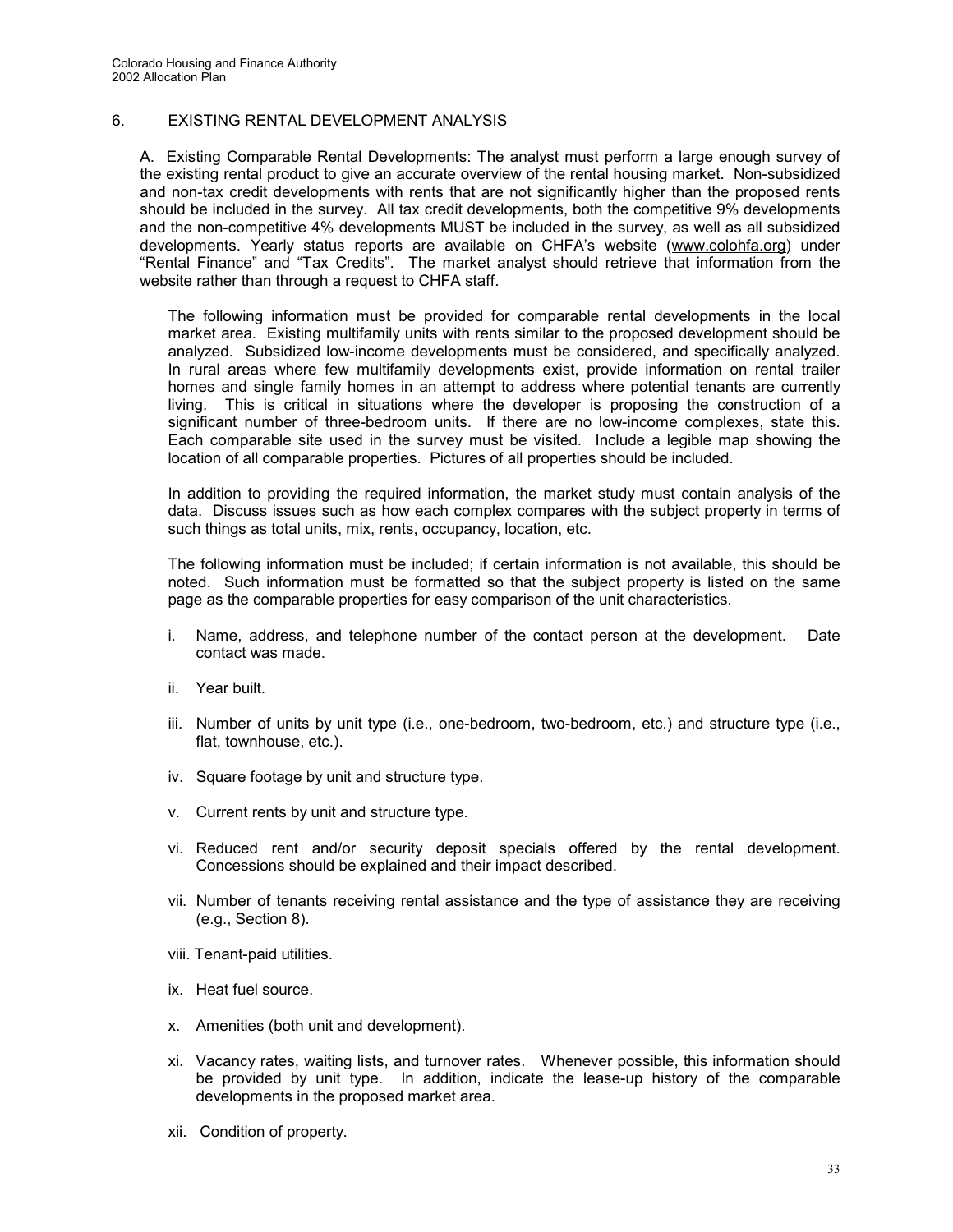#### B. Upcoming Competition

In order to determine what new developments will likely compete with the proposed project, a careful examination of upcoming competition is necessary. In addition to checking with local governments and other public or private agencies, analysts should also check with CHFA for information on tax-exemptbond-financed projects and new tax credit or HOME-funded developments are currently under consideration. The market study should include information on the availability and proximity of land in the proposed market area that is zoned or could be zoned for multifamily use.

Information on upcoming competition should include the following, if available:

- 1. Name of project.
- 
- 2. Address/location.<br>3. Name of owner. Name of owner.
- 4. Proposed number of units, unit mix, square footage, rental rates, etc.
- 5. Estimated completion date.

#### C. Other Assisted Projects

Address whether the proposed project, in light of vacancy and absorption rates for the local market area, is likely to result in a higher vacancy rate for comparable units within the market area, especially those standard well-maintained units within the market area which are reserved for occupancy by lowincome tenants. These properties and any others reserved for occupancy by low-income tenants must be included in the comparables. Failure to address such properties may compromise the value of the analysis.

#### 7. RECOMMENDATIONS AND CONCLUSIONS

In this section, please provide your opinion as to the most realistic product mix and rent structure for the property as dictated by the target population and market conditions. In addition, provide an assessment of the developer's proposal for the project. Please state the reasons for your recommendations and conclusions.

All recommendations and conclusions must be supported by data contained in the market study.

- A. The following recommendations and conclusions must reflect your opinions and evaluation of market conditions. Recommendations given here are to be independent of the developer's proposals for the project.
	- 1. Product Mix: number of units by unit type (i.e., one-bedroom, two-bedroom, etc.), square footage and structure type (i.e., flat, townhouse, etc.). Detail how market research supports this recommendation;
	- 2. Based on your assessment of market conditions, optimum rents and security deposits by unit type.
	- 3. Assessment of average rents and concessions (i.e., move-in specials, rent concessions, deposit concessions, etc.) in market area for specific unit types;
- B. In addition to providing your recommendations as to product mix and rents, evaluate the developer's proposal for the project. The following items are to be addressed:
	- 1. Proposed rents and security deposits by unit and structure type. Summarize market justification for rent structure addressing whether projected initial rents for the project are reasonably affordable by low-income tenants;
	- 2. Proposed product mix: number of units by unit type, square footage and structure type. Address market justification for proposed mix.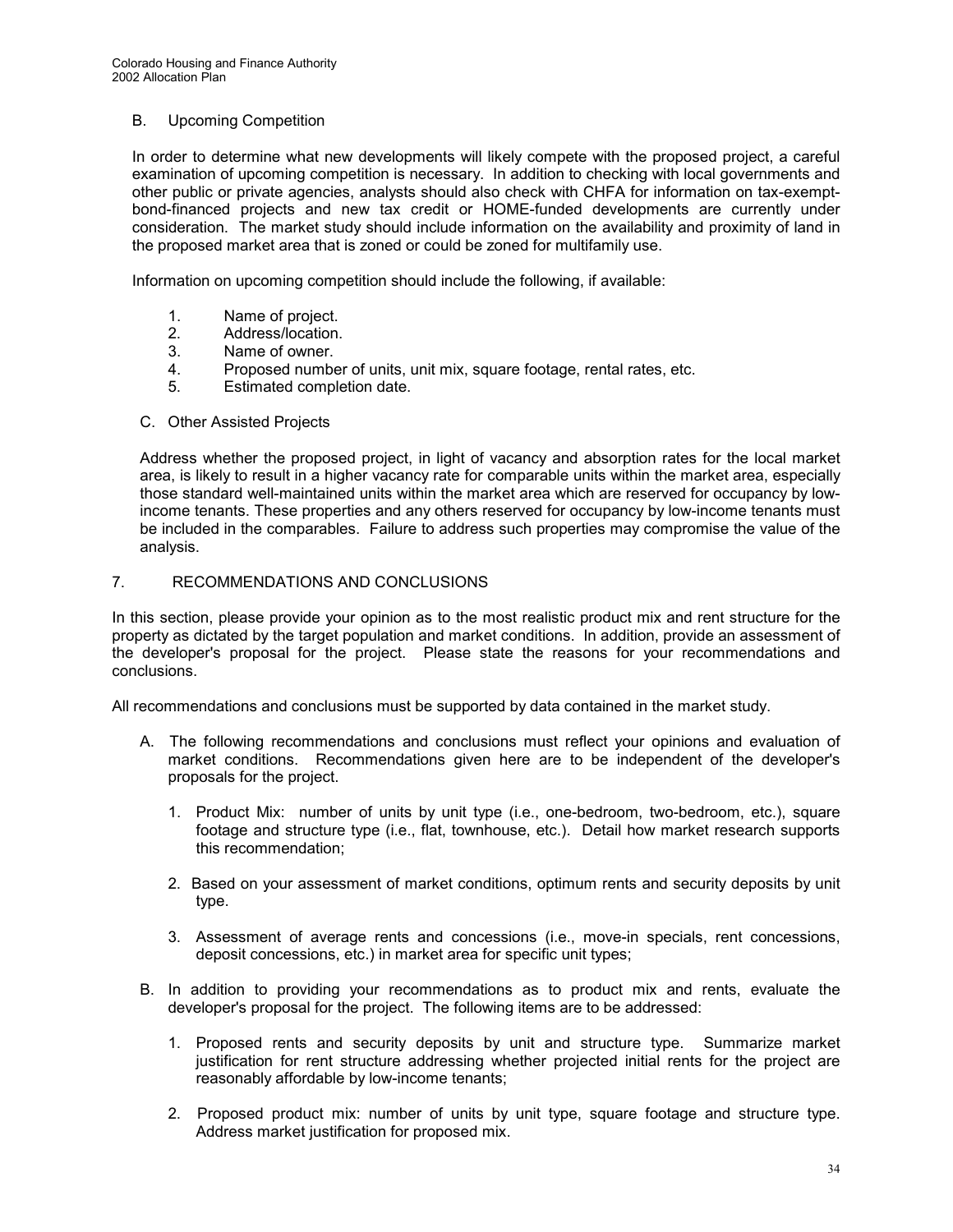- 3. Based on developer's proposed unit mix, estimated absorption and leasing start date;
- 4. Proposed development amenities (e.g., community building, playground, laundry facilities);
- 5. Proposed amenities available to the tenant at an additional cost, (e.g., washer/dryer \$15/month, fireplace - \$10/month);
- 6. Proposed unit amenities (e.g., dishwasher, washer/dryer hookups, blinds, central air);
- 7. Utility recommendation: tenant paid or included in rent;
- 8. Proposed heat fuel source (e.g., gas or electric);